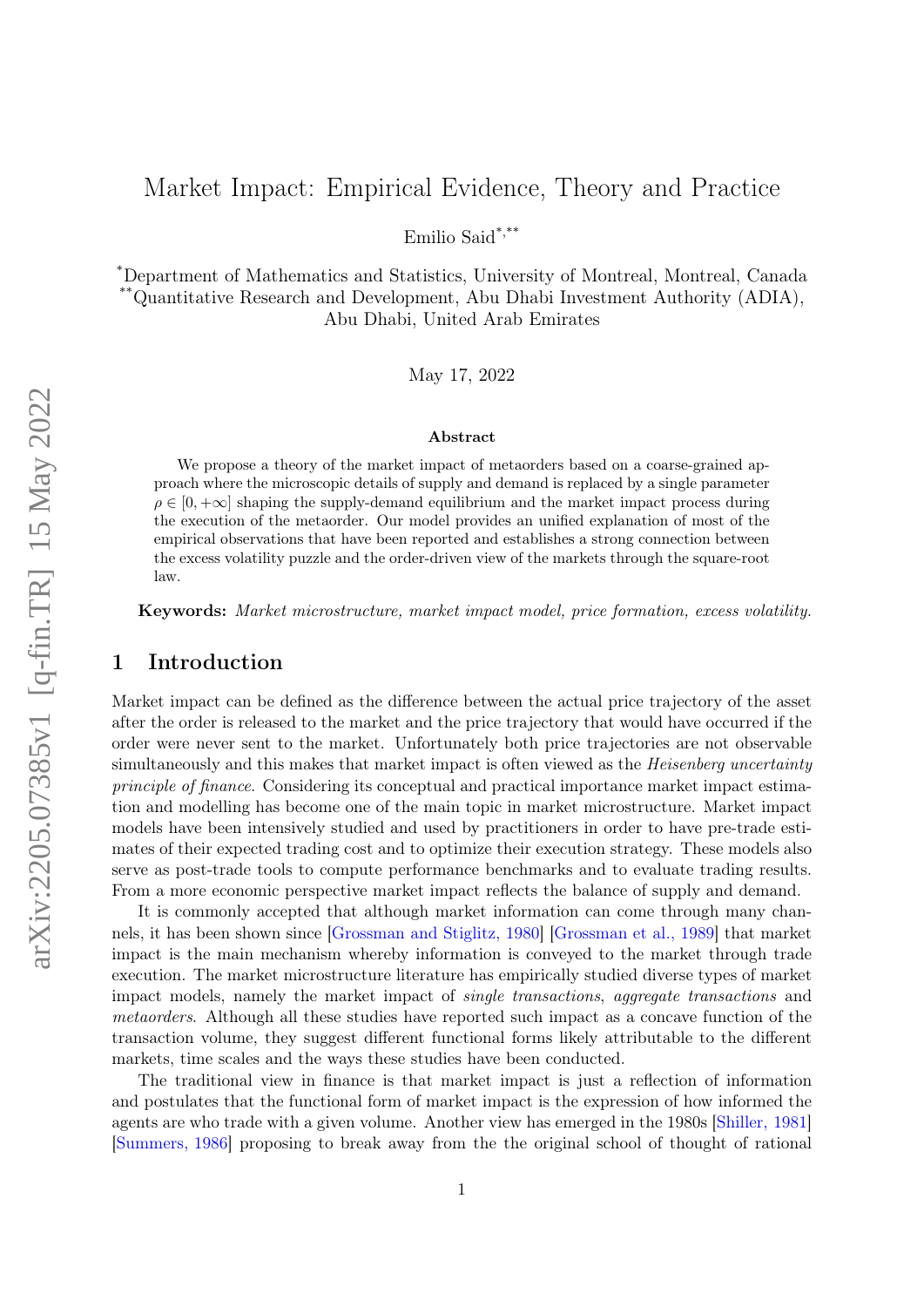market participants basing their trading decisions solely on the fluctuations of the fundamental value and replacing it by an order-driven theory where all trades – informed, random, large or small – whether initiated by rational or non-rational agents contribute to the volatility. In this new paradigm the main driver of price changes is not anymore the fundamental value but the order flow itself. To illustrate this order-driven view of markets [\[Gabaix and Koijen, 2021\]](#page-36-2) have recently developed a framework – the inelastic market hypothesis – to theoretically and empirically analyze the fluctuations of the aggregate stock market and found that investing \$1 in the stock market increases the market's aggregate value by about \$5. Based both on an empirical analysis of the long term price response to funds' order flow and on an equilibrium model of mandate-constrained investment firms, the authors provide an explanation of random movements of the stock market hard to link to fundamentals and at the origin of bursts of volatility in the absence of any news [\[Cutler et al., 1989\]](#page-36-3) [\[Cornell, 2013\]](#page-35-0).

In this paper we will present a model for the market impact of metaorders replicating most of the empirical observations. Particularly, we will show that the impacted price trajectories are regularly varying functions<sup>[1](#page-0-0)</sup> of the metaorder size if, and only if the ratio between the average impact and the peak impact<sup>[2](#page-0-0)</sup> stabilizes around a certain value between 0 and 1. Furthermore, we will see that the *square-root law* is a direct consequence of the establishment of such an equilibrium and shed some light on the volatility factor that appears in its expression by showing how is related to the order-driven view of markets. We will also introduce the fair pricing point of a metaorder and present some of its remarkable properties.

The paper is organized as follows: Section [2](#page-1-0) presents the main empirical results that have been reported over the last years. Section [3](#page-3-0) recalls some attempts that have been proposed to explain the square-root law. Section [4](#page-4-0) provides an overview of our contribution. Sections [5-](#page-4-1)[9](#page-11-0) introduce our model description and present our main findings. Section [10](#page-13-0) sheds some light on the excess volatility puzzle. Section [11](#page-14-0) is a discussion of our results and their implications in practice. We conclude in Section [12.](#page-20-0)

## <span id="page-1-0"></span>2 Empirical Evidence

#### 2.1 Single Transactions Market Impact

[\[Lillo et al., 2003\]](#page-37-1) studied the 1,000 largest stocks on the New York Stock Exchange in 1995- 1998 and concluded that the price impact function of a single transaction is a power function of the transaction volume with the exponent between 0.1 and 0.5. [\[Hopman, 2007\]](#page-37-2) came to the same conclusion by examining the Paris stock exchange from 1995 to 1999 and reported an average exponent of 0.4. However [\[Potters and Bouchaud, 2003\]](#page-37-3) found that a logarithmic function provides a better fit. Single transaction market impact is often referred to as *price* impact.

#### 2.2 Aggregate Transactions Market Impact

[\[Gabaix et al., 2003\]](#page-36-4) used the US transaction data over 15 minutes intervals to study the market impact of aggregate transactions i.e. the sum of signed transaction volumes over a given number of trades or times intervals and they found that the market impact function of those aggregate transactions is consistent with a power function of exponent 0.5.

<span id="page-1-1"></span><sup>&</sup>lt;sup>1</sup>A measurable function  $f : [0, +\infty) \rightarrow [0, +\infty)$  is regularly varying of index  $\rho \geq 0$  if for all  $\lambda > 0$ ,  $\lim_{x \to +\infty} \frac{f(\lambda x)}{f(x)}$  $\frac{f(\lambda x)}{f(x)} = \lambda^{\rho}$  (see [\[Bingham et al., 1987\]](#page-35-1) Chapter 1 for an exhaustive overview).

<sup>&</sup>lt;sup>2</sup>The impact at the end of the metaorder.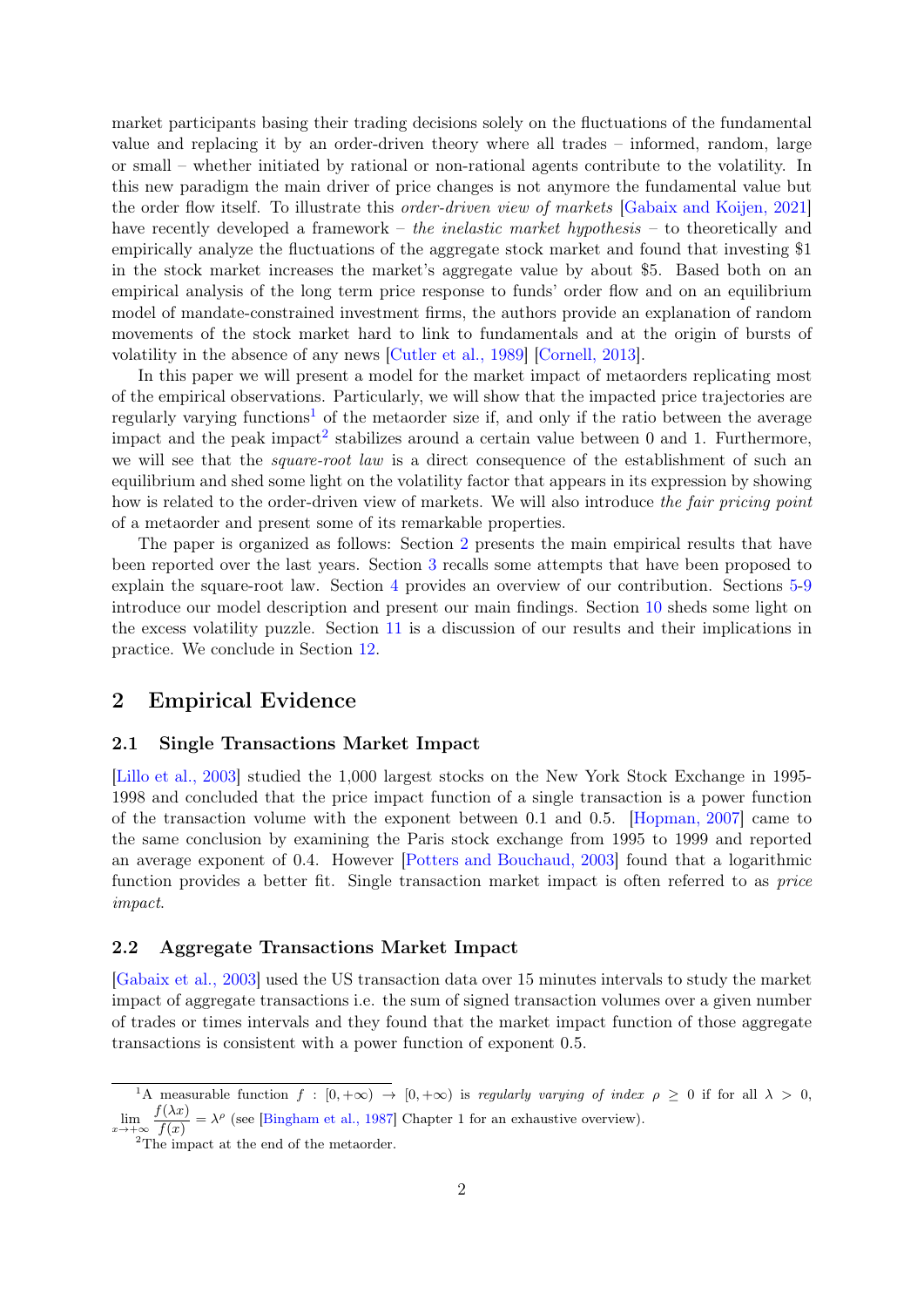#### 2.3 Metaorders Market Impact

Metaorders refer to large orders that are split into smaller pieces before being sent to the market to be executed. The study of the market impact of metaorders requires a different approach compared to individual or aggregate orders as it generates strong correlations in order flow through a sequence of incremental executions. From a microstructural point of view each trade can be seen as agressive (taking liquidity) or passive (providing liquidity) and can lead to an implicit order imbalance as the sum of agressive buy trades minus the sum of agressive sell trades. The resulting order flow can be generated by one or several market participants who share the same interests at the same time. In what follows we will refer to these order flows as metaorders even if they are not generated by a single market participant. Note that before the advent of the algorithmic trading era it was possible to identify and detect the direction of the aggressive order flow which explains why the conclusions reached by [\[Gabaix et al., 2003\]](#page-36-4) for aggregate transactions are similar to the ones presented for metaorders.

In recent years many studies on different markets have been conducted to understand the influence of metaorders on the price formation process: [\[Almgren et al., 2005\]](#page-35-2) [\[Moro et al., 2009\]](#page-37-4) [\[Toth et al., 2011\]](#page-38-1) [\[Bershova and Rakhlin, 2013\]](#page-35-3) [\[Bacry et al., 2015\]](#page-35-4) [\[Gomes and Waelbroeck, 2015\]](#page-36-5) [\[Said et al., 2017\]](#page-37-5) for the stock market, [\[Said et al., 2021\]](#page-37-6) for options market and [\[Donier and Bonart, 2015\]](#page-36-6) for the bitcoin market. All of these studies agree that market impact is a two-phase process. A first characterized by a temporary market impact – concave and increasing with time –, followed by a relaxation – convex and decreasing with time –, and giving rise to what is called the *per*manent market impact. While most of studies agree on the properties of the temporary market impact, permanent market impact remains an object of controversy that will be discussed in Section [11.4.](#page-18-0) A vast array of empirical studies have concluded that the impact of a metaorder scales roughly as a power function of its size. More precisely, in all of these cases<sup>[3](#page-0-0)</sup> the impact at the end of the metaorder with participation rate  $\mathcal{R}^4$  $\mathcal{R}^4$  is well-described by a theoretical curve of the form  $\propto \sigma R^{\delta}$ . We have summarized in the table below different measures of  $\delta$ . For the sake of clarity, we have only reported the studies that have explicitly suggested a market impact of the previous form.

| <b>Empirical Study</b>  | Market         | R              |               |
|-------------------------|----------------|----------------|---------------|
| Almgren et al., 2005]   | Equity         | daily          | 0.6           |
| Toth et al., 2011       | Futures        | daily          | $0.5 - 0.6$   |
| [Bacry et al., 2015]    | Equity         | daily          | 0.53          |
| [Brokmann et al., 2015] | Equity         | execution time | 0.6           |
| Donier and Bonart, 2015 | <b>Bitcoin</b> | daily          | 0.5           |
| Tóth et al., 2016       | Options        | daily          | $0.4 - 0.43$  |
| Said et al., 2017       | Equity         | execution time | $0.5 - 0.6$   |
| Bucci et al., 2018      | Equity         | daily          | 0.5           |
| Said et al., 2021       | Options        | daily          | $0.53 - 0.56$ |

<span id="page-2-0"></span>Tab. 1 Values of  $\delta$  that can be found in different empirical studies.

<sup>&</sup>lt;sup>3</sup>Except maybe [\[Zarinelli et al., 2015\]](#page-38-3) who have found that a logarithmic dependence fits better their data. In any case, all the functional forms that have been reported are regularly varying. Particularly, any logarithmic function is a regularly varying function with index 0.

<sup>&</sup>lt;sup>4</sup>This theoretical form seems to be robust to the period chosen to estimate  $\sigma$  and R: Indifferently the different studies use the daily or the contemporaneous participation rate and volatility. An heuristic explanation, consistent only in the case  $\delta = 1/2$ , is given in [\[Bouchaud et al., 2018\]](#page-35-7) (Chapter 12) based on the invariance of the liquidity ratio  $\mathcal{L} := \frac{\sqrt{V}}{V}$  $\frac{\tau}{\sigma}$  (see Section [10\)](#page-13-0). In this paper, we will extend the strong relation highlighted by the invariance of the liquidity ratio between volume traded and volatility for any  $\delta > 0$  (see Corollary [3\)](#page-9-0).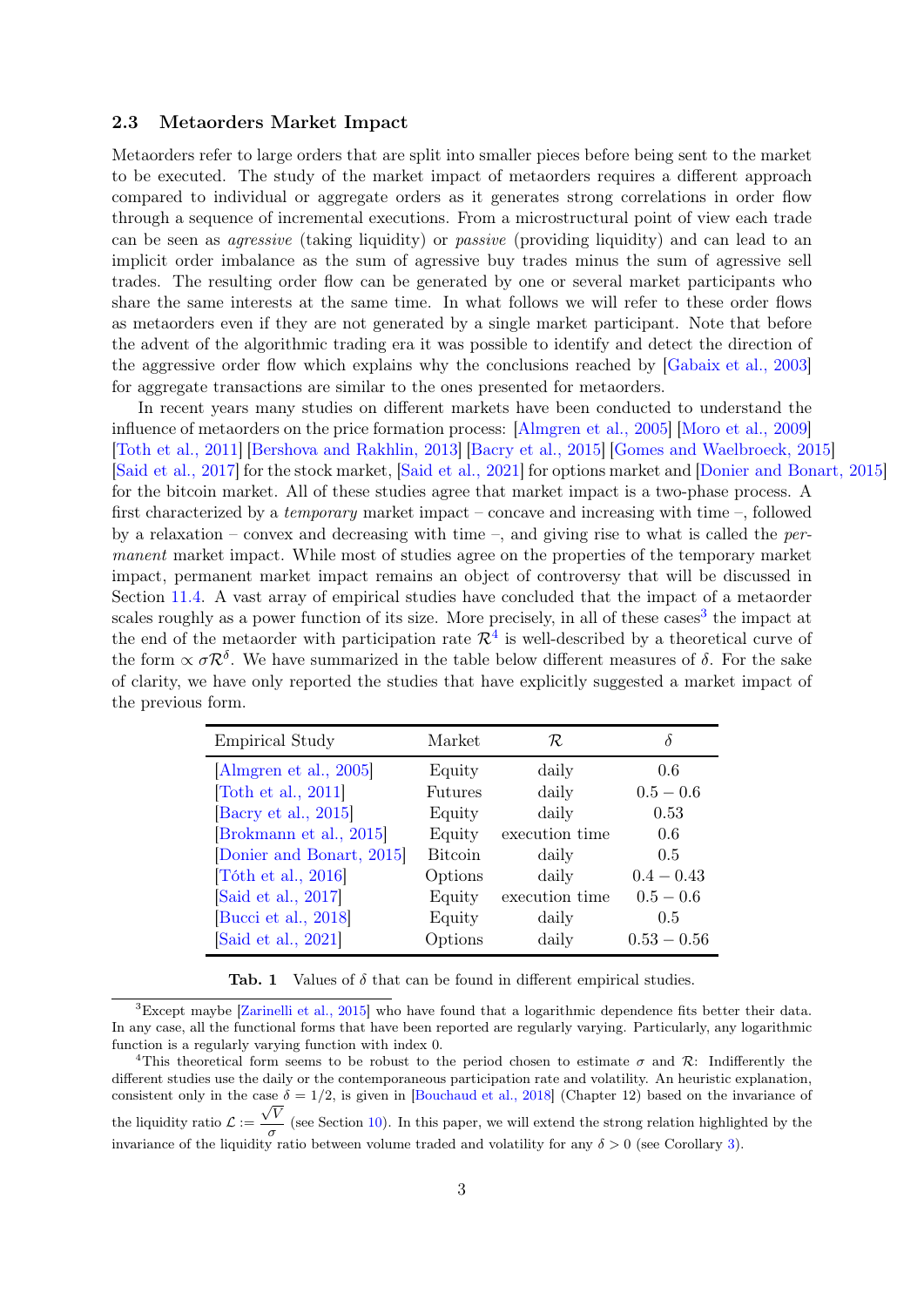Table [1](#page-2-0) seems to advocate in favor of  $\delta \approx 0.5$  giving rise to what is now called the *square-root law*. More surprisingly, the square-root law holds during the whole trajectory of metaorder and not only for the final execution price [\[Moro et al., 2009\]](#page-37-4) [\[Donier and Bonart, 2015\]](#page-36-6) [\[Said et al., 2017\]](#page-37-5) [\[Said et al., 2021\]](#page-37-6) underlying the fact that the market does not anticipate the end of a metaorder.

## <span id="page-3-0"></span>3 Theory

The first attempt to model metaorders market impact was initiated by [\[Kyle, 1985\]](#page-37-7) who developed a theory in a quadratic and Gaussian setup in which the total impact is a linear function of size in contradiction with empirical observations that show a good agreement with the squareroot law. Since the mid-nineties several heuristic models have been proposed to account for the square-root law. One of them is based on the idea that the square-root behaviour reflects the risk of adverse selection and acts as a compensation for the market maker willing to take such a risk [\[Torre and Ferrari, 1997\]](#page-38-4) [\[Grinold and Kahn, 2000\]](#page-36-7). Based in this consideration, [\[Gabaix et al., 2003\]](#page-36-4) proposed a theory, extended in [\[Gabaix et al., 2006\]](#page-36-8), in which the liquidity provider has a mean variance utility function and is first-order risk averse. Since important efforts have been made to model non-linear market impact motivated by empirical studies and practitioners' needs. Mainly three approaches have gained traction over the last years.

#### 3.1 Propagator Models

Propagator models were introduced to reproduce the concave market impact shape of metaorders. In this setting each trade is assumed to have an instantaneous market impact which decreases according to a time-dependant decay kernel. Those models were studied in [\[Bouchaud et al., 2003\]](#page-35-8) [\[Almgren et al., 2005\]](#page-35-2) [\[Obizhaeva and Wang, 2013\]](#page-37-8) before being generalized by [\[Gatheral, 2010\]](#page-36-9). While these models yield fairly realistic results and are analytically tractable, they are purely phenomenological and may be inconsistent with empirical observation as underlined by their authors. Furthermore they do not provide a mechanism to explain impact.

### 3.2 Limit Order Book Models

This class of models has been developed in [\[Alfonsi and Schied, 2010\]](#page-35-9) [\[Alfonsi et al., 2010\]](#page-35-10) [\[Toth et al., 2011\]](#page-38-1) [\[Alfonsi et al., 2012\]](#page-35-11) [\[Mastromatteo et al., 2014\]](#page-37-9) and [\[Donier et al., 2015\]](#page-36-10). Limit order book models proposed an alternative theory based on a dynamical description of supply and demand in the order book. Although this approach offers a microstructural foundation of market impact, it suffers from ad hoc assumptions and approximations making it not realistic and practical. Furthermore it seems not to be consistent with empirical estimates of impact profiles, nor is it naturally consistent with the square-root law derived only in this setting in the case of metaorders executed at a constant rate.

#### 3.3 Equilibrium Models

Another theory based on equilibrium considerations has been proposed by [\[Farmer et al., 2013\]](#page-36-11). In their framework, the authors assume a competitive equilibrium between liquidity providers and takers where the metaorders arrive sequentially with a volume distributed according to a power law. In addition they add two constraints during the metaorder execution to derive the square-root law: a martingale condition and a fair pricing hypothesis. The main objection to this model is the importance given to the metaorder size distribution which appears to be less universal than the square-root law. As an example, [\[Donier and Bonart, 2015\]](#page-36-6) found that the square-root law holds in the Bitcoin market whereas the metaorder size distribution does not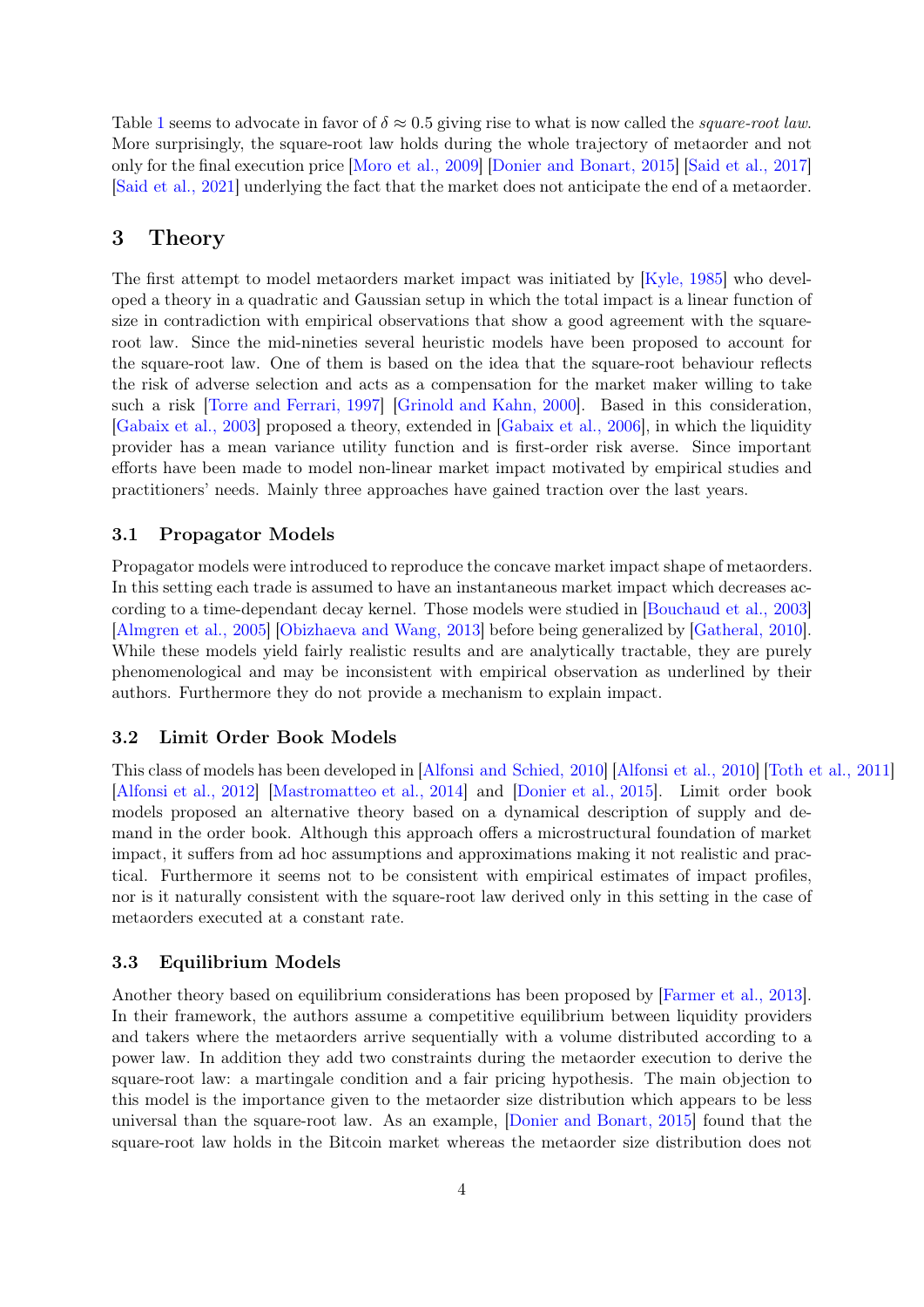exactly follow the requirements of the Farmer's model. Another important limitation of the model is the consideration only of equally-sized execution strategies.

## <span id="page-4-0"></span>4 Our Contribution

While the impact of single orders is non universal and highly sensitive to market microstructure and conditions, the impact of metaorders appears to be extremely robust against microstructural changes and always obeys to a square-root behaviour. The advent of high-frequency trading and regulatory changes have not even affected its validity. Considering this the striking question that immediately comes to mind is:

While the first trades have erratic price impacts, how the market impact of the entire metaorder smoothly turns into a stable square-root law?<sup>[5](#page-0-0)</sup>

The universality of the square-root law suggests the existence of a *coarse-graining* procedure which could explain and reproduce the main phenoma observed empirically while putting aside the microscopic details. Indeed, whatever the scale with we study and measure the effects of market impact we reach always the same conclusions. This line of reasoning appears in many situations in physics and it is also at the heart of the reaction-diffusion theory presented by [\[Donier et al., 2015\]](#page-36-10).

The model proposed here lies in this strand of research where a coarse-grained model is used to provide a simplified representation of the interactions between the liquidity takers and suppliers on the order book while keeping the main stylized facts. To this end, we have introduced a single emergent parameter  $\rho \in [0, +\infty]$  encoding the microscopic specificities of the system and summarizing the intentions of the different agents. Heuristically, we can consider a group of traders submitting their orders to an algorithm in charge of dividing and executing incrementally the metaorder against a group of liquidity providers. The execution algorithm and the group of liquidity providers are subject to two very different types of incentives that affect their decision making. The algorithm wants to minimize its average market impact  $\langle \mathcal{I} \rangle_n$  whereas the liquidity providers expect to maximize the peak impact  $\mathcal{I}_n$  in compensation of their inventory risk<sup>[6](#page-0-0)</sup> (*n* is the number of child orders): An *equilibrium* is reached when the ratio  $\frac{\langle \mathcal{I} \rangle_n}{\tau_n}$  $\frac{Z/n}{\mathcal{I}_n}$  stabilizes around 1  $\frac{1}{1+\rho} \in [0,1]$ . In such an equilibrium, the market impact is expressed as a regularly varying function of the metaorder size, which means that  $\mathcal{I}_n$  can be written  $\mathcal{I}_n = (Q_1 + \cdots + Q_n)^p \ell(Q_1 +$  $\cdots + Q_n$ ) where  $\ell(Q_1 + \cdots + Q_n)$  is negligible<sup>[7](#page-0-0)</sup> compared to  $(Q_1 + \cdots + Q_n)$ <sup>p</sup>. More surprisingly, the converse holds also. For instance, the validity of the square-root law implies the existence of an equilibrium. This gives to our model a strong microstructural foundation since now the shape of the impact, mainly driven by  $(Q_1 + \cdots + Q_n)^{\rho}$ , is directly connected to the supplydemand imbalance through the equilibrium ratio  $\frac{1}{1+\rho}$ .<sup>[8](#page-0-0)</sup> Perhaps even more importantly, many properties that have been empirically observed, such as the square-root law, are well explained in the context of these equilibriums. Our framework also addresses the excess volatility puzzle and provides a description of the market in case of *non-equilibrium* shedding some light on the the saw-tooth patterns that have been reported on several US securities on 19 July 2012.

<span id="page-4-1"></span> ${}^{5}$ This question will be addressed in Section [7,](#page-6-0) see Theorems [1](#page-6-1) and [2.](#page-8-0)

 ${}^{6}$ Equivalently, the algorithm is trying to minimize its average execution price and the liquidity providers are seeking to maximize the asset price in compensation of their inventory risk.<br>  ${}^7\ell(Q_1 + \cdots + Q_n) = o((Q_1 + \cdots + Q_n)^{\lambda})$  for every  $\lambda > 0$  when  $n \to +\infty$ .

<sup>&</sup>lt;sup>8</sup>Note that  $\rho = \frac{1}{2}$  $\frac{1}{2}$  which corresponds to the square-root law gives  $\frac{1}{1+\rho} = \frac{2}{3}$  $\frac{2}{3}$ .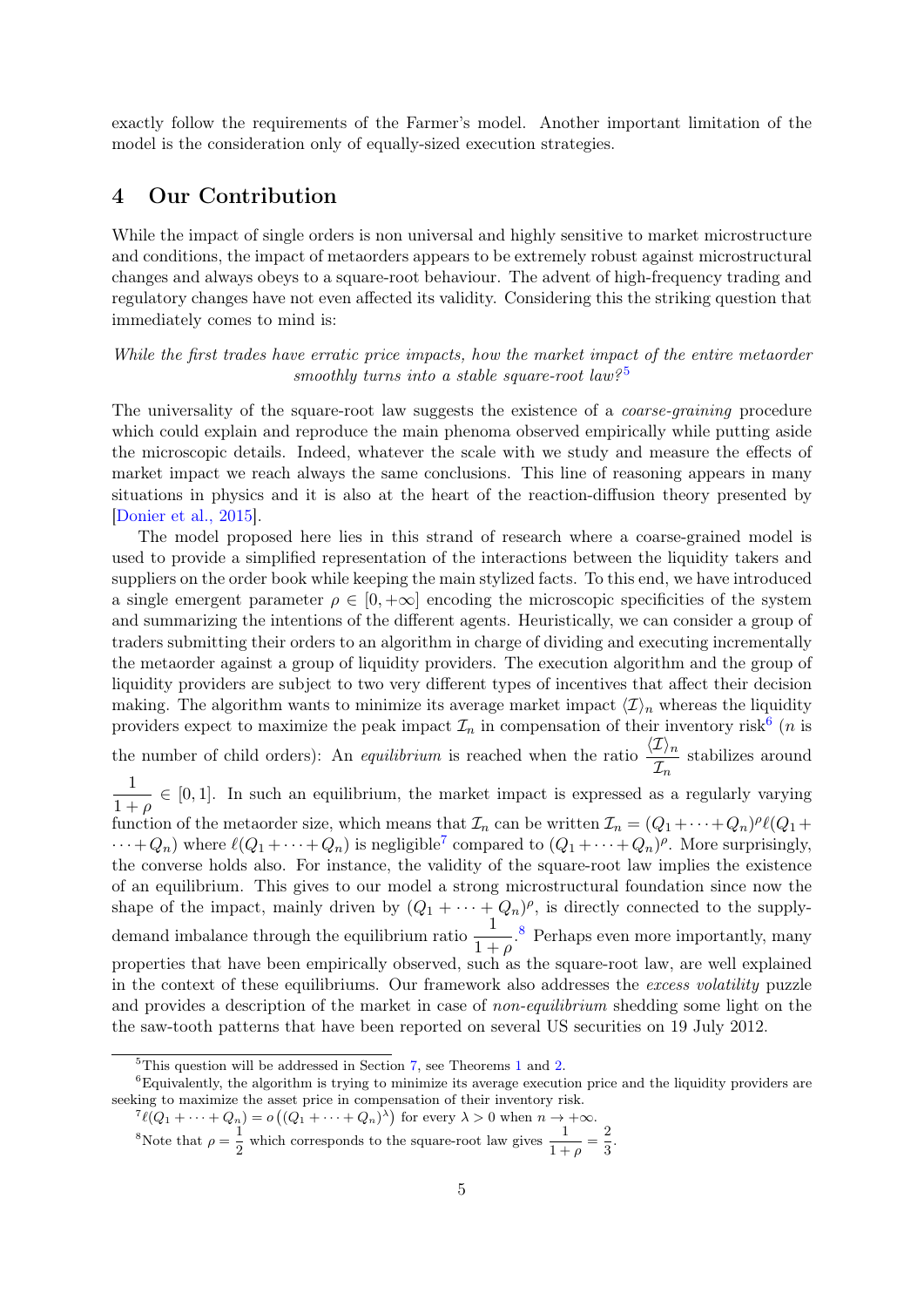## 5 Model Description

Let  $(\Omega, \mathcal{F}, \mathbb{P})$  a probability space and  $(S_t)_{t>0}$  a càdlàg process (right-continuous, left limits) being the stock price. We denote  $\tau_1, \tau_2, \ldots, \tau_n$  the execution times of a given metaorder of length n (i.e. sliced in n orders) and  $Q_1, Q_2, \ldots, Q_n \in [q_-, q_+]$ ,  $0 < q_- \le q_+ < +\infty$ , the volumes mapped to these orders. Set  $\varepsilon \in \{-1,1\}$  the sign of the metaorder and  $S_{\tau_1^-} := \lim_{\substack{t \to \tau_1 \\ t < \tau_1}}$  $S_t$ . Let

equip the probability space with a filtration  $(\mathcal{F}_n)_{n\geq 0}$  defined by  $\mathcal{F}_0 := \sigma\left(\varepsilon, S_{\tau_1^{-}}\right)$  and for all  $n \geq 1, \, \mathcal{F}_n := \sigma\left(\varepsilon, S_{\tau_1^{-}}, Q_1, \tau_1, \ldots, Q_n, \tau_n\right)$ . The definition of the filtration  $(\mathcal{F}_n)_{n \geq 0}$  is extremely crucial and plays a central role in our modelization as it delimits the information the trader has in his possession and therefore conditions the results we can expect. Particularly, in our case the trader is perfectly agnostic of the market conditions and only has at his disposal the parameters of his execution scheduling i.e. the sign of the metaorder  $\varepsilon$ , the price at the beginning  $S_{\tau_1^-}$ , the execution times  $\tau_1, \ldots, \tau_n$  of the child orders and their corresponding sizes. Taking in consideration other parameters in our setting – such as an accurate order flow imbalance estimator for instance – could change the formulation of the problem and lead to different results. However, this is not anymore a market impact problem but it is more related to optimal execution which market impact estimation is only one of the sub problem that need to be addressed. Market impact is a market phenomenon that exists and affects all market participants, the way they want to deal with and address it in their optimal execution framework is up to them (see [\[Easley et al., 2015\]](#page-36-12) [\[Cartea and Jaimungal, 2016\]](#page-35-12) among other papers). Market impact, in essence, is always and everywhere a collective phenomenon that occurs in the direction of the market. Rephrasing this in mathematical terms gives the assumptions [1](#page-5-0) and [2](#page-5-1) introduced in the next paragraph.

We assume also that for a given metaorder sliced in  $n \geq 1$  orders, its final impact is always positive and its average execution price always lie between  $S_{\tau_1^-}$  and  $\mathbb{E}[S_{\tau_n} | \mathcal{F}_n]$ , when n is large enough  $(S_{\tau_1^-}$  and  $\mathbb{E}[S_{\tau_n} | \mathcal{F}_n]$  being respectively the prices at the beginning and at the end of the metaorder). Hence, in what follows we will consider that

<span id="page-5-0"></span>Assumption 1 (a.s. positivity). for any  $n \geq 1$ ,  $\mathbb{P}\left(\mathbb{E}\left[\varepsilon\left(S_{\tau_n} - S_{\tau_1^-}\right)\right]\right)$  $\Big)$  $\mathcal{F}_n \bigg\} > 0 \bigg) = 1,$ 

<span id="page-5-1"></span>Assumption 2 (a.s. VWAP constraint).

$$
\mathbb{P}\left(\liminf_{n\to+\infty}\left\{\varepsilon S_{\tau_1^-} \leq \frac{\varepsilon \sum_{k=1}^n Q_k \mathbb{E}[S_{\tau_k} \,|\, \mathcal{F}_k]}{\sum_{k=1}^n Q_k} \leq \varepsilon \mathbb{E}[S_{\tau_n} \,|\, \mathcal{F}_n]\right\}\right) = 1.
$$

Giving a metaorder we introduce  $\mathcal{R}_n$  the *friction* of the model such as

<span id="page-5-2"></span>
$$
\mathcal{R}_n \mathbb{E}[S_{\tau_n} | \mathcal{F}_n] + (1 - \mathcal{R}_n) S_{\tau_1^-} = \frac{\sum_{k=1}^n Q_k \mathbb{E}[S_{\tau_k} | \mathcal{F}_k]}{\sum_{k=1}^n Q_k}, \quad n \ge 1.
$$
 (1)

Note that Assumption [2](#page-5-1) implies that a.s.  $\mathcal{R}_n \in [0,1]$  when n is large enough. Equivalently, [\(1\)](#page-5-2) may be written

<span id="page-5-3"></span>
$$
\mathcal{R}_n \mathbb{E}\left[\varepsilon\left(S_{\tau_n} - S_{\tau_1}\right) \bigg| \mathcal{F}_n\right] = \frac{\sum_{k=1}^n Q_k \mathbb{E}\left[\varepsilon\left(S_{\tau_k} - S_{\tau_1}\right) \bigg| \mathcal{F}_k\right]}{\sum_{k=1}^n Q_k}, \quad n \ge 1.
$$
\n(2)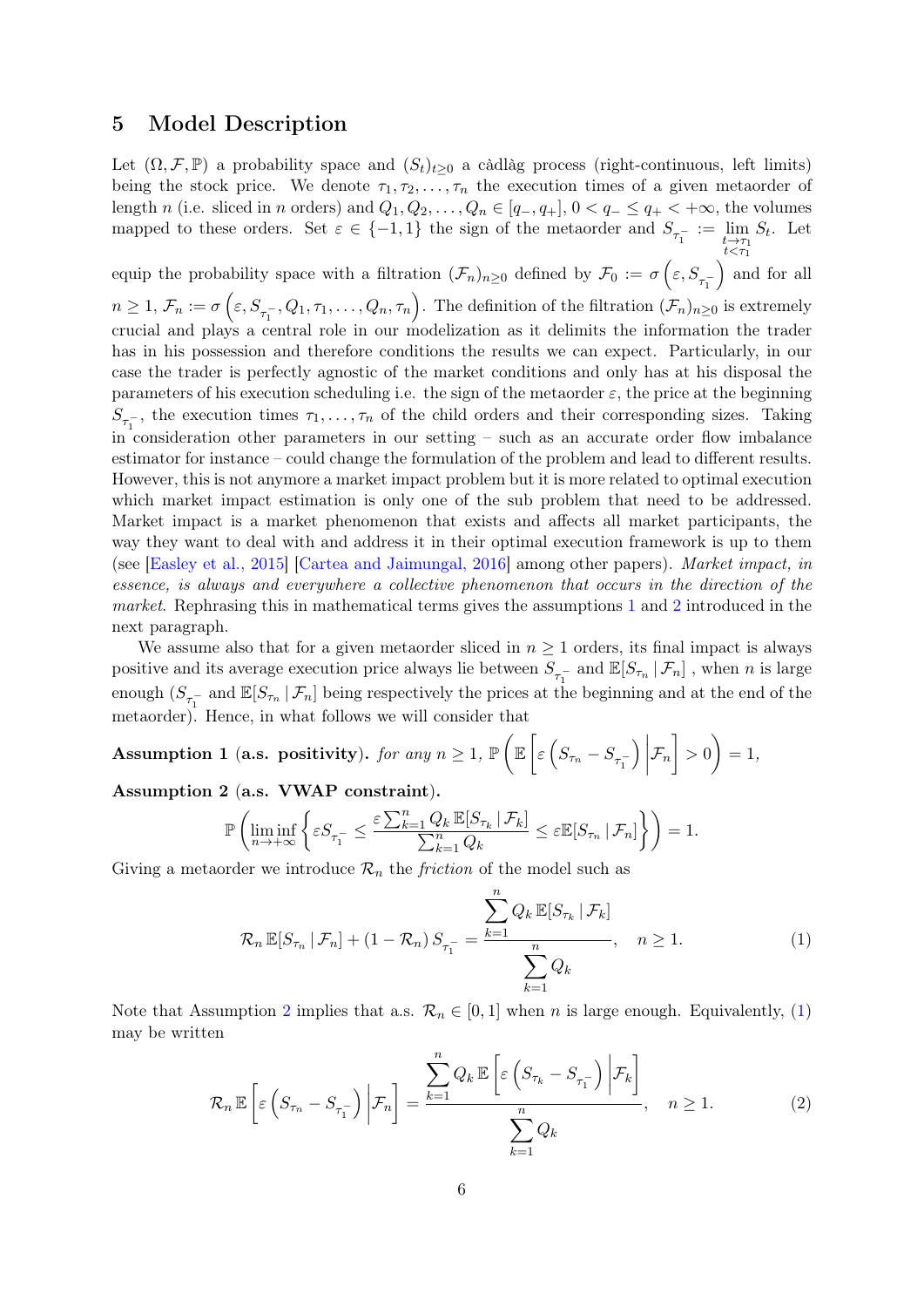Equation [\(2\)](#page-5-3) gives a straightforward interpretation of the term  $\mathcal{R}_n$  by showing that for a metaorder of length  $n$  it can be read as the ratio between the average impact and the peak impact i.e. the impact at the end of the metaorder. Setting the expected average impact

$$
\langle \mathcal{I} \rangle_n := \frac{\displaystyle\sum_{k=1}^n Q_k \, \mathbb{E}\left[ \varepsilon \left(S_{\tau_k} - S_{\tau_1^-}\right) \bigg| \mathcal{F}_k \right]}{\displaystyle\sum_{k=1}^n Q_k}
$$

and the expected impact

$$
\mathcal{I}_n := \mathbb{E}\left[\varepsilon\left(S_{\tau_n} - S_{\tau_1^-}\right)\bigg|\mathcal{F}_n\right],
$$

we have for every  $n \geq 1$ ,

$$
\mathcal{R}_n := \frac{\langle \mathcal{I} \rangle_n}{\mathcal{I}_n}.
$$

The term friction is justified by the fact that the liquidity takers aim to minimize  $\langle \mathcal{I} \rangle_n$  whereas the liquidity providers want to maximize  $\mathcal{I}_n$  at each transaction n. One has also to keep in mind that  $\mathcal{I}_n$  may affect  $\langle \mathcal{I} \rangle_n$  as it appears in its formulation. For example when  $\mathcal{I}_n$  rises sharply, so does  $\langle \mathcal{I} \rangle_n$ .

## 6 Notations

- $\blacktriangleright$   $(u_n)_{n\geq 1}$  and  $(v_n)_{n\geq 1}$  being two sequences of positive real numbers, we will write  $u_n = o(v_n)$ when  $\lim_{n\to+\infty}\frac{u_n}{v_n}$  $\frac{u_n}{v_n} = 0$ . We will also write  $u_n \sim +\infty$  v<sub>n</sub> when  $u_n - v_n = o(v_n)$  or equivalently  $\lim_{n\to+\infty}\frac{u_n}{v_n}$  $\frac{u_n}{v_n}=1.$
- $\blacktriangleright$  We will say that a real valued sequence (resp. a function) is said *eventually* to have a certain property P if  $P(n)$  (resp.  $P(x)$ ) is true for sufficiently large n (resp. x).

## <span id="page-6-0"></span>7 Equilibrium

## <span id="page-6-2"></span>7.1  $\rho \in [0, +\infty)$

<span id="page-6-1"></span>**Theorem 1** (metaorders market impact asymptotics). Let  $\rho \in [0, +\infty)$ . The following propositions are equivalent.

(i) 
$$
\lim_{n \to +\infty} \mathcal{R}_n = \frac{1}{1+\rho}
$$
 and  $\frac{\mathcal{R}_{n-1}}{\mathcal{R}_n} = 1 + o\left(\frac{Q_n}{Q_1 + \cdots + Q_n}\right)$  as  $n \to +\infty$ .

(ii) There exist  $\eta \in \mathbb{R}$  and  $\theta$  a bounded measurable function of a real variable such that for all  $n \geq 1$ ,

$$
\mathbb{E}\left[\varepsilon\left(S_{\tau_n} - S_{\tau_1}^-\right)\bigg|\mathcal{F}_n\right] = (Q_1 + \dots + Q_n)^\rho \exp\left(\eta + \int_0^{Q_1 + \dots + Q_n} \frac{\theta(u)}{u} \, \mathrm{d}u\right)
$$
  

$$
e \lim_{h \to 0} \theta(x) = 0.
$$

where  $\lim_{x \to +\infty} \theta(x) = 0.$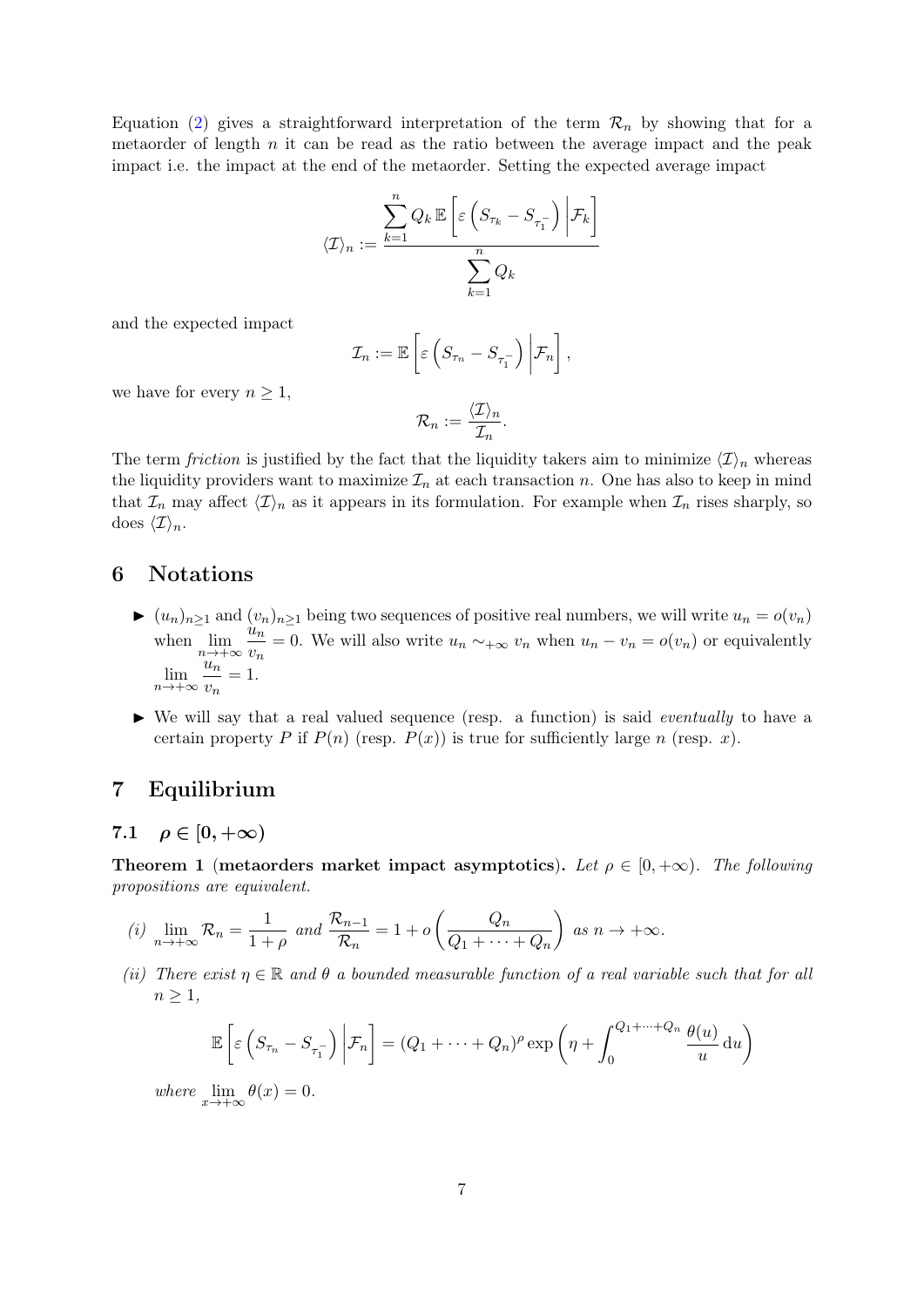$$
(iii) \frac{\mathbb{E}\left[\varepsilon\left(S_{\tau_{n-1}} - S_{\tau_1}\right) \bigg| \mathcal{F}_{n-1}\right]}{\mathbb{E}\left[\varepsilon\left(S_{\tau_n} - S_{\tau_1}\right) \bigg| \mathcal{F}_n\right]} = 1 - \rho \frac{Q_n}{Q_1 + \dots + Q_n} + o\left(\frac{Q_n}{Q_1 + \dots + Q_n}\right) \text{ as } n \to +\infty.
$$

$$
(iv) \left( (Q_1 + \dots + Q_n)^{-\sigma} \mathbb{E} \left[ \varepsilon \left( S_{\tau_n} - S_{\tau_1} \right) \Big| \mathcal{F}_n \right] \right)_{n \ge 1}
$$
 is eventually increasing for each  $\sigma < \rho$   
and 
$$
\left( (Q_1 + \dots + Q_n)^{-\tau} \mathbb{E} \left[ \varepsilon \left( S_{\tau_n} - S_{\tau_1} \right) \Big| \mathcal{F}_n \right] \right)_{n \ge 1}
$$
 is eventually decreasing for all  $\tau > \rho$ .

Several properties of the market impact process  $(\mathcal{I}_n)_{n\geq 1}$  appear implicitly in the propositions of Theorem [1.](#page-6-1)

- $\star$  The second condition of proposition (i) suggests that the process  $(\mathcal{R}_n)_{n>1}$  stabilizes slowly around  $\frac{1}{1+\rho}$ . In contrast with Theorem [2](#page-8-0) we will see below how this additional asymptotic property on the speed of the establishment of the equilibrium provides particular properties to the impact process  $(\mathcal{I}_n)_{n>1}$ .
- $\star$  In (ii) the impact  $\mathcal{I}_n$  can be decomposed into two terms
	- $(Q_1 + \cdots + Q_n)$ <sup>p</sup> the effective pressure<sup>[9](#page-0-0)</sup> of the metaorder. This is the first-order term.  $-\exp\left(\eta+\int^{Q_1+\cdots+Q_n}$  $\boldsymbol{0}$  $\theta(u)$  $\begin{pmatrix} u \ u \ u \end{pmatrix} = o((Q_1 + \cdots + Q_n)^{\lambda})$  for all  $\lambda > 0$  when  $n \to +\infty$ . This term is negligible compared to the first term when the metaorder size is large enough and may be associated to the microscopic details of the order book. Note also that the market impact of a metaorder is only determined by its size  $Q_1 + \cdots + Q_n$ and does not show any explicit dependence on  $\tau_1, \ldots, \tau_n$ .<sup>[10](#page-0-0)</sup>

**Remark 1.** Keep in mind that in  $\rho$  and  $\eta$  are random variables and  $\theta$  is a stochastic process. Hence, a priori, their behaviour can vary from a trajectory to another.

 $\star$  Another property is the asymptotic behaviour of the impact per share. Set  $\mathcal{I}_0 := 0$  and  $\delta_n := \mathcal{I}_n - \mathcal{I}_{n-1}$  the *incremental impacts*,  $n \geq 1$  and notice that

<span id="page-7-0"></span>
$$
1 - \frac{\mathcal{I}_{n-1}}{\mathcal{I}_n} = \frac{\delta_n}{\delta_1 + \dots + \delta_n}.
$$

Hence when  $\rho > 0$ , *(iii)* may be rewritten as

$$
\frac{\delta_n}{\delta_1 + \dots + \delta_n} \sim_{+\infty} \rho \frac{Q_n}{Q_1 + \dots + Q_n}
$$
\n(3)

<span id="page-7-1"></span>or

$$
\frac{\delta_n}{Q_n} \sim +\infty \rho \frac{\delta_1 + \dots + \delta_n}{Q_1 + \dots + Q_n}.
$$
\n(4)

 $9T$ o some extent its informational part, to not be confused with *fundamental information* which suggests some knowledge of the fundamental price of the asset. It refers here rather to its contribution to the price formation process.

 $10$ One must be very cautious about such a statement. An equilibrium implies that things are happening under normal trading conditions. An as example, let us consider the case where the times between two consecutive trades are substantial. In that case, due to market conditions' changes it is not even clear that the process  $(\mathcal{R}_n)_{n\geq 1}$  can converge. Implicitly, behind the establishment of an equilibrium there is a memory time and the idea that the timing and the participation rate during the execution of the metaorder are reasonable.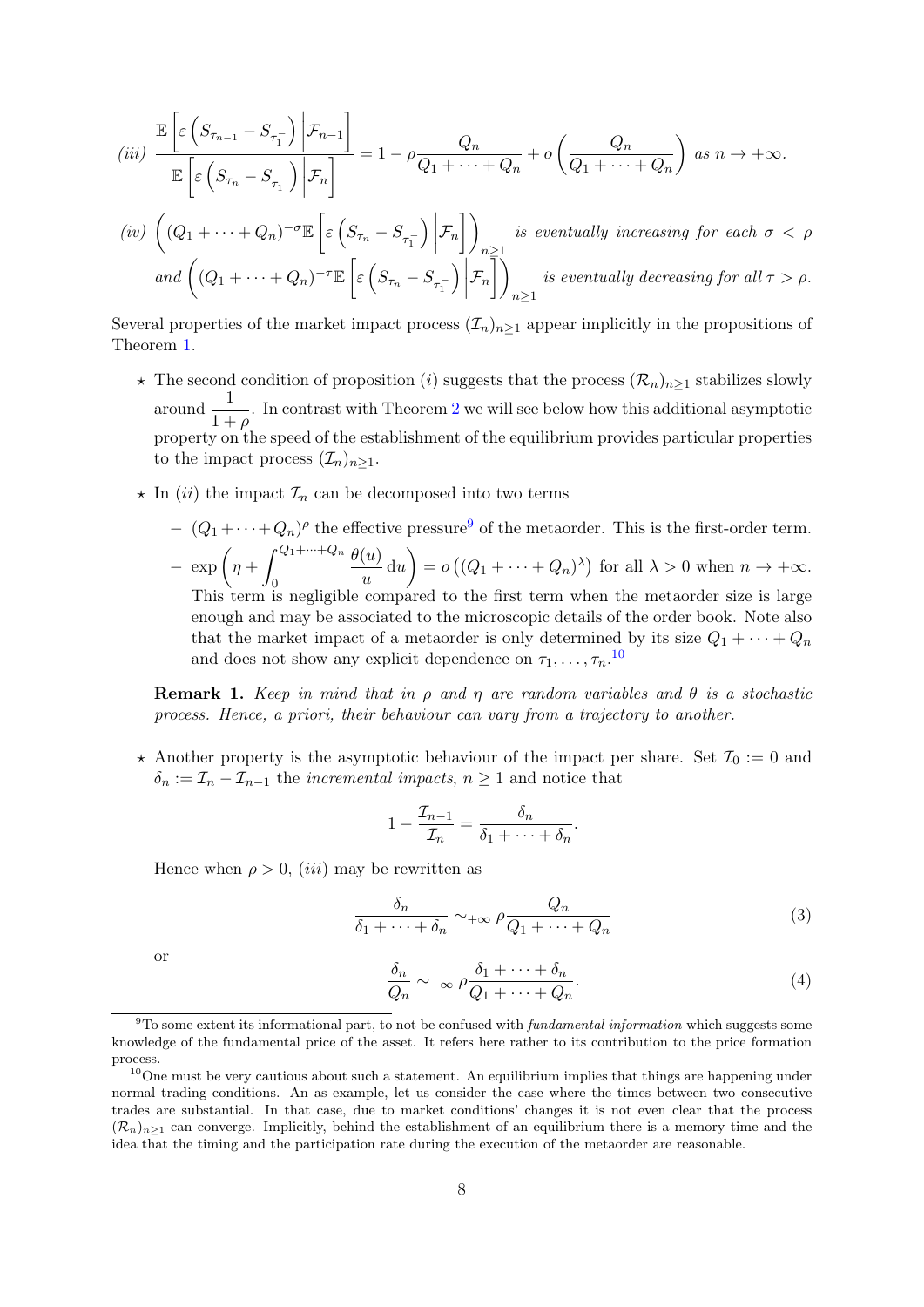[\(3\)](#page-7-0) draws an asymptotic linear relation between the relative weight of the  $n<sup>th</sup>$  order over the size and the impact of the metaorder. It underlines also the mechanism of how trades impact prices in our model and can be read as the liquidity providers' attempts to forecast the amount of information contained in the trades in order to adjust the price up or down accordingly. This is more or less the same story that can be found in  $[Kyle, 1985]$ . [\(4\)](#page-7-1) gives the asymptotic behaviour of the impact per share of the  $n<sup>th</sup>$  trade in contrast to the impact per share of the ongoing metaorder. Clearly the impact per share is amplified when  $\rho > 1$ and mitigated when  $\rho < 1$  leading asymptotically to a convex / concave shaped profile of the market impact process (see also Corollary [4\)](#page-10-0).

 $\star$  From (iv) the market impact  $(\mathcal{I}_n)_{n\geq 1}$  is eventually increasing when  $\rho > 0$ . Hence, as expected during the execution of a buy (resp. sell) metaorder prices are going up (resp. down).

Theorem [1](#page-6-1) can be weakened to give the following result.

<span id="page-8-0"></span>Theorem 2 (metaorders market impact asymptotics generalization). Let  $\rho \in [0, +\infty)$ . The following propositions are equivalent.

$$
(i) \lim_{n \to +\infty} \mathcal{R}_n = \frac{1}{1+\rho}.
$$

(ii) There exist two bounded measurable functions  $\eta$ ,  $\theta$  of a real variable such that for all  $n \geq 1$ ,

$$
\mathbb{E}\left[\varepsilon\left(S_{\tau_n} - S_{\tau_1}^-\right)\bigg|\mathcal{F}_n\right] = (Q_1 + \dots + Q_n)^{\rho} \exp\left(\eta(Q_1 + \dots + Q_n) + \int_0^{Q_1 + \dots + Q_n} \frac{\theta(u)}{u} du\right)
$$
  
where  $\lim_{n \to \infty} \eta(x) = x \in \mathbb{R}$  and  $\lim_{n \to \infty} \theta(x) = 0$ 

where  $\lim_{x \to +\infty} \eta(x) = \kappa \in \mathbb{R}$  and  $\lim_{x \to +\infty} \theta(x) = 0$ .

(iii) There exists a sequence of positive real numbers  $(\alpha_n)_{n>1}$  such that

$$
\mathbb{E}\left[\varepsilon\left(S_{\tau_n}-S_{\tau_1^-}\right)\bigg|\mathcal{F}_n\right]\sim_{+\infty}\alpha_n
$$

and

$$
\frac{\alpha_{n-1}}{\alpha_n} = 1 - \rho \frac{Q_n}{Q_1 + \dots + Q_n} + o\left(\frac{Q_n}{Q_1 + \dots + Q_n}\right)
$$

as  $n \to +\infty$ .

(iv) There exist  $\zeta \in \mathbb{R}$  and  $\chi$  a bounded measurable function of a real variable such that for all  $n \geq 1$ ,

$$
\frac{\sum_{k=1}^{n} Q_k \mathbb{E}\left[\varepsilon\left(S_{\tau_k} - S_{\tau_1}\right) \Big| \mathcal{F}_k\right]}{\sum_{k=1}^{n} Q_k} = (Q_1 + \dots + Q_n)^{\rho} \exp\left(\zeta + \int_0^{Q_1 + \dots + Q_n} \frac{\chi(u)}{u} du\right)
$$

where  $\lim_{x \to +\infty} \chi(x) = 0.$ 

Hence Theorem [2](#page-8-0) is an extension of Theorem [1](#page-6-1) with less restrictive conditions. Some comments are in order to put in perspective these two theorems.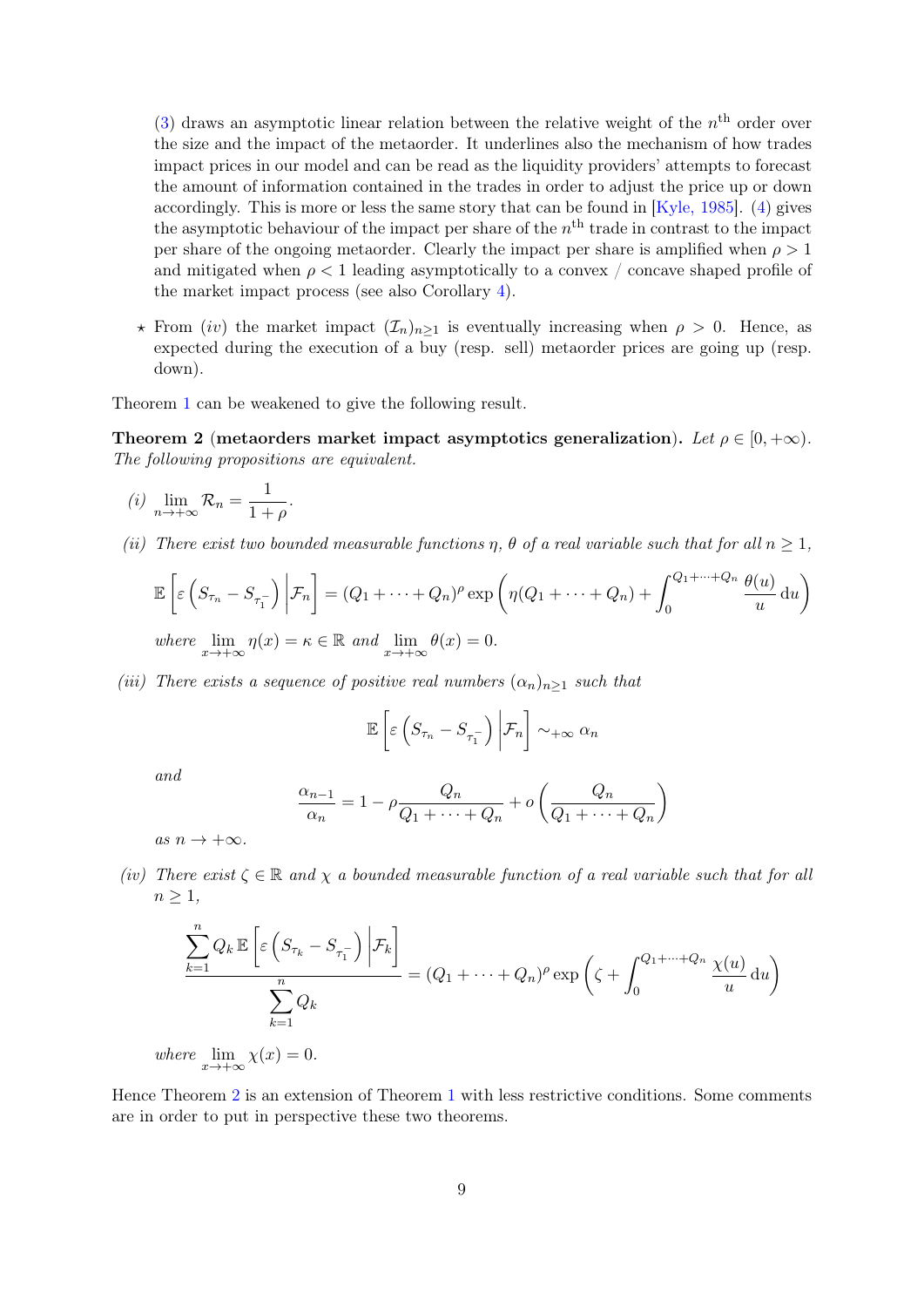- $\star$  The extra term characterizing the speed of convergence to reach equilibrium has been dropped. However, by combining (ii) and (iv)  $\mathcal{R}_n$  can be now expressed as a *slowly varying function*<sup>[11](#page-0-0)</sup> of the metaorder size (see Corollary [1\)](#page-9-1). This reinforces the idea that once reached this equilibrium is quite stable.
- $\star$  The constant  $\eta$  in Theorem [1](#page-6-1) *(ii)* is now replaced by a convergent function.
- $\star$  The sequence  $(\mathcal{I}_n)_{n\geq 1}$  is now equivalent to another sequence  $(\alpha_n)_{n\geq 1}$  having all the good properties presented at the end of Theorem [1.](#page-6-1)

<span id="page-9-1"></span>Corollary 1 (stable equilibrium). Assume that the conditions of Theorem [2](#page-8-0) hold. Then there exists a slowly varying function  $\ell : [0, +\infty) \to [0, 1]$  such that for every  $n \geq 1$ ,  $\mathcal{R}_n =$  $\ell(Q_1 + \cdots + Q_n).$ 

**Remark 2.** Without loss of generality the slowly varying function  $\ell$  in Corollary [1](#page-9-1) can be taken  $C^{\infty}$  (Proposition 1.3.4 in [\[Bingham et al., 1987\]](#page-35-1)).

The fact that  $\mathcal{R}_n$  can be expressed as a smooth slowly varying function of the metaorder size supports also the idea that the market impact of metaorders is an aggregate low frequency phenomena in contrast with the activity of opportunistic traders acting at shorter time scales with smaller order sizes.

<span id="page-9-4"></span>**Corollary [2](#page-8-0)** (log impact). Assume that the conditions of Theorem 2 hold. If  $\rho > 0$ , then

$$
\log \mathbb{E}\left[\varepsilon\left(S_{\tau_n}-S_{\tau_1^-}\right)\bigg|\mathcal{F}_n\right]\sim_{+\infty}\rho\log\left(Q_1+\cdots+Q_n\right).
$$

We have seen that the market impact process is given by  $\mathcal{I}_n = (Q_1 + \cdots + Q_n)^{\rho} \ell(Q_1 + \cdots + Q_n)$ where  $\ell(Q_1 + \cdots + Q_n)$  is a slowly varying second order term. Sometimes it is more convenient to express market impact as a percentage of the total volume of trade in the market to put things in perspective. Define  $(V_n)_{n>1}$  as the positive volumes traded in the market during the execution of the metaorder such as  $\bar{V}_1$  is the total volume traded between  $\tau_1^-$  and  $\tau_1$  and  $V_n$  the volume exchanged between  $\tau_{n-1}$  and  $\tau_n$  for each  $n \geq 2$ . Hence for every  $n \geq 1$ ,  $Q_n \leq V_n$ .

<span id="page-9-0"></span>Corollary 3 (market impact formula). Assume that the conditions of Theorem [2](#page-8-0) hold and  $\int Q_1 + \cdots + Q_n$  $V_1 + \cdots + V_n$  $\setminus$  $n\geq 1$ converges to  $\frac{Q}{V}$  $\frac{\mathscr{L}}{V} \in (0,1]$ . Set for all  $x \geq 0$ ,  $\theta(u)$  $\setminus$ 

<span id="page-9-2"></span>
$$
f(x) := x^{\rho} \exp\left(\eta(x) + \int_0^x \frac{\theta(u)}{u} du\right)
$$

and for every  $n \geq 1$ ,

$$
\hat{\sigma}_n := f(V_1 + \dots + V_n). \tag{5}
$$

<span id="page-9-3"></span>Then

$$
\mathbb{E}\left[\varepsilon\left(S_{\tau_{n}}-S_{\tau_{1}^{-}}\right)\bigg|\mathcal{F}_{n}\right]\sim_{+\infty}\hat{\sigma}_{n}\left(\frac{Q}{V}\right)^{\rho}.
$$
\n(6)

**Remark 3.** Note that the sequence  $(V_n)_{n>1}$  could have been taken such as

$$
\frac{Q}{V} := \lim_{n \to +\infty} \frac{Q_1 + \dots + Q_n}{V_1 + \dots + V_n}
$$

is the daily participation rate instead of the participation rate during the execution of the metaorder.

<sup>&</sup>lt;sup>11</sup>A measurable function  $\ell : [0, +\infty) \to [0, +\infty)$  is *slowly varying* if for all  $\lambda > 0$ ,  $\lim_{x \to +\infty} \frac{\ell(\lambda x)}{\ell(x)}$  $\frac{\partial(x)}{\partial(x)} = 1.$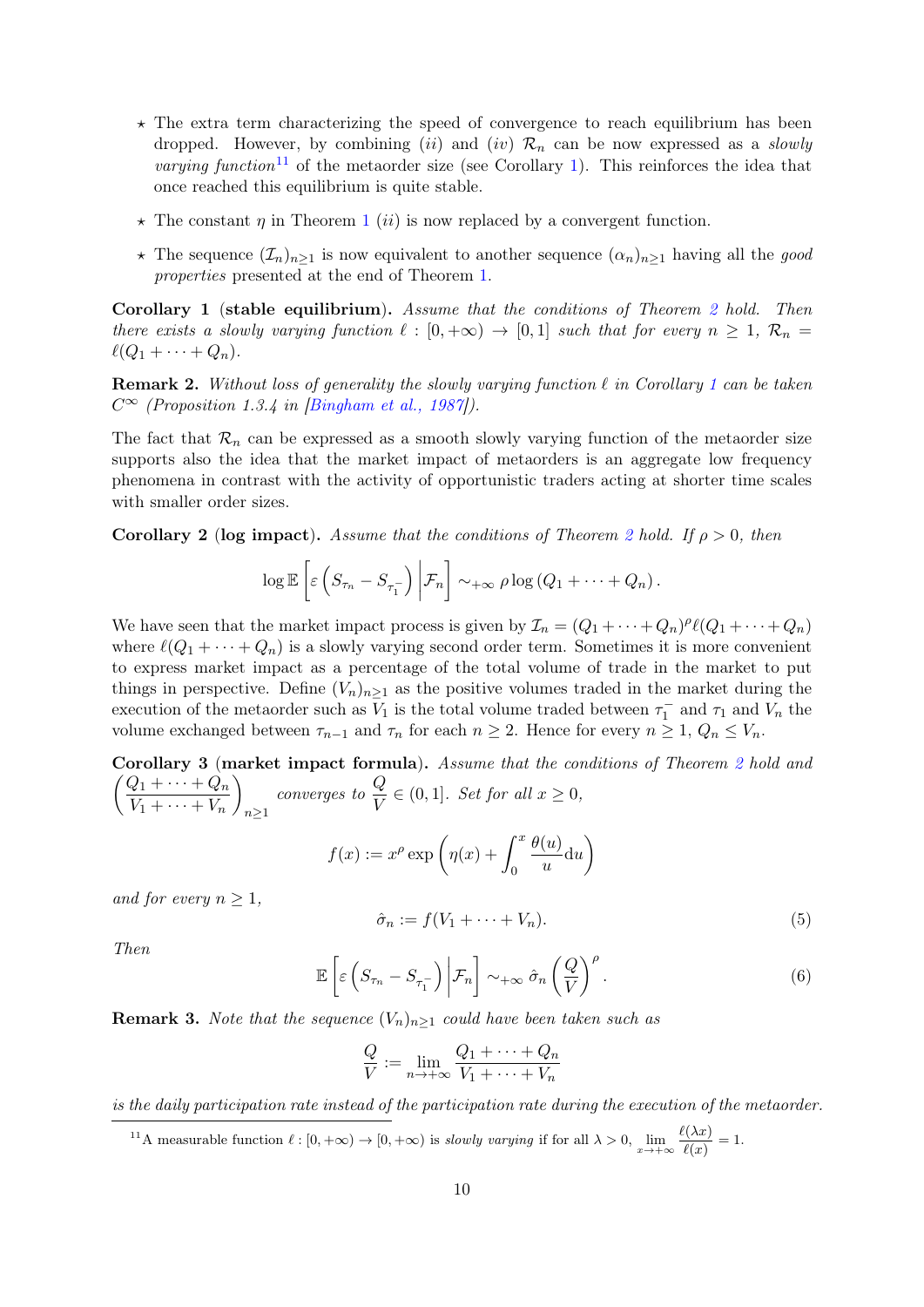<span id="page-10-0"></span>Corollary 4 (concave / convex profiles). Assume that the conditions of Theorem [2](#page-8-0) hold and  $\lim_{x \to +\infty} f(x) = +\infty^{12} \text{ with } f(x) := x^{\rho} \exp \left( \eta(x) + \int_0^x f(x) \right)$  $\lim_{x \to +\infty} f(x) = +\infty^{12} \text{ with } f(x) := x^{\rho} \exp \left( \eta(x) + \int_0^x f(x) \right)$  $\lim_{x \to +\infty} f(x) = +\infty^{12} \text{ with } f(x) := x^{\rho} \exp \left( \eta(x) + \int_0^x f(x) \right)$ 0  $\theta(u)$  $\genfrac{(}{)}{}{}{u}{u}$  du  $\genfrac{(}{)}{}{}{v}{u}$  for every  $x \geq 0$ .

- If f is eventually concave, then  $\rho \leq 1$ .
- If f is eventually convex, then  $\rho \geq 1$ .

#### <span id="page-10-2"></span>7.2  $\rho = +\infty$

Two extreme cases are  $\rho = 0$  and  $\rho = +\infty$ . The case  $\rho = 0$  has already been addressed in Section [7.1](#page-6-2) and arises when  $\langle \mathcal{I}_n \rangle_n \sim_{+\infty} \mathcal{I}_n$ . In this case, by setting  $\mathcal{R}_{\infty} := \lim_{n \to +\infty} \mathcal{R}_n = \frac{1}{1+n}$  $\frac{1}{1+\rho}$ , we have  $\mathcal{R}_{\infty} = 1$  in favor of the liquidity takers as the impact per share decreases during the execution of the metaorder. The case  $\rho = +\infty$  or equivalently  $\mathcal{R}_{\infty} = 0$  corresponds to  $\langle \mathcal{I} \rangle_n = o(\mathcal{I}_n)$ .

<span id="page-10-3"></span>**Proposition 1** ( $\rho = +\infty$ ). If there exists a sequence of positive real numbers  $(\alpha_n)_{\geq 1}$  such that

$$
\mathbb{E}\left[\varepsilon\left(S_{\tau_n}-S_{\tau_1}^-\right)\bigg|\mathcal{F}_n\right]\sim_{+\infty}\alpha_n\ \text{and}\ \lim_{n\to+\infty}\frac{Q_1+\cdots+Q_n}{Q_n}\left(1-\frac{\alpha_{n-1}}{\alpha_n}\right)=+\infty,
$$

then  $\lim_{n\to+\infty} \mathcal{R}_n = 0.$ 

In that situation the impact per share increases sharply and diverges in favor of the liquidity providers. Thus  $\mathcal{R}_n$  can also be interpreted as a performance measure of the execution of the metaorder.

## <span id="page-10-1"></span>8 Non-equilibrium

We have seen in Section [7](#page-6-0) how the convergence of  $(\mathcal{R}_n)_{n>1}$  shapes the behaviour of the market impact process  $(\mathcal{I}_n)_{n\geq 1}$ . Now we want to investigate the case when such a convergence does not exist. In that situation, the sequence  $(\mathcal{R}_n)_{n>1}$  is still bounded and its set of limit points  $\mathcal{L} \subset [0,1]$ has at least two elements which means that there is not a consensus among the liquidity providers. To illustrate this, let us consider  $\mathcal L$  has exactly two elements  $\frac{1}{1}$  $1 + \rho_1$ and  $\frac{1}{1}$  $\frac{1}{1+\rho_2}$  representing the beliefs of two distinct groups of liquidity providers. Without loss of generality  $\rho_1$  and  $\rho_2$  can be taken such as  $\rho_1 < \rho_2$ . Naturally, the liquidity takers in charge of the execution of the metaorder will start to trade with the first group until their maximum inventory risk has been reached and then with the second group. These non-equilibrium situations can arise when several liquidity providers who do not share the same belief about the future prices are in competition or when the market conditions evolve quickly during the metaorder's execution forcing the liquidity providers to review and adjust their inventory risk and quotes. These events are more likely when the metaorders last several days or weeks. Define  $\rho_-, \rho_+ \in [0, +\infty]$  such that

$$
\frac{1}{1+\rho_+} := \liminf_{n \to +\infty} \mathcal{R}_n
$$

and

$$
\frac{1}{1+\rho_-} := \limsup_{n \to +\infty} \mathcal{R}_n.
$$

Hence  $\mathcal{L} \subset \left[\frac{1}{1+r}\right]$  $\frac{1}{1+\rho_+}, \frac{1}{1+}$  $1 + \rho_-\$ , particularly

<sup>&</sup>lt;sup>12</sup>When  $\rho > 0$ , it is always the case since  $\log f(x) \sim +\infty \rho \log x$ .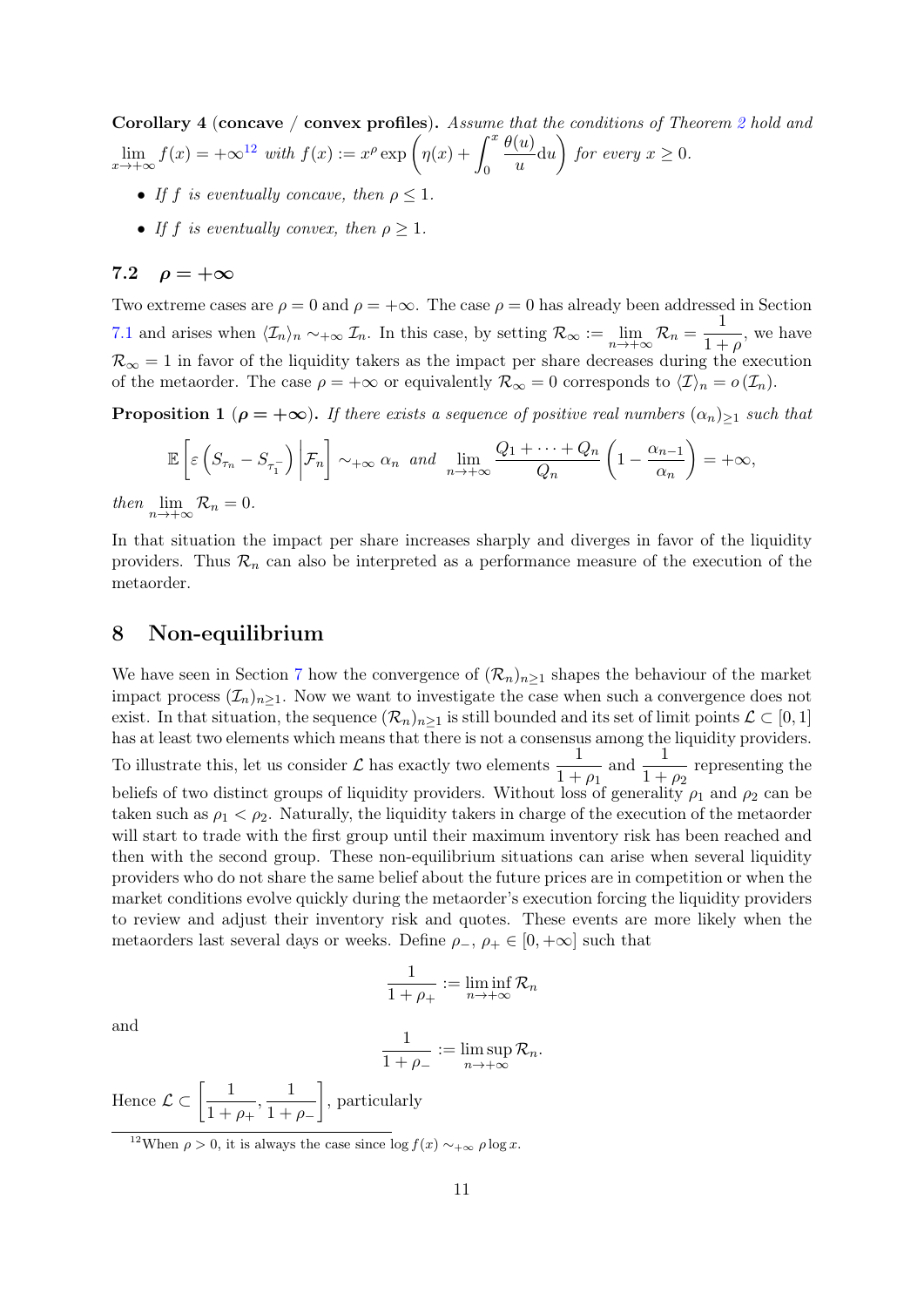<span id="page-11-2"></span>Theorem 3 (non-equilibrium). If  $\bigg((Q_1+\cdots+Q_n)\mathbb{E}\left[\varepsilon\left(S_{\tau_n}-S_{\tau_1^-}\right)\right]$  $\Big)$  $\mathcal{F}_n \Big] \Big)$  $n\geq 1$ is eventually non-decreasing, then  $\mathcal{L} = \begin{bmatrix} 1 \\ 1 \end{bmatrix}$  $\frac{1}{1+\rho_+}, \frac{1}{1+}$  $1 + \rho_-\$ .

In the non-equilibrium case,  $(\mathcal{R}_n)_{n\geq 1}$  oscillates between  $\frac{1}{1+\rho_+}$ and  $\frac{1}{1}$  $\frac{1}{1 + \rho_{-}}$  inducing similar swings on the price trajectory. These strange market impact effects (see Figure [1\)](#page-11-1) have already been observed on four large cap US stocks (Coca-Cola, McDonald's, IBM and Apple) on 19 July 2012 [\[Lehalle et al., 2012\]](#page-37-10).



<span id="page-11-1"></span>Fig. 1 Sawtooth patterns on Coca-Cola, Mcdonald's, IBM and Apple on 19 July 2012 from [\[Lehalle et al., 2012\]](#page-37-10). The black line is the price, the green one is a model fitted by the authors.

## <span id="page-11-0"></span>9 Averaging

The results presented in Sections [7](#page-6-0) and [8](#page-10-1) are pathwise. However in practice, market impact is given on average over several metaorder's price trajectories. Set  $\mathscr{C} := \left\{ (\mathcal{R}_n)_{n \geq 1}$  converges  $\right\}$  and note that the random variables  $\mathcal{R}_{\infty} := \lim_{n \to +\infty} \mathcal{R}_n$  and  $\rho$  are only well-defined on  $\mathscr{C}$  and satisfy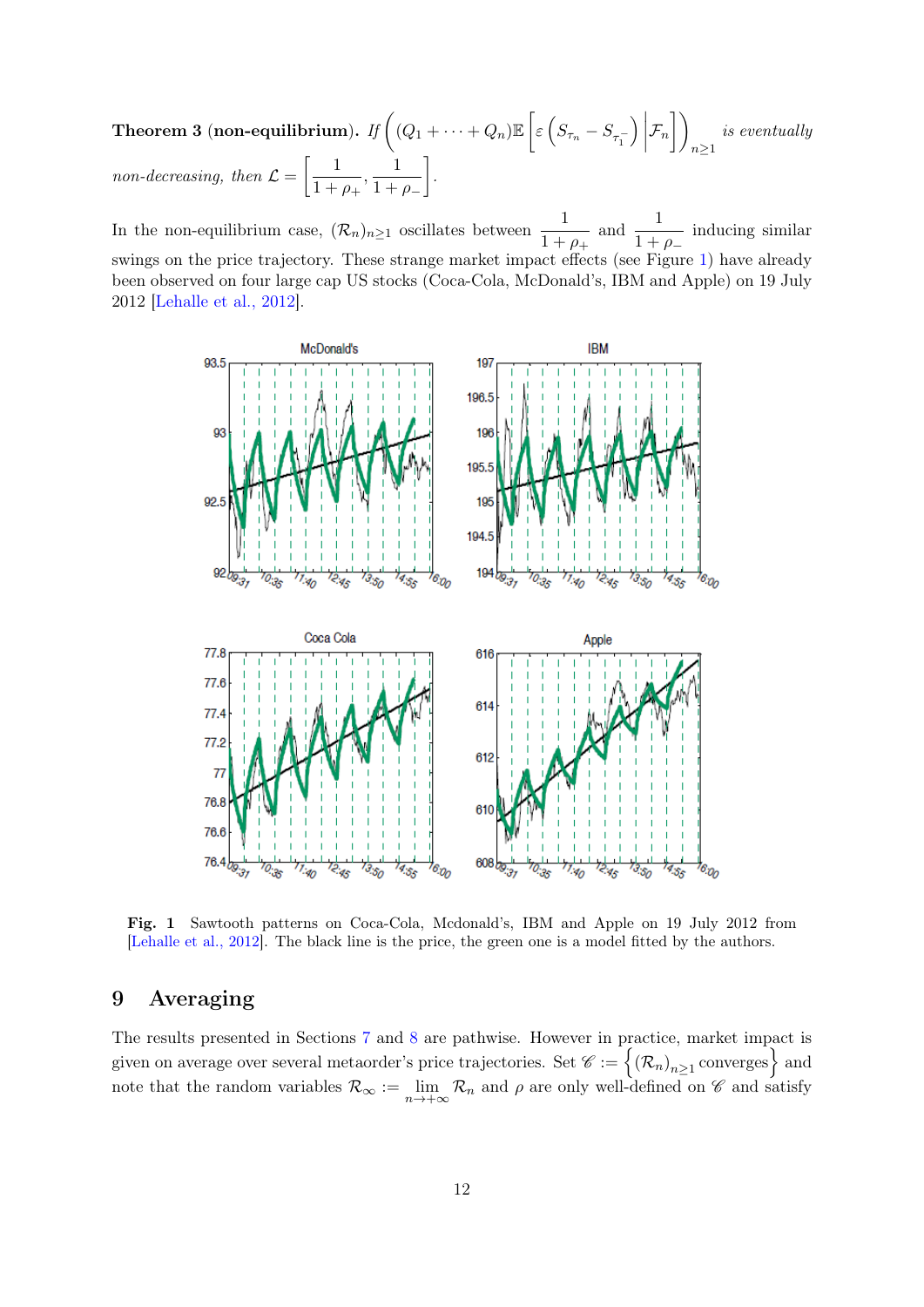$\mathcal{R}_{\infty} = \frac{1}{1 + \frac{1}{2}}$  $\frac{1}{1+\rho}$ . Note also that the set  $\mathscr C$  may be written

$$
\mathscr{C} = \bigcap_{\varepsilon \in \mathbb{Q}_+^*} \bigcup_{N \geq 1} \bigcap_{n \geq N} \bigcap_{m \geq N} \{ |R_n - R_m| < \varepsilon \}
$$

and therefore  $\mathscr{C} \in \mathcal{F}$ . Suppose  $\mathbb{P}(\mathscr{C}) > 0$  and define for all  $A \in \mathcal{F}$ ,  $\mathbb{P}^{\mathscr{C}}(A) := \mathbb{P}(A | \mathscr{C}) =$  $\mathbb{P}(A \cap \mathscr{C})$  $\frac{P(Y|Y|Z)}{P(Z)}$ . In practice, C corresponds to all the possible configurations where the investors and market makers do not go bankrupt and act rationally. By Lebesgue's dominated convergence theorem

$$
\lim_{n \to +\infty} \mathbb{E}^{\mathscr{C}}\left[\mathcal{R}_n\right] = \mathbb{E}^{\mathscr{C}}\left[\frac{1}{1+\rho}\right].\tag{7}
$$

<span id="page-12-0"></span>Consider  $(\hat{\sigma}_n)_{n\geq 1}$  and the random variable  $\frac{Q}{V} \in (0, 1]$  as defined in [\(5\)](#page-9-2) and [\(6\)](#page-9-3). Suppose also that  $\rho$  and  $\frac{Q}{V}$  are independent<sup>[13](#page-0-0)</sup>. Again, a straightforward application of the Lebesgue's dominated convergence theorem leads to

<span id="page-12-1"></span>
$$
\lim_{n \to +\infty} \mathbb{E}^{\mathscr{C}}\left[\frac{\mathcal{I}_n}{\hat{\sigma}_n} \middle| \frac{Q}{V}\right] = \psi\left(\frac{Q}{V}\right)
$$
\n(8)

where the *average normalized market impact function*  $\psi : (0,1] \rightarrow (0,1]$  is given by

<span id="page-12-2"></span>
$$
\psi(x) := \mathbb{E}^{\mathscr{C}}[x^{\rho}].\tag{9}
$$

<span id="page-12-4"></span>**Proposition 2** (some properties of the function  $\psi$ ).  $\psi$  is continuous non-decreasing and  $\lim_{x\to 0^+} \psi(x) = \mathbb{P}^{\mathscr{C}}$   $(\rho = 0)$ . Furthermore

• If  $\rho \leq 1$  (resp.  $\geq 1$ )  $\mathbb{P}^{\mathscr{C}}-a.s.,$  then  $\psi$  is concave (resp. convex).

• If 
$$
\mathbb{P}^{\mathscr{C}}(\rho > 1) = 1
$$
, then  $\lim_{x \to 0^+} \frac{\psi(x)}{x} = 0$ .

• If 
$$
\mathbb{P}^{\mathscr{C}}(\rho=0) = 0
$$
 and  $\mathbb{P}^{\mathscr{C}}(0 < \rho < 1) > 0$ , then  $\lim_{x \to 0^+} \frac{\psi(x)}{x} = +\infty$ .

• If  $\rho$  is  $\mathbb{P}^{\mathscr{C}}$  – integrable, then  $\psi$  is differentiable and for  $x \in (0,1], \psi'(x) = \mathbb{E}^{\mathscr{C}}[\rho x^{\rho-1}].$ 

Equations [\(7\)](#page-12-0), [\(8\)](#page-12-1) and [\(9\)](#page-12-2) underline the fact that the probability distribution of the random variable  $\rho$  is the key component of market impact studies.

### 9.1 Special cases

| Distribution <sup>14</sup>            | $\mathbb{E}^{\mathscr{C}}[\rho]$ | $\mathbb{E}^{\mathscr{C}}\left \frac{1}{1+\rho}\right $ | $\psi(x)$           |
|---------------------------------------|----------------------------------|---------------------------------------------------------|---------------------|
| $\mathcal{D}\left(\frac{1}{2}\right)$ | 1/2                              | 2/3                                                     | $\sqrt{x}$<br>$x-1$ |
| $\mathcal{U}\left([0,1]\right)$       | 1/2                              | log 2                                                   | $\log x$            |
| $\mathcal{E}(\lambda)$                | $1/\lambda$                      | $-\lambda e^{\lambda} E i(-\lambda)^{15}$               | $\lambda - \log x$  |

<span id="page-12-3"></span>Tab. 2 Examples of different distributions.

<sup>&</sup>lt;sup>13</sup>The independence of the random variables  $\rho$  and  $\frac{Q}{V}$  can be interpreted as the liquidity providers' inability to detect the properties of the metaorders such as its size, starting and ending time.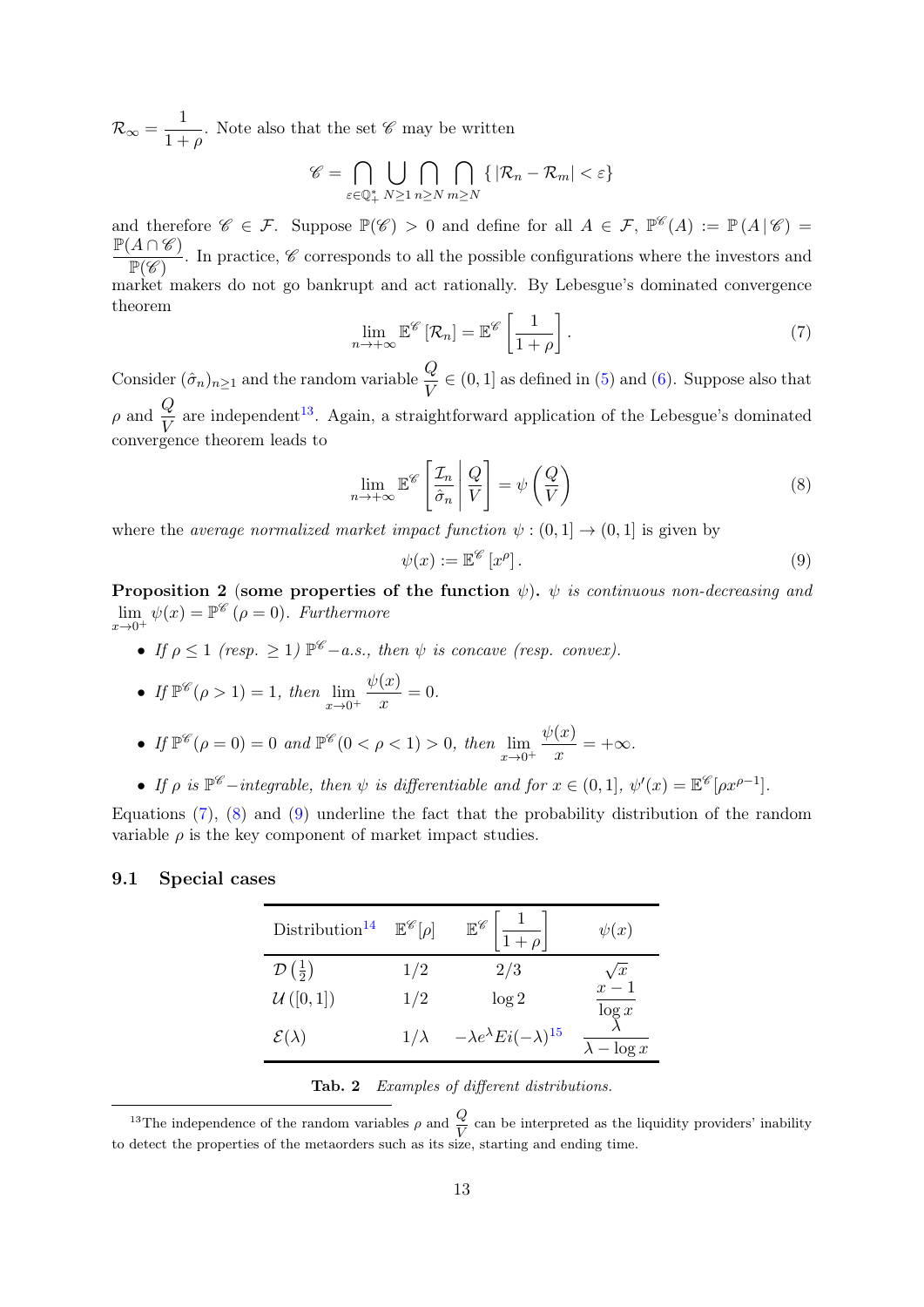

Fig. 2 Graph of the function  $\psi$  for different distributions of  $\rho$ .

## <span id="page-13-0"></span>10 Excess Volatility and the Order-driven View of Markets

The volatility of stock prices is a well known phenomenon to all investors. Why, though, is this volatility so pronounced? As pointed by [\[Shiller, 1981\]](#page-37-0) and [\[LeRoy and Porter, 1981\]](#page-37-11), it is apparent that there are extremely wide day-to-day changes in the prices quoted on most stock exchanges often exceeding the predictions of simple models with rational expectations. Shiller's argument is that the fluctuations are far too big to be accounted for by mere changes in information as confirmed in [\[Cutler et al., 1989\]](#page-36-3) and [\[Fair, 2002\]](#page-36-13) for instance. In [\[Shiller, 1992\]](#page-37-12) the author introduces the (qualitative) popular model explanation of stock market volatility in which he proposes that investor reactions, due to psychological or sociological beliefs, exert a greater influence on the market than good economic sense arguments. In Shiller's eyes this excess volatility can be attributed to investors' psychological behaviour. He claims that substantial price changes can be explained by a collective change of mind by the investing public which can only be explained by its thoughts and beliefs on future events, i.e. its psychology<sup>[16](#page-0-0)</sup>. The psychological effect of seeing others making a profit can be a powerful incentive that can cloud people's judgment and push them to follow each other. The story of how Isaac Newton allegedly lost £20,000 in the South Sea Bubble has become one of the most famous investment anecdote throughout history and illustrates this phenomenon. Back in the spring of 1720, Sir Isaac Newton owned shares in the South Sea Company, the hottest stock in England. Newton dumped his South Sea shares, pocketing a profit totaling £20,000. But just months later, swept up in the wild enthusiasm of the market, Newton jumped back in at a much higher price and finally lost all the profits he made before [\[Odlyzko, 2020\]](#page-37-13). In comparison, the average annual earning in the United Kingdom was around £13 at that time [\[Clark, 2022\]](#page-35-13).

<sup>15</sup>For every 
$$
x < 0
$$
,  $Ei(x) := -\int_{-x}^{+\infty} \frac{e^{-u}}{u} du$ .

 $14\mathcal{D}(\lambda) \equiv$  Dirac measure centred on  $\lambda$ ,  $\mathcal{U}([a, b]) \equiv$  uniform distribution over  $[a, b], \mathcal{E}(\lambda) \equiv$  exponential distribution with parameter  $\lambda > 0$ .

<sup>&</sup>lt;sup>16</sup>The mechanisms by which large returns have been obtained without significant changes in fundamentals are also well-described by the behavioral finance literature [\[Shleifer, 2000\]](#page-38-5) [\[Hirshleifer, 2001\]](#page-37-14) [\[Barberis and Thaler, 2003\]](#page-35-14).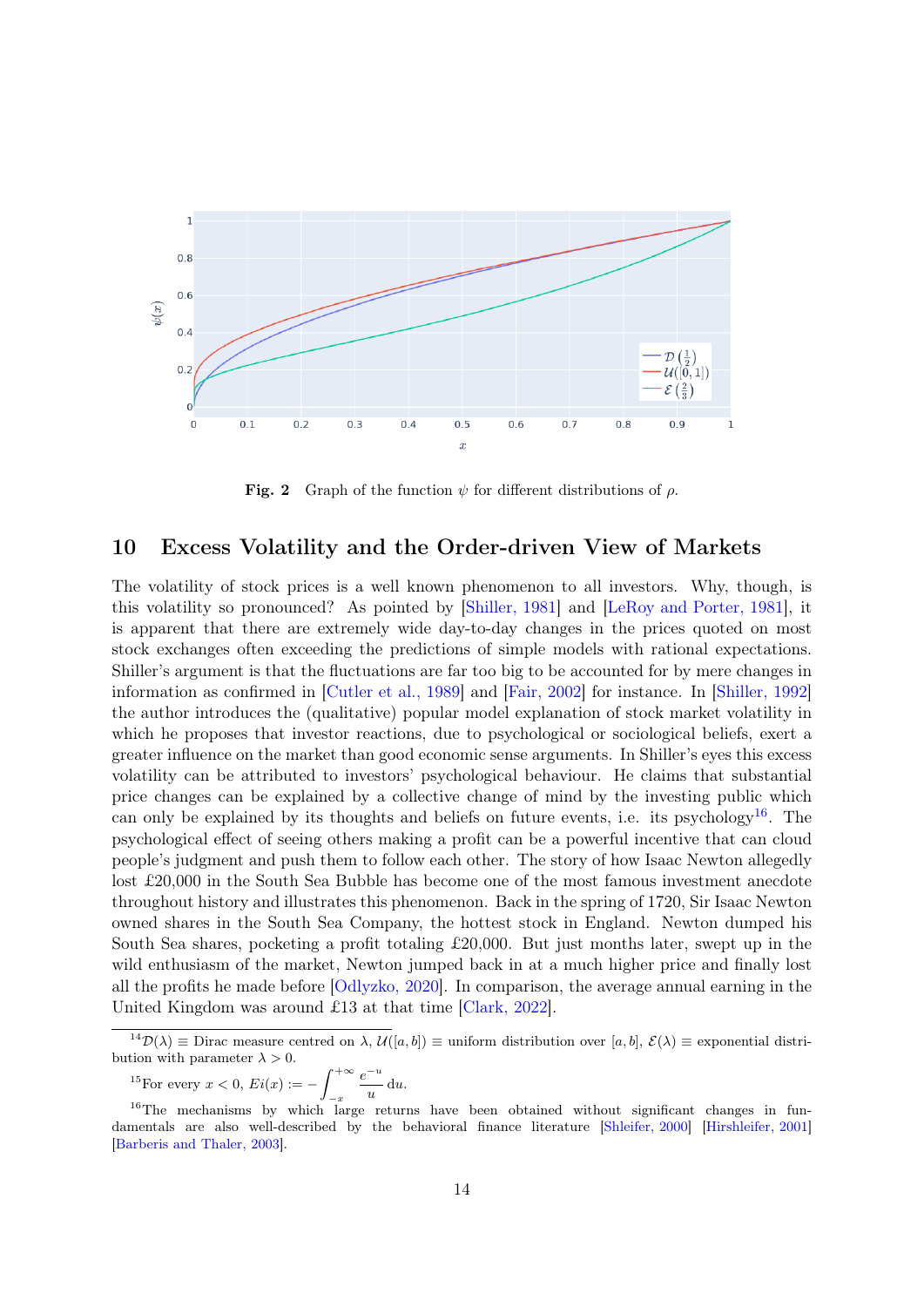



Fig. 3 The South Sea bubble. Three monthly share prices, 1719-21 from [\[Neal, 1991\]](#page-37-15).

We can a draw a parallel between these crowd effects and the apparent excess volatility that have been observed in the markets. Indeed, an aggregation of traders sharing the same belief can be viewed to some extent as a metaorder. Empirical evidences presented in Section [2.3](#page-1-1) are given on average. Hence Equation [\(8\)](#page-12-1) and Table [2](#page-12-3) suggest that  $\rho \sim \mathcal{D}\left(\frac{1}{2}\right)$  $(\frac{1}{2})$  which gives that  $(3)$ can be written

<span id="page-14-2"></span><span id="page-14-1"></span>
$$
\mathbb{E}\left[\varepsilon\left(S_{\tau_{n}}-S_{\tau_{1}^{-}}\right)\bigg|\mathcal{F}_{n}\right]\sim_{+\infty}\hat{\sigma}_{n}\sqrt{\frac{Q}{V}}.\tag{10}
$$

Furthermore, we have seen that empirically

$$
\mathbb{E}\left[\varepsilon\left(S_{\tau_{n}}-S_{\tau_{1}^{-}}\right)\bigg|\mathcal{F}_{n}\right]\sim_{+\infty}Y\sigma_{n}\sqrt{\frac{Q}{V}}\tag{11}
$$

where Y is a positive real random variable and  $\sigma_n$  the volatility of the asset between  $\tau_{1-}$  and  $\tau_n$ . By combining [\(10\)](#page-14-1) and [\(11\)](#page-14-2), we have

<span id="page-14-3"></span>
$$
\hat{\sigma}_n \sim_{+\infty} Y \sigma_n. \tag{12}
$$

Denote the *liquidity ratio* of the metaorder by  $\mathcal{L}_n := \frac{\hat{\sigma}_n}{\sigma}$  $\frac{\sigma_n}{\sigma_n}$ ,  $n \geq 1$ , which measures the capacity of the market to absorb the metaorder, thus [\(12\)](#page-14-3) states that the liquidity ratio converges  $\mathbb{P}^{\mathscr{C}}$  – a.s. towards Y, in line with the heuristic explanation<sup>[17](#page-0-0)</sup> provided in [\[Bouchaud et al., 2018\]](#page-35-7). Recalling that  $\hat{\sigma}_n$  is given by the market impact function over the trajectory of the metaorder taken in  $V_1 + \cdots + V_n$ , i.e. the total volume traded between  $\tau_1$ – and  $\tau_n$ , [\(12\)](#page-14-3) establishes a strong relation between the volume traded and the volatility. The conclusion is that, order flow, wheter informed or not, can be the major source of volatility in financial markets in line with [\[Gabaix et al., 2006\]](#page-36-8) and more recently the inelastic market story [\[Gabaix and Koijen, 2021\]](#page-36-2).

<span id="page-14-0"></span><sup>&</sup>lt;sup>17</sup>In Chapter 12, the authors define the liquidity ratio of the market over a time horizon T (say in days) by  $\mathcal{L}_T := \frac{\sqrt{V_T}}{V_T}$  $\frac{V}{\sigma_T}$  where  $V_T$  and  $\sigma_T$  stand for the traded volume and the volatility during [0, T]. They argue that if prices are exactly diffusive and the traded volume grows linearly with time, then  $\mathcal{L}_T$  :=  $\sqrt{V_T}$  $\frac{\sigma}{\sigma_T} =$  $\sqrt{TV_1}$  $\frac{\sqrt{1+\nu_1}}{\sigma_1\sqrt{T}} = \mathcal{L}_1$  and therefore the liquidity ratio is constant over a trajectory.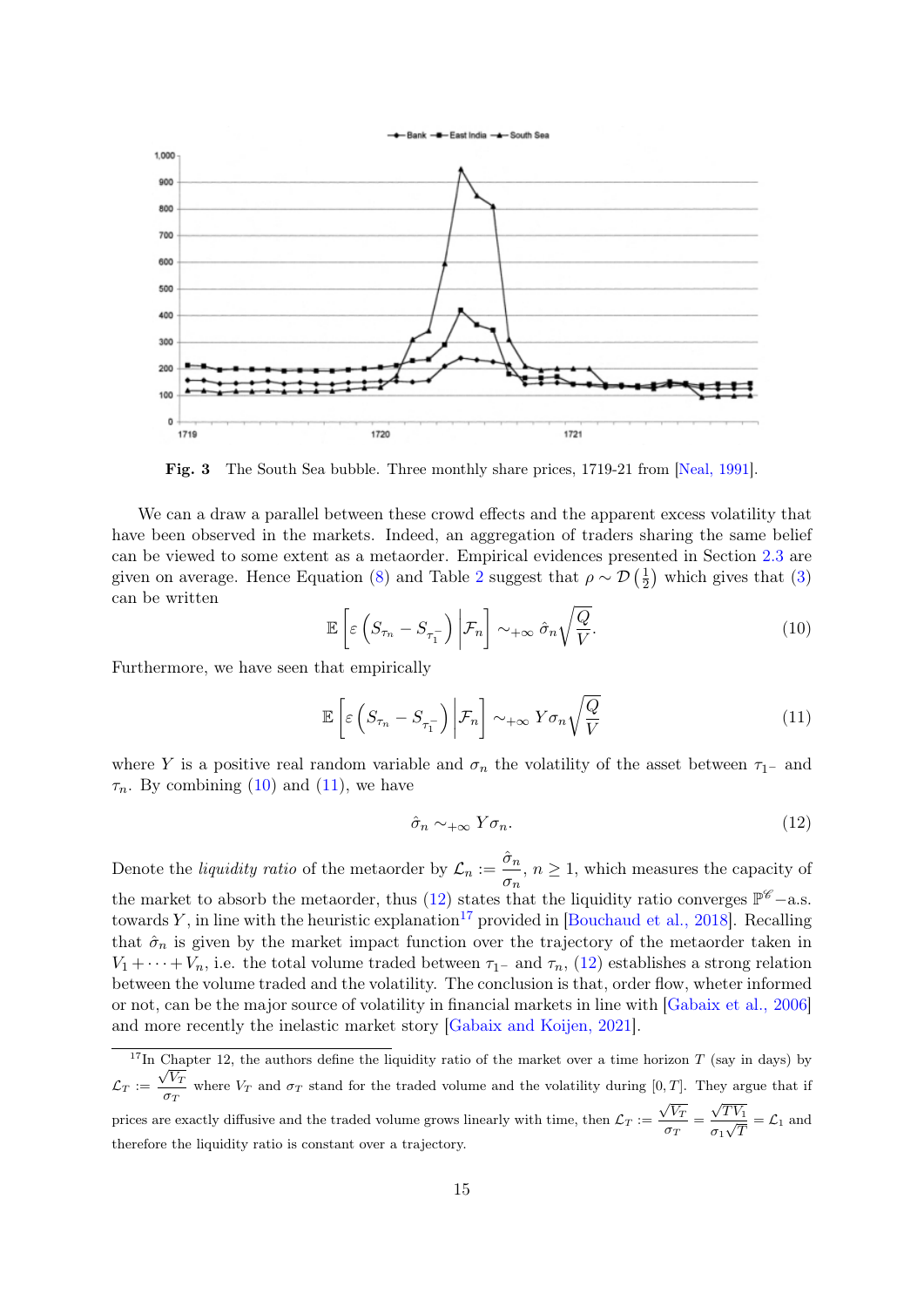## 11 Metaorders in Practice

We introduce the discrete random variable  $N$  taking only positive integers as values and representing the number of trades for a given metaorder, namely its *length* to re-use the terminology

introduced in [\[Said et al., 2017\]](#page-37-5). Define  $Q := \sum$ N  $_{k=1}$  $Q_k$  the *size* of the metaorder.

#### 11.1 Metaorder Length and Size Distributions

In previous sections we have left the metaorder length and size distributions unspecified. Even if there is considerable accumulated evidence that in the large size limit in most major equity markets the metaorder length and size are distributed as power-laws (see Table [3\)](#page-15-0), we have seen that they are not involved in the establishment of the equilibrium. As a consequence, they do not play any role in the explanation of the shape of the impact. This is in line with recent empirical observations in the Bitcoin market [\[Donier and Bonart, 2015\]](#page-36-6) and in contrast to some previous theories [\[Gabaix et al., 2003\]](#page-36-4) [\[Farmer et al., 2013\]](#page-36-11).

| <b>Empirical Study</b>       | $\xi_N$       | ξO   |
|------------------------------|---------------|------|
| [Vaglica et al., 2008]       | 1.80          | 2.00 |
| [Bershova and Rakhlin, 2013] | Ø             | 1.48 |
| Said et al., 2017]           | $1.40 - 1.80$ |      |

<span id="page-15-0"></span>**Tab. 3**  $\xi_N$  and  $\xi_Q$  such as  $\mathbb{P}^{\mathscr{C}}(N > x) \sim_{+\infty} \frac{C_N}{x}$  $\frac{C_N}{x^{\xi_N}}$  and  $\mathbb{P}^{\mathscr{C}}(Q > x) \sim_{+\infty} \frac{C_Q}{x^{\xi_Q}}$  $\frac{CQ}{x^{\xi_Q}}$  with  $C_N, C_Q > 0$ .

<span id="page-15-1"></span>**Proposition 3** (N and Q distributions). Let  $\beta > 0$ . If there exists  $C > 0$  such as

<span id="page-15-3"></span><span id="page-15-2"></span>
$$
\mathbb{P}^{\mathscr{C}}(N=n) \sim_{+\infty} \frac{C}{n^{1+\beta}}
$$
\n(13)

then

$$
\mathbb{P}^{\mathscr{C}}\left(N \ge n+1 \,|\, N \ge n\right) \sim_{+\infty} \left(1+\frac{1}{n}\right)^{-\beta}
$$

and there exist  $C' > 0$ ,  $C'' > 0$  and  $M \ge 1$  such that for every  $n \ge M$ ,

$$
\frac{C'}{n^{1+\beta}} \le \mathbb{P}^{\mathscr{C}}\left(nq_{-} \le Q \le nq_{+}\right) \le \frac{C''}{n^{\beta}}.\tag{14}
$$

Proposition [3](#page-15-1) shows that the distribution of Q is much more complicated to study. It is not even clear that Q follows asymptotically a Pareto distribution when N does and we have only  $(14)$ . This is mainly due to the fact that the metaorder size Q strongly depends on its length N and the lower and upper bounds of the size of its child order  $q_-\,$  and  $q_+\,$ .

<span id="page-15-4"></span>Proposition 4 (integrability of the effective pressure). Let  $\beta > 0$ ,  $\gamma \ge 0$  and  $\nu \ge 0$ . If  $(13)$  holds and the conditional probability distribution of Q given N is a continuous uniform distribution over  $[Nq_-, Nq_- + (q_+ - q_-)N^{1-\gamma}]$  (resp.  $[Nq_+ - (q_+ - q_-)N^{1-\gamma}, Nb]$ ), then  $\mathbb{E}^{\mathscr{C}}[Q^{\nu}] < +\infty$  if and only if  $\nu < \beta$ .

When the conditional probability distribution of  $Q$  given  $N$  is a continuous uniform distribution over  $[Nq_-, Nq_- + (q_+ - q_-)N^{1-\gamma}],$  the size of the child orders converges to  $q_-$  when N is large enough and the speed of this convergence is characterized by the parameter  $\gamma$  since

$$
Nq_{-} + (q_{+} - q_{-})N^{1-\gamma} = N \left[ \left( 1 - \frac{1}{N^{\gamma}} \right) q_{-} + \frac{1}{N^{\gamma}} q_{+} \right].
$$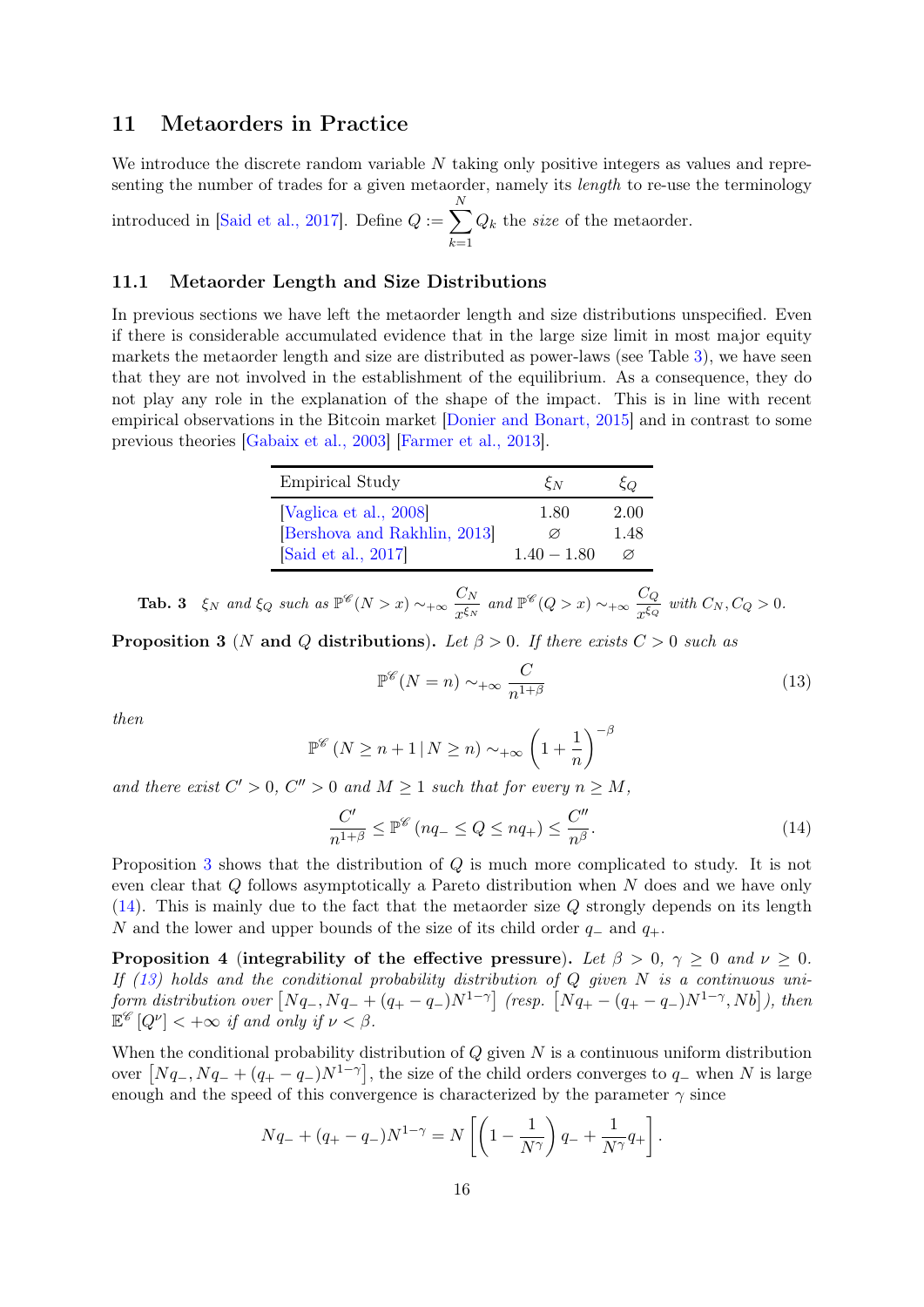The same holds with  $q_+$  in the case the conditional probability distribution of Q given N is a continuous uniform distribution over  $[Nq_{+} - (q_{+} - q_{-})N^{1-\gamma}, Nb]$ . An interesting property underlined by Proposition [4](#page-15-4) is that the integrability of  $Q^{\nu}$  is not affected by  $\gamma$  but depends only on  $\beta$ . Considering that for a given metaorder  $Q^{\rho}$  is the informational part of the impact we expect this quantity to be integrable. Write

$$
\mathbb{E}^{\mathscr{C}}\left[Q^{\rho}\right] = \int_0^{+\infty} \mathbb{E}^{\mathscr{C}}\left[Q^x \,|\,\rho = x\right] P_{\rho}(\mathrm{d}x)
$$

where for every Borel set A of  $[0, +\infty)$ ,  $P_{\rho}(A) := \mathbb{P}^{\mathscr{C}}(\rho \in A)$  and note that from Proposition [4](#page-15-4) if  $\mathbb{E}^{\mathscr{C}}[Q^{\rho}] < +\infty$ , then  $\mathbb{P}^{\mathscr{C}}(\rho < \beta) = 1$ . This gives a strong interpretation to  $\beta$  as an uniform upper bound of the random variable  $\rho$  under assumptions of Proposition [4.](#page-15-4)

#### 11.2 Concave and Non-decreasing Market Impact

For large investors, it is not enough to know the current price of an asset to determine the best plan for buying or selling — the likely effect of the order itself must be taken into consideration. Although this concept may seem obvious and is certainly evident in actual trading data, the fact that market impact can increase trading costs is an important factor in how large trades are accomplished — particularly for crowded strategies. Since the 1990s, monitoring and controlling market impact has become an active area of research in quantitative finance, encompassing the size and timing of trades, cross-impacts and market liquidity. With that in mind, one of the central questions in constructing any large trade will be the slippage impact of that trading how much will it cost and is the market liquid enough to accommodate it immediately? For many substantial orders, it is necessary to *slice and dice* the order  $\overline{ }$  arranging for execution over several days rather than all at once. However, during this time, the price may move in part due to natural fluctuations in the market and in part due to the impact of the trade itself. Whether the price moves a little or a lot depends on the quantity and the timing. For sophisticated traders working with good signals, it may be possible to predict and mitigate the move to some extent, but, clearly, execution risk can be painful if the price moves sharply against the trader. During the 1980s, a number of authors and market participants began producing research on this phenomenon e.g [\[Loeb, 1983\]](#page-37-16). An empirical investigation of the market impact has shown that such impact appears to be governed by an increasing concave functional under reasonable trading regime and market conditions, with nonlinear impact and decay over time.

<span id="page-16-0"></span>**Proposition 5 (upper and lower bounds for**  $\mathcal{R}_N$ **).** Assume that the conditions of Theorem [2](#page-8-0) hold with  $\rho > 0$  and set for every  $x \geq 0$ ,  $f(x) := x^{\rho} \exp \left( \eta(x) + \int^x f(x) \right)$ 0  $\theta(u)$  $\frac{(u)}{u}$ du $\bigg)$ . If f is non-decreasing and concave, then  $\mathbb{P}^{\mathscr{C}}$  - a.s.

$$
\frac{1}{2} \leq \mathcal{R}_N \leq 1.
$$

Proposition [5](#page-16-0) makes some predictions about the values taken by  $\mathcal{R}_N$  when the market impact function is concave and non-decreasing. Having in mind that  $\mathcal{R}_N \in [0,1]$  can be seen as a performance measure of the execution of the metaorder (see. Section [7.2\)](#page-10-2), this is in line with the empirical observations: Under reasonable market conditions (which corresponds to our event  $\mathscr{C}$ ) market impact is a concave and increasing phenomenon and the market participants accept to trade only if the quotes offered by the market makers are in their favor. We will see in the next section how these upper and lower bounds can be taken into account to shed some light on the reversion process of the metaorder.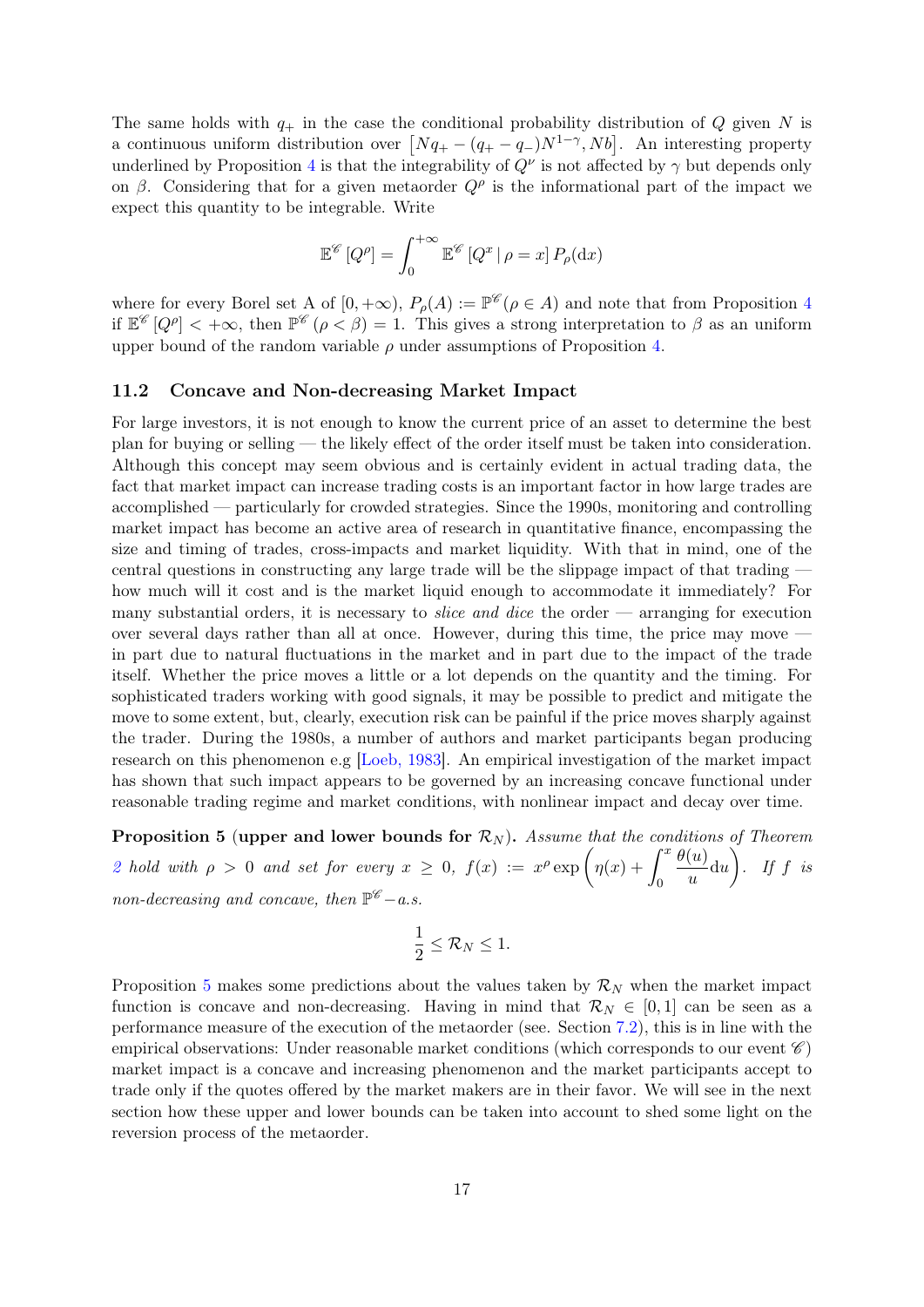#### 11.3 Metaorder Relaxation and Fair Pricing Point

Giving a metaorder we introduce its *fair pricing point*<sup>[18](#page-0-0)</sup> as the point when the price trajectory goes back to its average execution price just after it has been fully executed. We introduce also its fair pricing time as the time needed for the price trajectory to reach the fair pricing point. Set  $(\mathcal{N}_t)_{t\geq0}$  a noise term such that for all  $t\geq0, \mathbb{E}^{\mathscr{C}}[\mathcal{N}_t]=0$  and define the *relaxation function*  $\mathcal{G}_N$  up to t and the *average relaxation function* G on  $[0, +\infty)$  by

$$
\mathcal{G}_N(t) := \frac{\mathbb{E}\left[\varepsilon\left(S_{\tau_N+t} - S_{\tau_1^-}\right) \middle| \mathcal{F}_N\right]}{\mathbb{E}\left[\varepsilon\left(S_{\tau_N} - S_{\tau_1^-}\right) \middle| \mathcal{F}_N\right]} + \mathcal{N}_t
$$

<span id="page-17-3"></span>and

$$
G(t) := \mathbb{E}^{\mathscr{C}} \left[ \mathcal{G}_N(t) \right]. \tag{15}
$$

Note that  $t = 0$  corresponds to the end of the execution of the metaorder and the start of its relaxation. The shape of the average relaxation function  $G$  has been empirically investigated in [\[Moro et al., 2009\]](#page-37-4) [\[Bershova and Rakhlin, 2013\]](#page-35-3) [\[Brokmann et al., 2015\]](#page-35-5) [\[Bacry et al., 2015\]](#page-35-4) [\[Said et al., 2017\]](#page-37-5) and [\[Bucci et al., 2018\]](#page-35-6) in the equity market and [\[Said et al., 2021\]](#page-37-6) in the options market. All these studies have found that the relaxation function is convex decreasing.

<span id="page-17-0"></span>Proposition 6 (upper bounds for the fair pricing time). Assume that the conditions of Proposition [5](#page-16-0) hold, consider G positive, continuous and decreasing such that  $\frac{1}{2} \ge \alpha$  where  $\alpha := G(\infty) = \inf_{t \geq 0} G(t) \geq 0$  and define  $T_N := G^{-1}(\mathcal{R}_N)$  the fair pricing time. Then we have

<span id="page-17-1"></span>
$$
0 \le T_N \le G^{-1}\left(\frac{1}{2}\right). \tag{16}
$$

Furthermore, if G is convex

<span id="page-17-2"></span>
$$
\mathbb{E}^{\mathscr{C}}\left[T_N\right] \leq G^{-1}\left(\mathbb{E}^{\mathscr{C}}\left[\mathcal{R}_N\right]\right). \tag{17}
$$

Under assumptions of Proposition  $6 \alpha$  $6 \alpha$  can be seen as the long time information content of the trades. Define the uninformed average relaxation function  $G_0$  on  $[0, +\infty)$  by

$$
G_0(t) := \frac{G(\infty) - G(t)}{G(\infty) - G(0)},
$$

hence G may be rewritten

$$
G(t) = \alpha + (1 - \alpha)G_0(t).
$$

Note that  $G_0$  and G have the same properties except that  $\lim_{t\to+\infty} G_0(t) = 0$  whereas  $\lim_{t\to+\infty} G(t) =$  $\alpha$ . Hence, once the informational part of the trade is removed, what remains converges to 0 in agreement with [\[Brokmann et al., 2015\]](#page-35-5) [\[Bacry et al., 2015\]](#page-35-4). Furthermore,  $\lim_{\epsilon} G^{-1}(\eta) = +\infty$  $n \rightarrow \alpha^+$ indicates that the decay may be slow [\[Brokmann et al., 2015\]](#page-35-5) [\[Bucci et al., 2018\]](#page-35-6). For a given metaorder in the equilibrium case  $T_N$  is the time needed for the price trajectory to reach the fair pricing point. Proposition [6](#page-17-0) shows that when the market impact function is concave,  $T_N$ and  $\mathbb{E}^{\mathscr{C}}[T_N]$  admit uniform upper bounds given by [\(16\)](#page-17-1) and [\(17\)](#page-17-2). Define the *residual market impact function* on  $[0, +\infty)$  by

$$
I_N(t) := I(Q_1 + \dots + Q_N, t) = G(t)\mathcal{I}_N.
$$
\n(18)

 $18$ It is also the point chosen in [\[Farmer et al., 2013\]](#page-36-11) to set the permanent market impact in their model.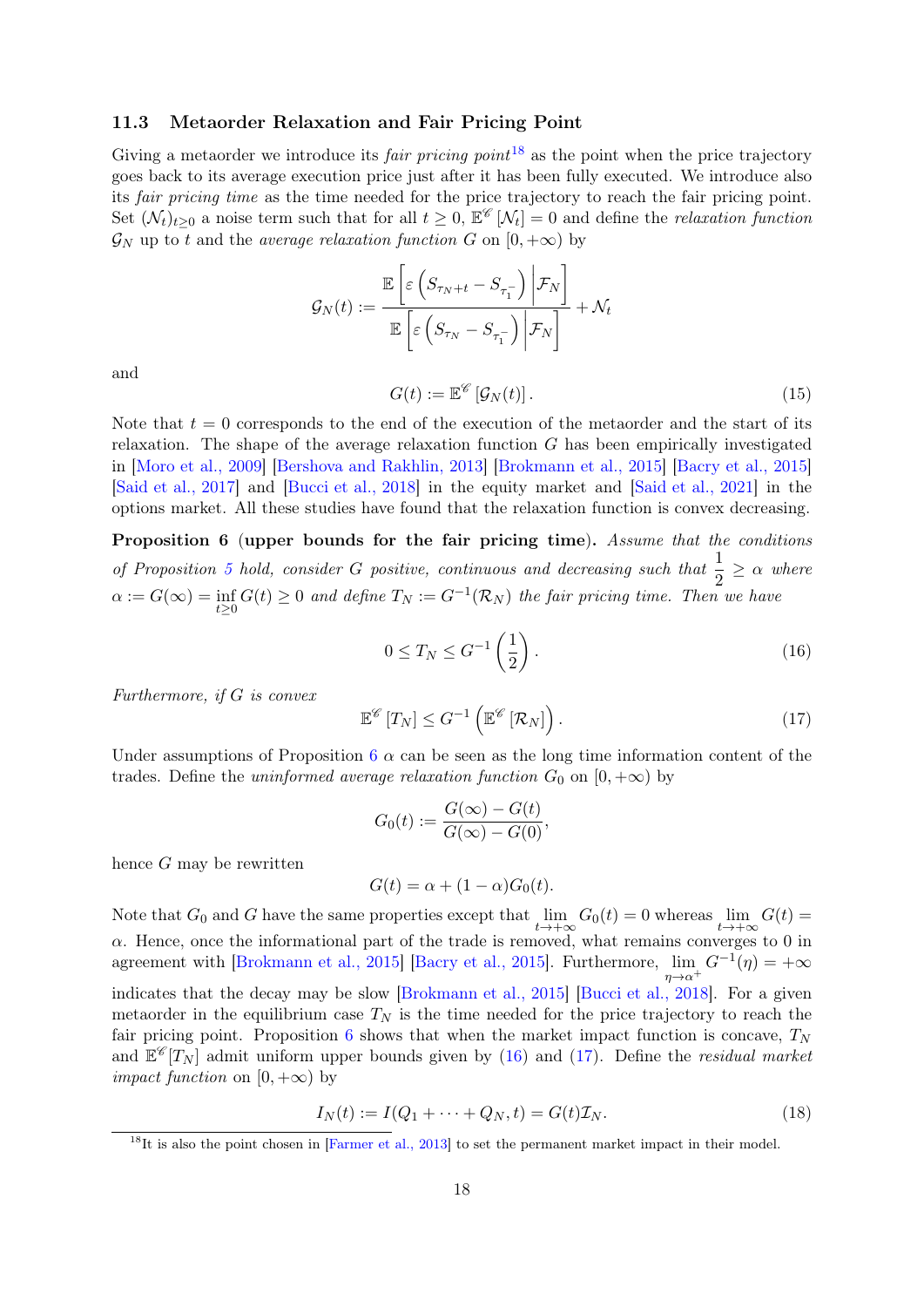<span id="page-18-1"></span>Note that

$$
I_N(T_N) = G(T_N)\mathcal{I}_N = \langle \mathcal{I} \rangle_N \tag{19}
$$

<span id="page-18-2"></span>and

$$
I_N(\infty) := \lim_{t \to +\infty} I_N(t) = \alpha \mathcal{I}_N. \tag{20}
$$

In what follows we will say that

- $\bullet$  [\(19\)](#page-18-1) is the residual market impact at the fair pricing point,
- [\(20\)](#page-18-2) is the residual market impact at  $\infty$ .

Two interesting points are

- the residual market impact at the fair pricing point [\(19\)](#page-18-1) and at  $\infty$  [\(20\)](#page-18-2) follow roughly the same functional form. For instance, if [\(19\)](#page-18-1) follows a square-root law as verified by [\[Bershova and Rakhlin, 2013\]](#page-35-3), then the same holds for [\(20\)](#page-18-2);
- the residual market impact at  $\infty$  is proportional to the temporary impact  $\mathcal{I}_N$ .

#### <span id="page-18-0"></span>11.4 Different Stories of Permanent Market Impact

If it is widely recognized that temporary impact has a concave dependence on size [\[Almgren et al., 2005\]](#page-35-2) [\[Engle et al., 2012\]](#page-36-14) [\[Bacry et al., 2015\]](#page-35-4), the functional form of permanent impact is harder to measure and remains an open question. Especially differences arise in the price reversion following the end of a metaorder. The existing empirical literature of decay metaorders market impact is limited [\[Moro et al., 2009\]](#page-37-4) [\[Bershova and Rakhlin, 2013\]](#page-35-3) [\[Brokmann et al., 2015\]](#page-35-5) [\[Gomes and Waelbroeck, 2015\]](#page-36-5) [\[Bacry et al., 2015\]](#page-35-4) [\[Said et al., 2017\]](#page-37-5) [\[Bucci et al., 2018\]](#page-35-6) due to the difficulty of obtaining data. This second type of market impact is more controversial and research papers dealing with permanent market impact can be separated in two categories. On one hand the permanent market impact can be seen as the consequence of a pure mechanical process. On the other hand the permanent market impact is considered to be a trace of new information in the price. In the pure mechanical vision prices move because of the activity of all the market participants. So if the buy pressure takes advantage on the sell pressure the price go up, and if selling pressure is stronger than buying pressure the price go down. This is the econophysicist point of view which main goal is to determine the behavior of these two forces and how they generate impact on prices' dynamic. The second school of thought is the economist point of view: The informational vision says prices move because new information is made available to investors who update their expectations. As a consequence the market participants change their offer and demand which gives birth to a global new equilibrium resulting in new prices levels. In this picture, as emphasized in [\[Hasbrouck, 2007\]](#page-36-15), orders do not impact prices and it is more accurate to say that orders forecast prices. Among those whose share the mechanical vision of the permanent impact there are also two pictures. On one side, there is the framework proposed by [\[Bouchaud, 2010\]](#page-35-15) where there is no such thing as permanent impact but only the long memory of the sign of the metaorder flow. On the other side, the picture of [\[Farmer et al., 2013\]](#page-36-11) states that permanent impact can be important and roughly equals to 2/3 of the peak impact. This is the fair pricing hypothesis. A range of papers have analyzed all sorts of metaorder databases reaching conclusions in favour of one position or the other as summarized in Table [4.](#page-19-0)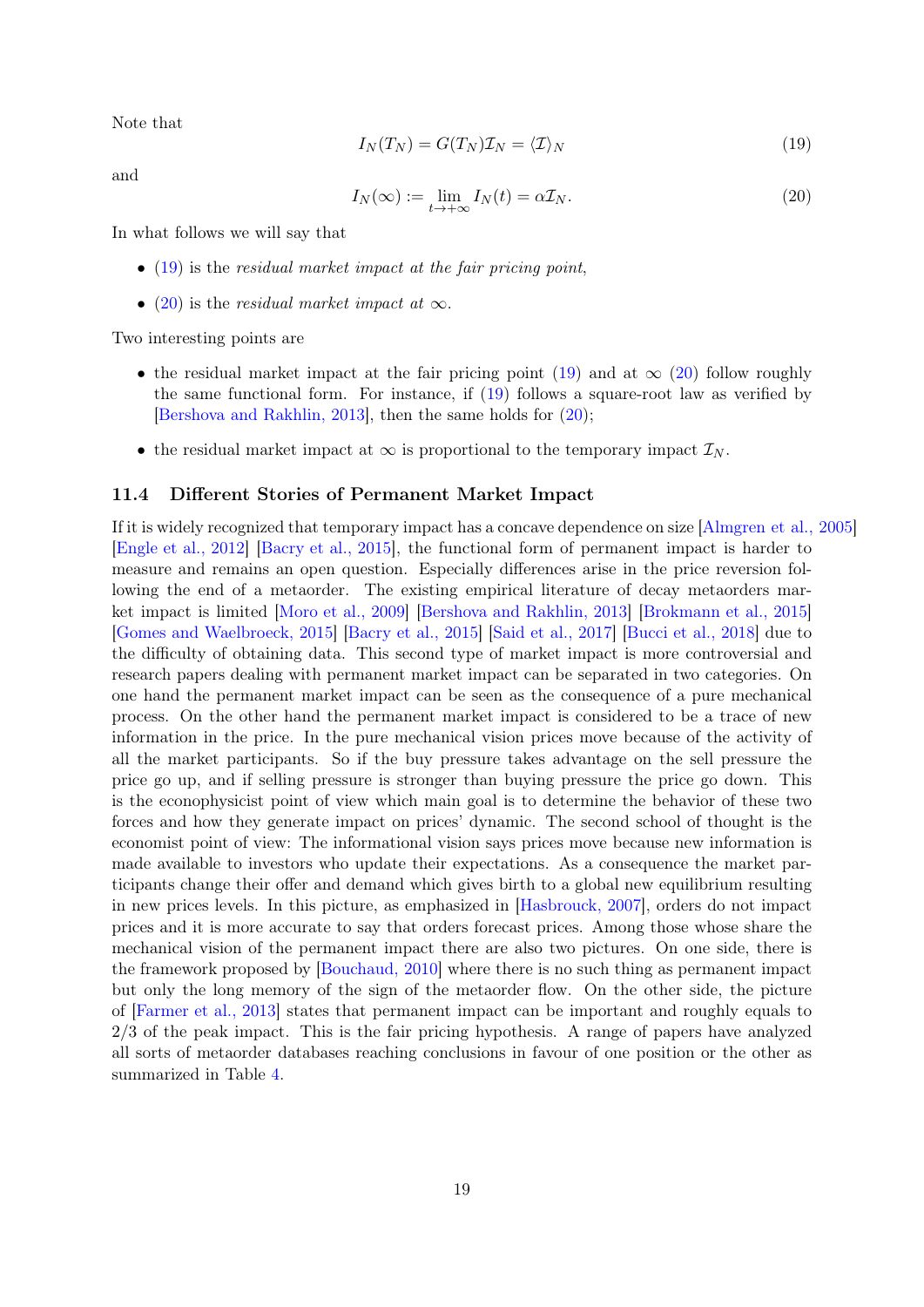| Empirical study              | Residual impact / Temporary impact                               |
|------------------------------|------------------------------------------------------------------|
| Moro et al., 2009            | $0.5 \sim 0.7$ (single day metaorders)                           |
| [Bershova and Rakhlin, 2013] | $\sim$ 2/3 (single day metaorders)                               |
| [Gomes and Waelbroeck, 2015] | $\sim 2/3$ (informed) – $\sim 0$ (uninformed) after 10 days      |
| Said et al., 2017            | $\sim$ 2/3 (single day metaorders)                               |
| [Bucci et al., 2018]         | $\sim$ 2/3 at the end of the same day – $\sim$ 1/3 after 50 days |

<span id="page-19-0"></span>Tab. 4 Decay of the impact obtained in some empirical studies

As far as empirical data is concerned, the situation is also rather confusing, mostly because the determination of the time when the relaxation is studied varies from one study to another. Even the formal definition of what is called permanent market impact is not clear. Some authors take as definition of permanent impact [\(19\)](#page-18-1) [\[Farmer et al., 2013\]](#page-36-11) whereas others prefer consider [\(20\)](#page-18-2) [\[Donier et al., 2015\]](#page-36-10). Furthermore, the terminology permanent market impact is misleading by inducing the idea that permanent impact is as universal as its temporary counterpart. We will prefer to use the term of residual market impact after  $t \in [0, +\infty)$  (units of time) to refer to the decay of the impact after the metaorder has been filled. The traditional view in finance is that market impact is just a reflection of information and postulates that the functional form of market impact is the expression of how informed the agents are who trade with a given volume. As information is difficult to define and measure the metaorder size has been used as an explanatory variable for the temporary market impact. If it seems reasonable to assume that the characteristics of metaorders can determine the shape of the temporary impact, they cannot explain what happens next: Once executed, the information reflected in the metaorder is subject to market noise. So the residual market impact must be the result of this interference and justifies that relaxation can be only be taken on consideration on average as expressed in [\(15\)](#page-17-3). Note also that the residual market impact at  $\infty$  depends on  $\alpha$  which is strongly correlated by definition to the set of metaorders used to estimate  $G$  in agreement with the empirical observations in [\[Gomes and Waelbroeck, 2015\]](#page-36-5).

The value 2/3 appears persistently in several studies (see Table [4\)](#page-19-0) and recently has been a subject of controversy. In [\[Bucci et al., 2018\]](#page-35-6), the authors have analyzed more than 8 millions metaorders executed by institutional investors in the US equity market and shown that even if the relaxation the same day is on average  $\approx 2/3$  of the peak impact, the decay continues the next days. This value corresponds to the fair pricing point of our model. Set  $X_N^{19} := S_{\tau_N + T_N}$  $X_N^{19} := S_{\tau_N + T_N}$  $X_N^{19} := S_{\tau_N + T_N}$ the price at the fair pricing point i.e.

$$
X_N = \frac{\sum_{k=1}^N Q_k \mathbb{E}[S_{\tau_k} | \mathcal{F}_k]}{\sum_{k=1}^N Q_k}.
$$

In [\[Farmer et al., 2013\]](#page-36-11) the permanent market impact is defined as

$$
I_N^{\text{Farmer}} := \varepsilon(X_N - S_{\tau_1^-}) = \langle \mathcal{I} \rangle_N = I_N(T_N),
$$

thus the permanent market impact in the Farmer's model corresponds to the residual market impact at the fair pricing point as defined in [\(19\)](#page-18-1). And indeed, at the fair pricing point  $I<sub>N</sub>(T<sub>N</sub>)$  =  $\mathcal{R}_N \mathcal{I}_N \approx \frac{2}{3}$  $\frac{2}{3}\mathcal{I}_N$  when N is large enough and  $\rho = \frac{1}{2}$  $\frac{1}{2}$ . This is another evidence in favor of the

<sup>19</sup>We adopt here the same notation as in [\[Farmer et al., 2013\]](#page-36-11).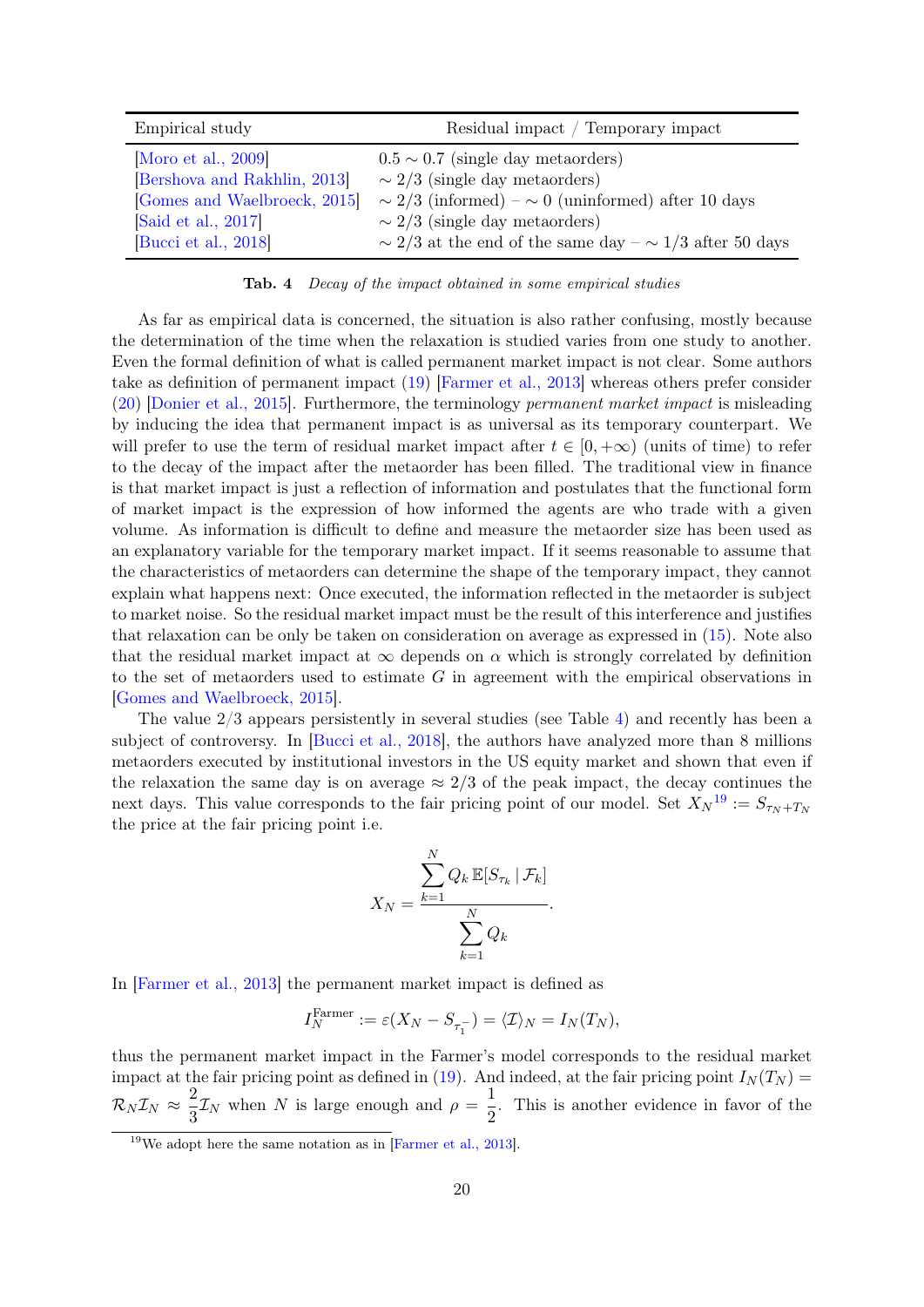square-root behavior of market impact. More precisely, [\[Said et al., 2017\]](#page-37-5) and [\[Said et al., 2021\]](#page-37-6) have suggested that empirically  $\mathbb{E}^{\mathscr{C}}[T_N] \approx \mathbb{E}^{\mathscr{C}}[T_N - \tau_{1-}]$  which means that on average the time needed to reach the fair pricing point is almost equal to the duration of the metaorder.

## <span id="page-20-0"></span>12 Conclusion

This paper presents a theory of the market impact of metaorders based on a supply and demand equilibrium replicating most of the stylized facts that have been observed in the empirical literature. An equilibrium is reached when the ratio between the average impact and the peak impact converges to  $\frac{1}{1}$  $\frac{1}{1+\rho}$  shaping the temporary market impact as  $Q^{\rho}\ell(Q)$  where  $\ell$  is a slowly varying function and  $Q$  the metaorder size. Our model reproduces the square-root law, predicts non-trivial price trajectories in non-equilibrium situations and sheds some light on the excess volatility puzzle. Furthermore, we have shown that according to empirical evidences the random variable  $\rho$  likely follows a Dirac measure centred on 1/2, which means that the price trajectory of a given metaorder converges also to a square-root law when the metaorder size is large enough. This also reinforces the idea that the market impact of metaorders is ruled by universal mechanisms.

## Acknowledgements

We thank Marcos Lopez de Prado and Alexander Lipton for their comments on the preliminary version of this paper. The author is particularly grateful to Charles-Albert Lehalle for his careful reading, comments and the many interesting discussions we shared.

### 13 Proofs

<span id="page-20-1"></span>**Lemma 1.** Let  $(\alpha_n)_{n\geq 1}$  a sequence of positive real numbers. If

$$
\lim_{n \to +\infty} \frac{Q_1 + \dots + Q_n}{Q_n} \left( 1 - \frac{\alpha_{n-1}}{\alpha_n} \right) = \rho \in [0, +\infty],
$$

then

$$
\lim_{n \to +\infty} \frac{\sum_{k=1}^{n} Q_k \alpha_k}{\left(\sum_{k=1}^{n} Q_k\right) \alpha_n} = \frac{1}{1+\rho}.
$$

<span id="page-20-2"></span>**Lemma 2.** Let  $(\alpha_n)_{n\geq 1}$  such that for all  $n \geq 1$ ,

$$
\alpha_n = (Q_1 + \dots + Q_n)^{\rho} \exp\left(\eta + \int_0^{Q_1 + \dots + Q_n} \frac{\epsilon(u)}{u} du\right)
$$

where  $\rho \geq 0$ ,  $\eta \in \mathbb{R}$  and  $\theta$  is a bounded measurable function of a real variable with  $\lim_{x \to +\infty} \theta(x) = 0$ . Then we have

$$
\frac{\alpha_{n-1}}{\alpha_n} = 1 - \rho \frac{Q_n}{Q_1 + \dots + Q_n} + o\left(\frac{Q_n}{Q_1 + \dots + Q_n}\right)
$$

as  $n \to +\infty$ .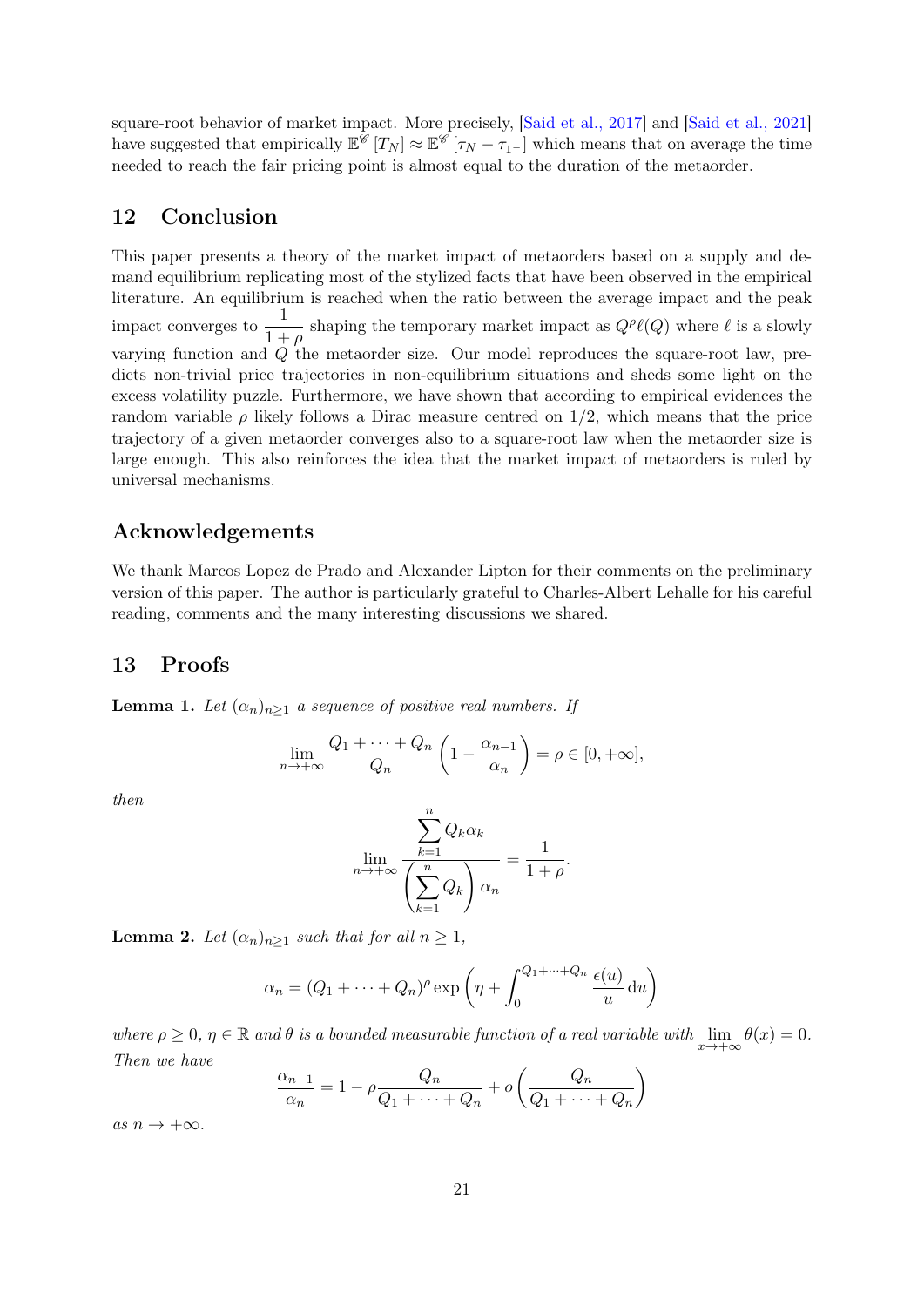#### 13.1 Proof of Lemma [1](#page-20-1)

We proceed in four steps.

- We prove first that for all  $\rho \in [0, +\infty)$ , lim sup  $\limsup_{n\to+\infty} \mathcal{Z}_n \leq \frac{1}{1+}$  $\frac{1}{1+\rho}$ .
- Then we prove that for all  $\rho \in [0, +\infty)$ ,  $\liminf_{n \to +\infty} \mathcal{Z}_n \ge \frac{1}{1 + \epsilon}$  $\frac{1}{1+\rho}$ .
- We conclude for every  $\rho \in [0, +\infty)$ .
- We extend the result to  $\rho = +\infty$ .

*Proof.* Set for all  $n \in \mathbb{N}^*$ ,

$$
\mathcal{Z}_n := \frac{\sum_{k=1}^n Q_k \alpha_k}{\left(\sum_{k=1}^n Q_k\right) \alpha_n},
$$

and for every  $n \geq 2$ ,  $\Delta_n := \frac{\alpha_{n-1}}{n}$  $\frac{a_{n-1}}{\alpha_n}, \varepsilon_n := 1 - \Delta_n.$ 

• Assumption [2](#page-5-1) implies that the result holds when  $\rho = 0$ . Let  $\rho \in (0, +\infty)$  such that  $\lim_{n\to+\infty}\frac{Q_1+\cdots+Q_n}{Q_n}$  $\frac{\cdots + Q_n}{Q_n} \varepsilon_n = \rho.$  Let  $\varepsilon \in (0, \rho)$ . Set for any  $n \ge 2$ ,  $W_n := \frac{Q_1 + \cdots + Q_n}{Q_n}$  $\frac{1}{Q_n} \varepsilon_n.$ There exists  $N \ge 2$  such that for all  $n > N$ ,  $|W_n - \rho| \le \varepsilon$ . For every  $n \ge 2$ ,

$$
\mathcal{Z}_n\left(\sum_{k=1}^n Q_k\right) = \mathcal{Z}_{n-1}\left(\sum_{k=1}^{n-1} Q_k\right) \Delta_n + Q_n,
$$

and then by a straightforward induction for all  $n > N$ ,

$$
\mathcal{Z}_n\left(\sum_{k=1}^n Q_k\right) = \mathcal{Z}_{N-1} \sum_{k=1}^{N-1} Q_k \prod_{i=k+1}^n \Delta_i + \sum_{k=N}^n Q_k \prod_{i=k+1}^n \Delta_i
$$
  

$$
\leq C \mathcal{Z}_{N-1} \sum_{k=1}^{N-1} Q_k + \sum_{k=N}^n Q_k \prod_{i=k+1}^n (1 - \varepsilon_i)
$$

where  $C := \prod$  $n : \Delta_n \geq 1$  $\Delta_n < +\infty$  since  $\{n \geq 2 \mid \Delta_n \geq 1\}$  is a finite set and with the convention that a product with no terms is equal to 1. Similarly, in what follows, a sum with no terms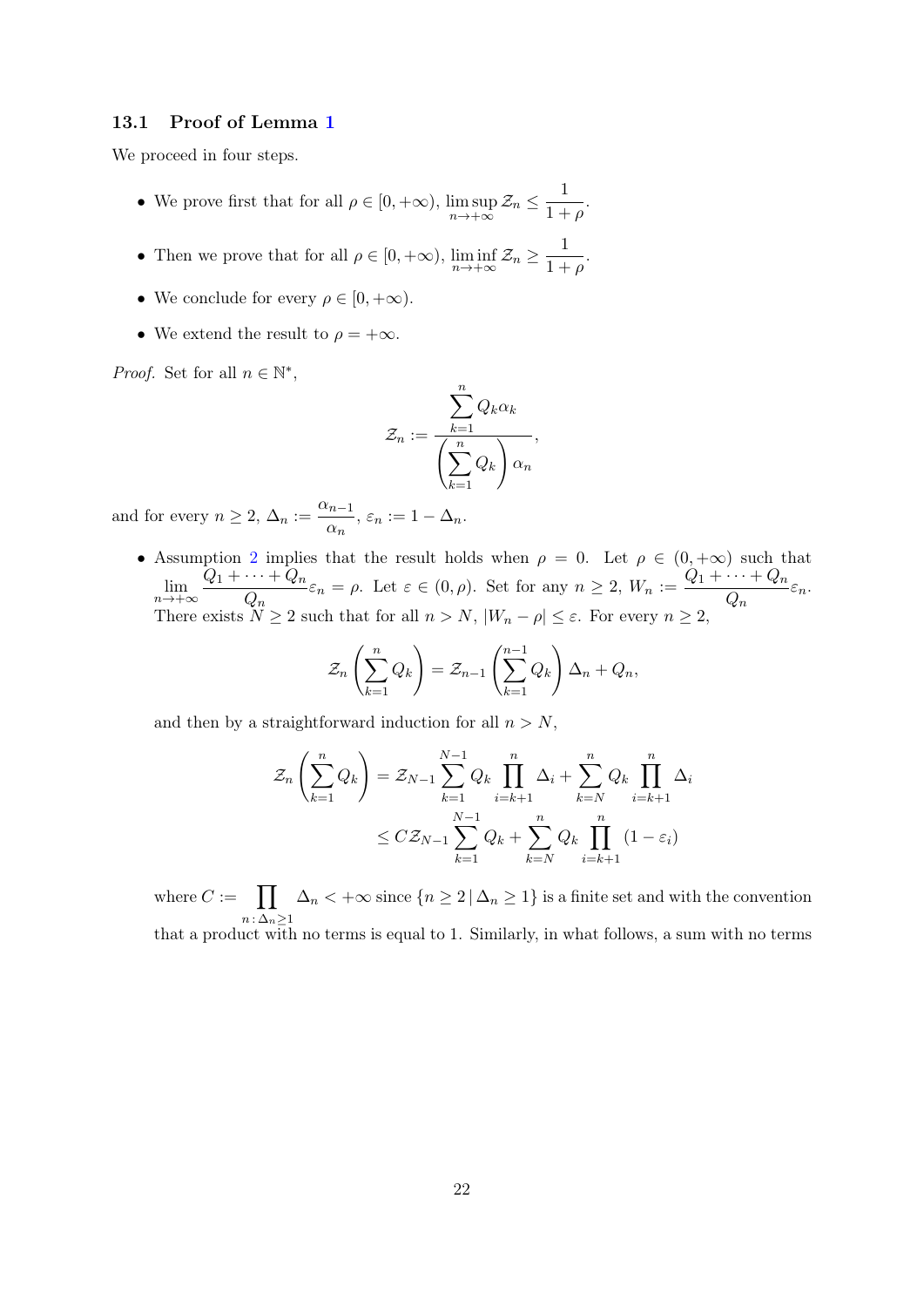will evaluate to 0. Let  $n > N$ .

$$
\sum_{k=N}^{n} Q_k \prod_{i=k+1}^{n} (1 - \varepsilon_i) = \sum_{k=N}^{n} Q_k \exp\left(\sum_{i=k+1}^{n} \log(1 - \varepsilon_i)\right)
$$
  
\n
$$
= \sum_{k=N}^{n} Q_k \exp\left(\sum_{i=k+1}^{n} \log\left(1 - \frac{Q_i}{Q_1 + \dots + Q_i} W_i\right)\right)
$$
  
\n
$$
\leq \sum_{k=N}^{n} Q_k \exp\left(\sum_{i=k+1}^{n} \log\left(1 - \frac{Q_i}{Q_1 + \dots + Q_i} (\rho - \varepsilon)\right)\right)
$$
  
\n
$$
\leq \sum_{k=N}^{n} Q_k \exp\left(-(\rho - \varepsilon) \sum_{i=k+1}^{n} \frac{Q_i}{Q_1 + \dots + Q_i}\right)
$$
  
\n
$$
\leq \sum_{k=N}^{n} Q_k \exp\left(-(\rho - \varepsilon) \int_{Q_1 + \dots + Q_k}^{Q_1 + \dots + Q_{n+1}} \frac{dx}{x}\right)
$$
  
\n
$$
\leq \sum_{k=N}^{n} Q_k \exp\left(-(\rho - \varepsilon) \log\left(\frac{S_{n+1}}{S_k}\right)\right)
$$
  
\n
$$
\leq \sum_{k=N}^{n} Q_k \left(\frac{S_k}{S_{n+1}}\right)^{\rho - \varepsilon}
$$

by setting  $\mathcal{S}_n := \sum_{n=1}^n$  $k=1$  $Q_k$  for every  $n \in \mathbb{N}$ . Hence for all  $n > N$ ,

$$
\mathcal{Z}_n \leq C \mathcal{Z}_{N-1} \frac{\displaystyle\sum_{k=1}^{N-1} Q_k}{\displaystyle\sum_{k=1}^{n} Q_k} + \displaystyle\sum_{k=N}^{n} \left( \frac{\mathcal{S}_k}{\mathcal{S}_n} - \frac{\mathcal{S}_{k-1}}{\mathcal{S}_n} \right) \left( \frac{\mathcal{S}_k}{\mathcal{S}_{n+1}} \right)^{\rho-\varepsilon}
$$
  

$$
\leq C \mathcal{Z}_{N-1} \frac{\displaystyle\sum_{k=1}^{N-1} Q_k}{\displaystyle\sum_{k=1}^{n} Q_k} + \displaystyle\sum_{k=1}^{n} \left( \frac{\mathcal{S}_k}{\mathcal{S}_n} - \frac{\mathcal{S}_{k-1}}{\mathcal{S}_n} \right) \left( \frac{\mathcal{S}_k}{\mathcal{S}_n} \right)^{\rho-\varepsilon}
$$

whence for all  $\varepsilon > 0$ , lim sup  $\limsup_{n\to+\infty} \mathcal{R}_n \leq \frac{1}{1+\rho}$  $\frac{1}{1+\rho-\varepsilon}$  and

<span id="page-22-0"></span>
$$
\limsup_{n \to +\infty} \mathcal{Z}_n \le \frac{1}{1+\rho}.\tag{21}
$$

 $\bullet\,$  Let  $\varepsilon>0.$  There exists  $N\geq 2$  such that

$$
\star \forall n > N, |W_n - \rho| \le \varepsilon,
$$
  
\n
$$
\star \forall p, q > N, \left| \left( \frac{Q_p}{Q_1 + \dots + Q_p} \right)^2 + \dots + \left( \frac{Q_q}{Q_1 + \dots + Q_q} \right)^2 \right| \le \varepsilon,
$$
  
\n
$$
\star \forall n > N, \frac{Q_n}{Q_1 + \dots + Q_n} (\rho + \varepsilon) < \frac{1}{2}.
$$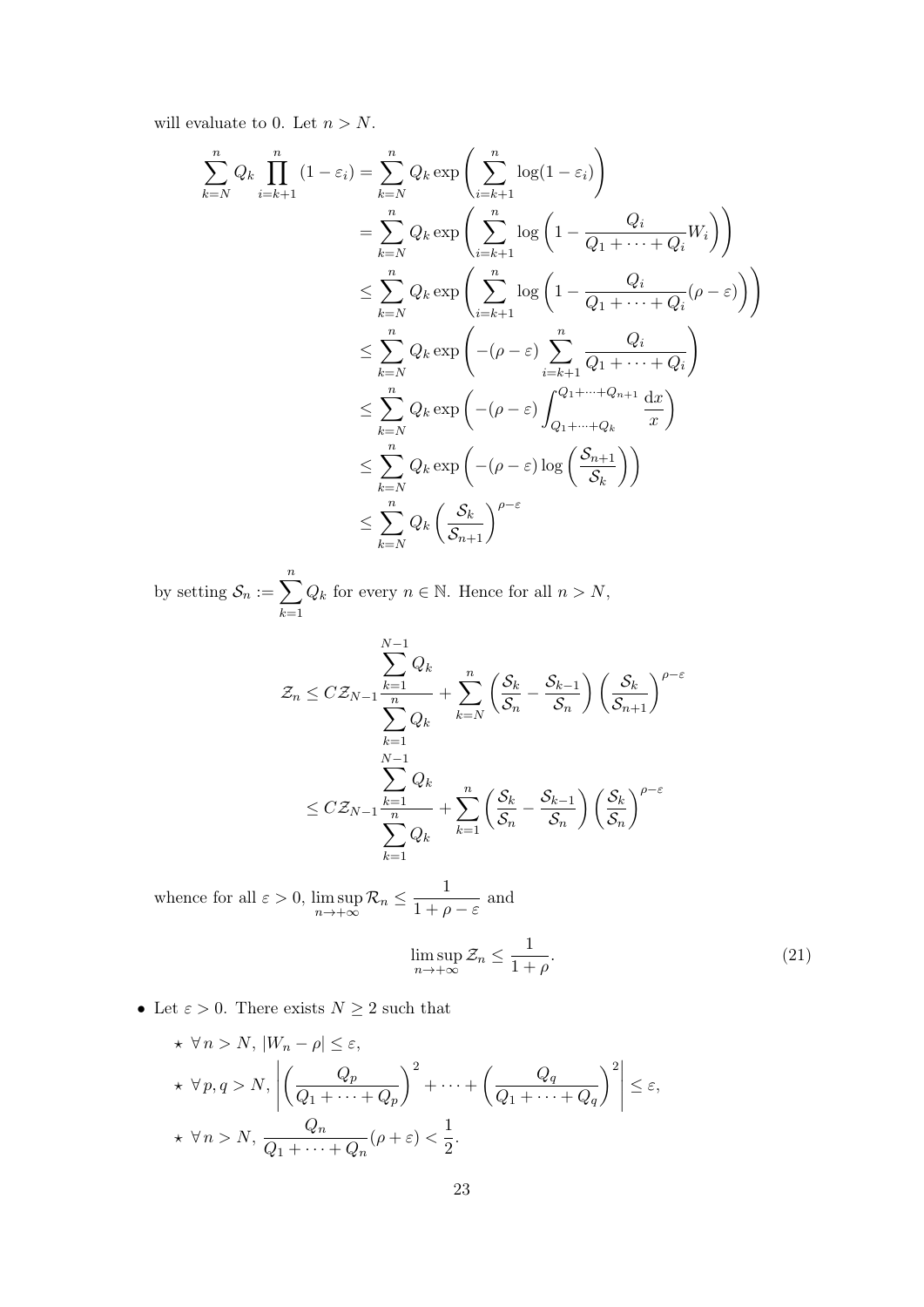For every  $n > N$ ,

$$
\mathcal{Z}_n\left(\sum_{k=1}^n Q_k\right) = \mathcal{Z}_{N-1}\sum_{k=1}^{N-1} Q_k \prod_{i=k+1}^n \Delta_i + \sum_{k=N}^n Q_k \prod_{i=k+1}^n \Delta_i
$$

$$
\geq \sum_{k=N}^n Q_k \prod_{i=k+1}^n (1 - \varepsilon_i)
$$

$$
\sum_{k=N}^{n} Q_k \prod_{i=k+1}^{n} (1 - \varepsilon_i) = \sum_{k=N}^{n} Q_k \exp\left(\sum_{i=k+1}^{n} \log(1 - \varepsilon_i)\right)
$$
  
\n
$$
= \sum_{k=N}^{n} Q_k \exp\left(\sum_{i=k+1}^{n} \log\left(1 - \frac{Q_i}{Q_1 + \dots + Q_i} W_i\right)\right)
$$
  
\n
$$
\geq \sum_{k=N}^{n} Q_k \exp\left(\sum_{i=k+1}^{n} \log\left(1 - \frac{Q_i}{Q_1 + \dots + Q_i} (\rho + \varepsilon)\right)\right)
$$
  
\n
$$
\geq \sum_{k=N}^{n} Q_k \exp\left(-(\rho + \varepsilon) \sum_{i=k+1}^{n} \frac{Q_i}{Q_1 + \dots + Q_i} - (\rho + \varepsilon)^2 \sum_{i=k+1}^{n} \left(\frac{Q_i}{Q_1 + \dots + Q_i}\right)^2\right)
$$
  
\n
$$
\geq e^{-(\rho + \varepsilon)^2 \varepsilon} \sum_{k=N}^{n} Q_k \exp\left(-(\rho + \varepsilon) \sum_{i=k+1}^{n} \frac{Q_i}{Q_1 + \dots + Q_i}\right)
$$
  
\n
$$
\geq e^{-(\rho + \varepsilon)^2 \varepsilon} \sum_{k=N}^{n} Q_k \exp\left(-(\rho + \varepsilon) \int_{Q_1 + \dots + Q_k}^{Q_1 + \dots + Q_k} \frac{dx}{x}\right)
$$
  
\n
$$
\geq e^{-(\rho + \varepsilon)^2 \varepsilon} \sum_{k=N}^{n} Q_k \exp\left(-(\rho + \varepsilon) \log\left(\frac{S_n}{S_k}\right)\right)
$$
  
\n
$$
\geq e^{-(\rho + \varepsilon)^2 \varepsilon} \sum_{k=N}^{n} Q_k \left(\frac{S_k}{S_n}\right)^{\rho + \varepsilon}
$$

where we have used that for all  $x \in [0, 1/2)$ ,  $\ln(1-x) \ge -x - x^2$ . Thus for each  $n > N$ ,

$$
\mathcal{Z}_n \geq e^{-(\rho+\varepsilon)^2 \varepsilon} \sum_{k=1}^n \left( \frac{\mathcal{S}_k}{\mathcal{S}_n} - \frac{\mathcal{S}_{k-1}}{\mathcal{S}_n} \right) \left( \frac{\mathcal{S}_k}{\mathcal{S}_n} \right)^{\rho+\varepsilon} - e^{-(\rho+\varepsilon)^2 \varepsilon} \frac{\displaystyle\sum_{k=1}^{N-1} Q_k \left( \frac{\mathcal{S}_k}{\mathcal{S}_n} \right)^{\rho+\varepsilon}}{\displaystyle\sum_{k=1}^n Q_k}.
$$

Hence for all  $\varepsilon > 0$ ,  $\liminf_{n \to +\infty} \mathcal{Z}_n \geq \frac{e^{-(\rho + \varepsilon)^2 \varepsilon}}{1 + \rho + \varepsilon}$  $\frac{\epsilon}{1 + \rho + \varepsilon}$  which gives that

<span id="page-23-0"></span>
$$
\liminf_{n \to +\infty} \mathcal{Z}_n \ge \frac{1}{1+\rho}.\tag{22}
$$

• From  $(21)$  and  $(22)$  we have

$$
\limsup_{n \to +\infty} \mathcal{Z}_n = \liminf_{n \to +\infty} \mathcal{Z}_n = \frac{1}{1+\rho},
$$

which gives the convergence of the sequence  $(\mathcal{Z}_n)_{n\geq 1}$  to the limit  $\frac{1}{1+\rho}$  for each  $\rho \in$  $[0, +\infty).$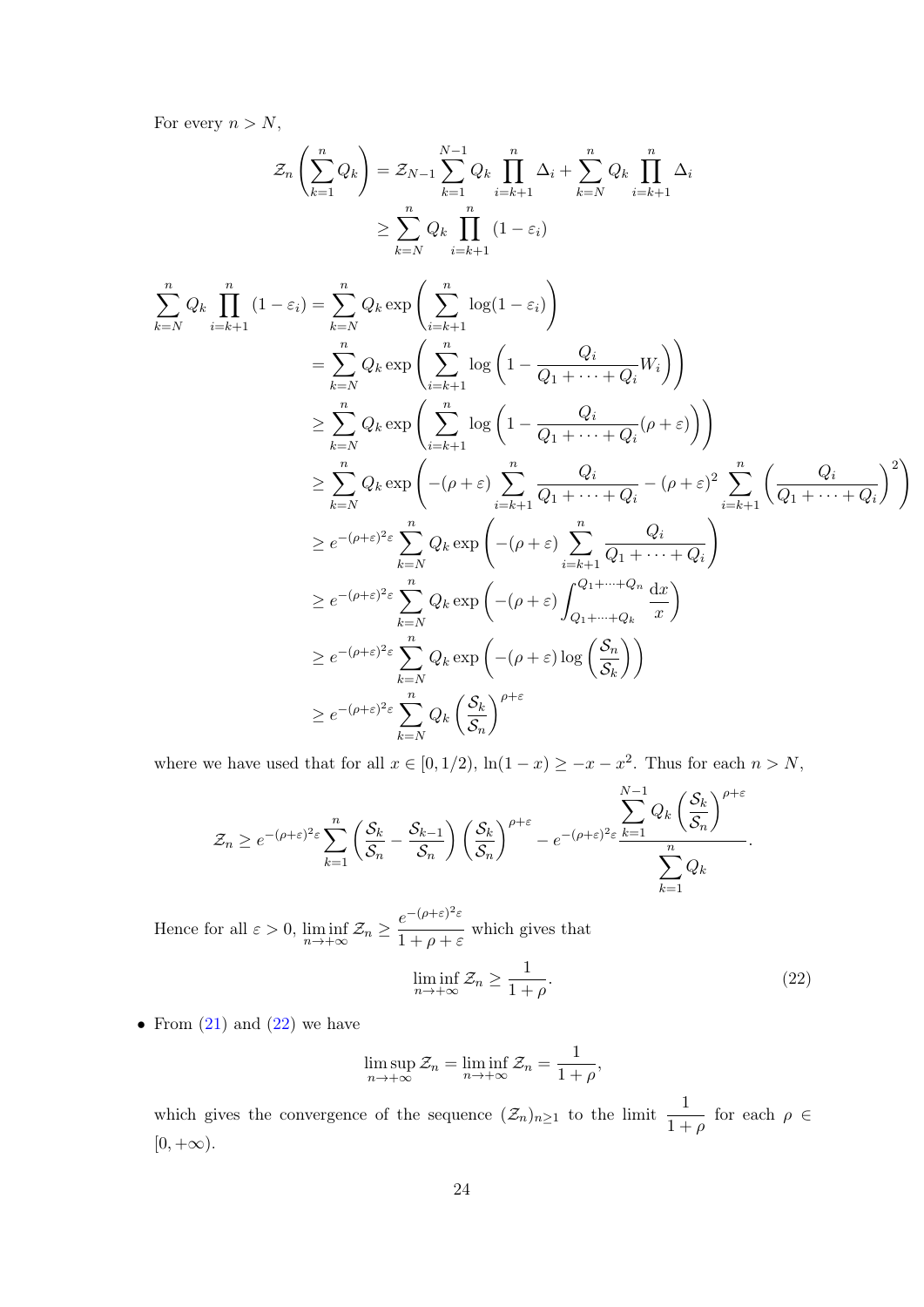• Suppose  $\rho = +\infty$ . Let  $\rho' \geq 0$ ,  $(\varepsilon'_n)_{n\geq 2}$  and  $(\mathcal{Z}'_n)_{n\geq 1}$  two sequences defined such that for every  $n \geq 1$ ,

$$
\varepsilon'_n = \min\left(\varepsilon_n, \frac{Q_n}{Q_1 + \dots + Q_n} \rho'\right)
$$

and

$$
\begin{cases} \mathcal{Z}'_1 = 1, \\ \forall n \ge 1, \mathcal{Z}'_{n+1} = \frac{Q_{n+1} + (Q_1 + \dots + Q_n)\mathcal{Z}'_n(1 - \varepsilon'_{n+1})}{Q_1 + \dots + Q_{n+1}} \end{cases}
$$

Recalling that  $(\mathcal{Z}_n)_{n\geq 1}$  is given by

$$
\begin{cases} \mathcal{Z}_1 = 1, \\ \forall n \in \geq 1, \mathcal{Z}_{n+1} = \frac{Q_{n+1} + (Q_1 + \dots + Q_n) \mathcal{Z}_n (1 - \varepsilon_{n+1})}{Q_1 + \dots + Q_{n+1}}, \end{cases}
$$

we get that for all  $n \geq 1$ ,  $\mathcal{Z}'_n \geq \mathcal{Z}_n$ , leading to  $\limsup_{n \to +\infty}$  $\mathcal{Z}'_n \geq \limsup_{n \to +\infty} \mathcal{Z}_n$ . Furthermore since  $\lim_{n\to+\infty}\frac{Q_1+\cdots+Q_n}{Q_n}$  $\frac{\cdots + Q_n}{Q_n} \varepsilon'_n = \rho'$ , we have  $\lim_{n \to +\infty} \mathcal{Z}'_n = \frac{1}{1+\rho}$  $\frac{1}{1+\rho'}$ . Hence for all  $\rho' \geq 0$ , 1  $\frac{1}{1+\rho'} \geq \limsup_{n \to +\infty}$ im sup  $\mathcal{Z}_n$ . This leads to  $\limsup_{n\to+\infty}\mathcal{Z}_n=0$ .

 $\Box$ 

 $\Box$ 

.

### 13.2 Proof of Lemma [2](#page-20-2)

*Proof.* For all  $n \geq 2$ ,

<span id="page-24-0"></span>
$$
\frac{\alpha_{n-1}}{\alpha_n} = \left(1 - \frac{Q_n}{Q_1 + \dots + Q_n}\right)^{-\rho} \exp\left(-\int_{Q_1 + \dots + Q_{n-1}}^{Q_1 + \dots + Q_n} \frac{\theta(u)}{u} \, \mathrm{d}u\right). \tag{23}
$$

Let  $\varepsilon > 0$ . There exist  $A \geq 0$ ,  $N \in \mathbb{N}^*$  such that for every  $x \geq A$ ,  $n > N$ ,  $|\theta(x)| \leq \varepsilon$  and  $Q_1 + \cdots + Q_{n-1} \geq A$ , hence for every  $n > N$ ,

$$
\left| \int_{Q_1 + \dots + Q_{n-1}}^{Q_1 + \dots + Q_n} \frac{\theta(u)}{u} du \right| \le \int_{Q_1 + \dots + Q_{n-1}}^{Q_1 + \dots + Q_n} \frac{\varepsilon}{u} du \le \varepsilon \frac{Q_n}{Q_1 + \dots + Q_{n-1}}
$$

which gives

$$
\frac{Q_1 + \dots + Q_n}{Q_n} \left| \int_{Q_1 + \dots + Q_{n-1}}^{Q_1 + \dots + Q_n} \frac{\theta(u)}{u} du \right| \le \varepsilon \left( 1 - \frac{Q_n}{Q_1 + \dots + Q_n} \right)^{-1}
$$

Thus

$$
\int_{Q_1+\dots+Q_{n-1}}^{Q_1+\dots+Q_n} \frac{\theta(u)}{u} \, \mathrm{d}u = o\left(\frac{Q_n}{Q_1+\dots+Q_n}\right) \text{as } n \to +\infty
$$

and

$$
\exp\left(-\int_{Q_1+\dots+Q_{n-1}}^{Q_1+\dots+Q_n} \frac{\theta(u)}{u} \, \mathrm{d}u\right) = 1 - \int_{Q_1+\dots+Q_{n-1}}^{Q_1+\dots+Q_n} \frac{\theta(u)}{u} \, \mathrm{d}u + o\left(\int_{Q_1+\dots+Q_{n-1}}^{Q_1+\dots+Q_n} \frac{\theta(u)}{u} \, \mathrm{d}u\right)
$$

$$
= 1 + o\left(\frac{Q_n}{Q_1+\dots+Q_n}\right) \tag{24}
$$

as  $n \to +\infty$ . Then by plugging [\(24\)](#page-24-0) in [\(23\)](#page-24-0), finally we have

$$
\frac{\alpha_{n-1}}{\alpha_n} = 1 - \rho \frac{Q_n}{Q_1 + \dots + Q_n} + o\left(\frac{Q_n}{Q_1 + \dots + Q_n}\right)
$$

as  $n \to +\infty$ .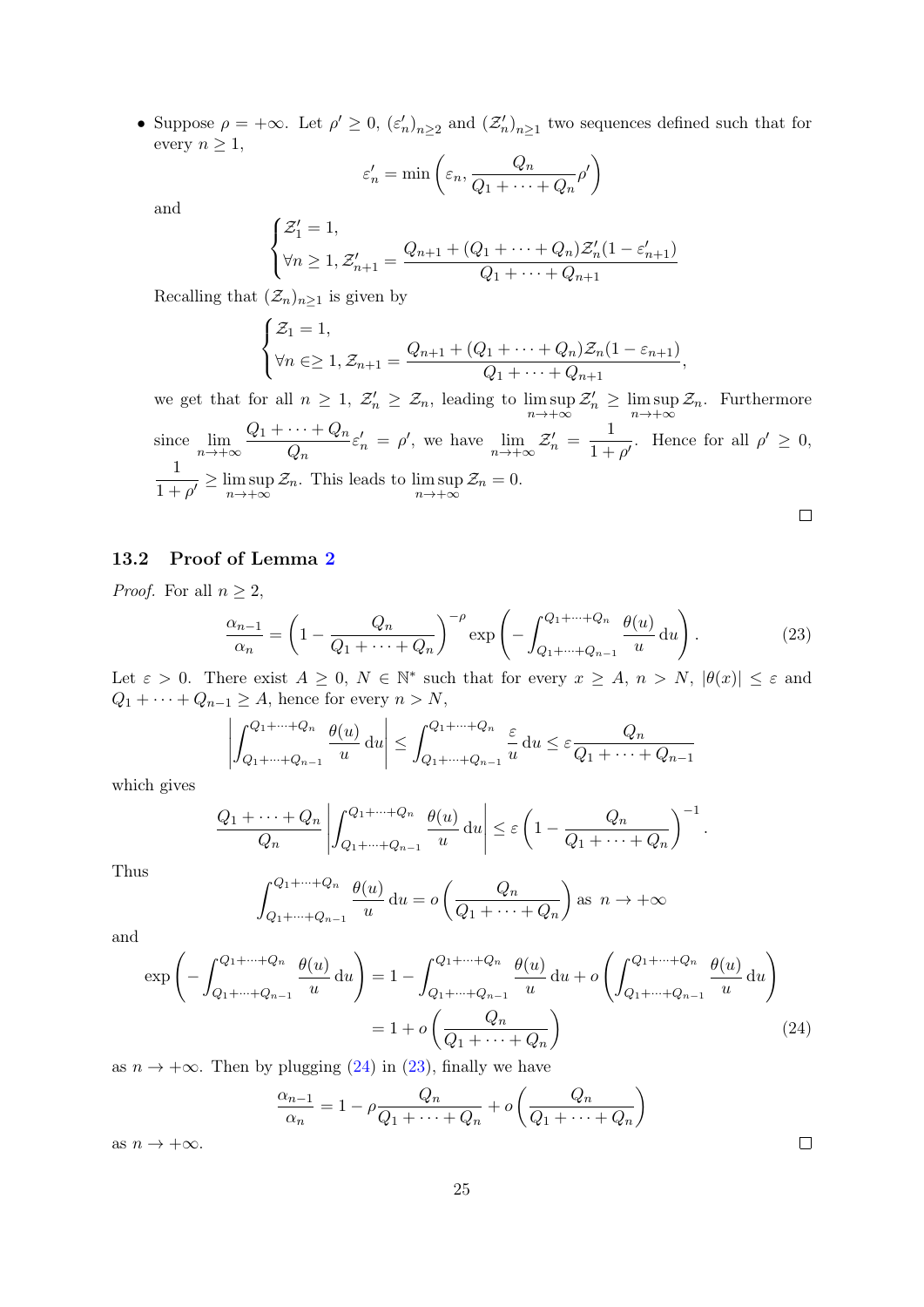### 13.3 Proof of Theorem [1](#page-6-1)

We proceed in three steps by proving  $(iii) \iff (iv), (i) \iff (iii)$  and  $(ii) \iff (iv)$ .

Proof. Set 
$$
\alpha_n := \left[ \varepsilon \left( S_{\tau_n} - S_{\tau_1^-} \right) \Big| \mathcal{F}_n \right], n \ge 1.
$$
  
\n•  $(iii) \iff (iv) \text{ Let } \sigma < \rho \text{ and } \tau > \rho.$   
\n $\star (iii) \implies (iv) \text{ We have}$   
\n
$$
(Q_1 + \dots + Q_n)^{-\sigma} \alpha_n - (Q_1 + \dots + Q_{n-1})^{-\sigma} \alpha_{n-1}
$$
\n
$$
= (Q_1 + \dots + Q_n)^{-\sigma} \alpha_n \left( 1 - \frac{\alpha_{n-1}}{\alpha_n} \left( 1 - \frac{Q_n}{Q_1 + \dots + Q_n} \right)^{-\sigma} \right)
$$
\n
$$
= (Q_1 + \dots + Q_n)^{-\sigma} \alpha_n \left( (\rho - \sigma) \frac{Q_n}{Q_1 + \dots + Q_n} + o \left( \frac{Q_n}{Q_1 + \dots + Q_n} \right) \right) \text{ as } n \to +\infty
$$
\n
$$
\sim_{+\infty} (Q_1 + \dots + Q_n)^{-\sigma} \alpha_n (\rho - \sigma) \frac{Q_n}{Q_1 + \dots + Q_n}
$$

which implies that  $((Q_1 + \cdots + Q_n)^{-\sigma} \alpha_n)_{n \geq 1}$  is eventually increasing. Similarly  $((Q_1 + \cdots + Q_n)^{-\tau} \alpha_n)_{n \geq 1}$  is eventually decreasing.

$$
\star
$$
 (iv)  $\implies$  (iii) Set  $\rho_n := \frac{Q_1 + \dots + Q_n}{Q_n} \left( 1 - \frac{\alpha_{n-1}}{\alpha_n} \right), n \ge 2$ . There exists  $N \ge 2$  such that for all  $n \ge N$ ,

$$
(Q_1 + \dots + Q_{n-1})^{-\sigma} \alpha_{n-1} \le (Q_1 + \dots + Q_n)^{-\sigma} \alpha_n
$$

and

$$
(Q_1 + \dots + Q_n)^{-\tau} \alpha_n \le (Q_1 + \dots + Q_{n-1})^{-\tau} \alpha_{n-1}.
$$

It follows that

$$
1 - \left(1 - \frac{Q_n}{Q_1 + \dots + Q_n}\right)^{\sigma} \le 1 - \frac{\alpha_{n-1}}{\alpha_n} \le 1 - \left(1 - \frac{Q_n}{Q_1 + \dots + Q_n}\right)^{\tau}
$$

which leads to  $\sigma + o(1) \le \rho_n \le \tau + o(1)$  as  $n \to +\infty$ . Thus for all  $\sigma, \tau$  such that  $\sigma < \rho < \tau$ ,

$$
\sigma \leq \liminf_{n \to +\infty} \rho_n \leq \limsup_{n \to +\infty} \rho_n \leq \tau.
$$

- $(i) \iff (iii)$ 
	- $\star$  (i)  $\implies$  (iii) By Lemma [1](#page-20-1) we already have  $\lim_{n \to +\infty} \mathcal{R}_n = \frac{1}{1+n}$  $\frac{1}{1+\rho}$ . Furthermore for every  $n \geq 2$ ,

<span id="page-25-0"></span>
$$
\mathcal{R}_n = \left(1 - \frac{Q_n}{Q_1 + \dots + Q_n}\right) \frac{\alpha_{n-1}}{\alpha_n} \mathcal{R}_{n-1} + \frac{Q_n}{Q_1 + \dots + Q_n} \tag{25}
$$

and

$$
\frac{\mathcal{R}_n}{\mathcal{R}_{n-1}} = \left(1 - \frac{Q_n}{Q_1 + \dots + Q_n}\right) \left(1 - \rho \frac{Q_n}{Q_1 + \dots + Q_n} + o\left(\frac{Q_n}{Q_1 + \dots + Q_n}\right)\right)
$$

$$
+ \frac{Q_n}{Q_1 + \dots + Q_n} \left(1 + \rho + o(1)\right)
$$

$$
= 1 + o\left(\frac{Q_n}{Q_1 + \dots + Q_n}\right)
$$

as  $n \to +\infty$ .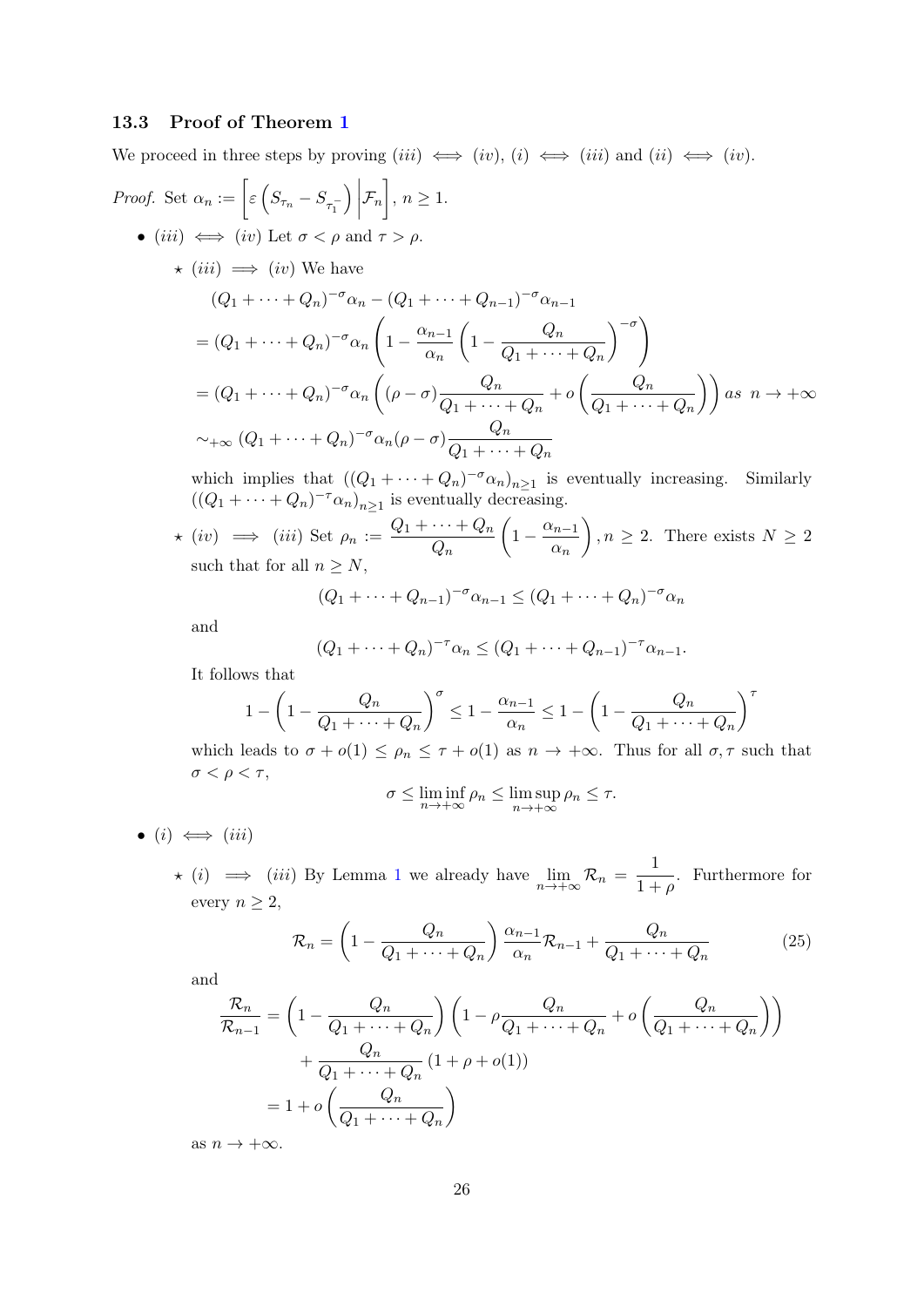$\star$  (iii)  $\implies$  (i) From [\(25\)](#page-25-0) we have for all  $n \geq 2$ ,

$$
\frac{\alpha_{n-1}}{\alpha_n} = \left(1 - \frac{Q_n}{Q_1 + \dots + Q_n}\right)^{-1} \left(\frac{\mathcal{R}_n}{\mathcal{R}_{n-1}} - (1+\rho)\frac{Q_n}{Q_1 + \dots + Q_n} + o\left(\frac{Q_n}{Q_1 + \dots + Q_n}\right)\right)
$$

$$
= 1 - \rho \frac{Q_n}{Q_1 + \dots + Q_n} + o\left(\frac{Q_n}{Q_1 + \dots + Q_n}\right)
$$

as  $n \to +\infty$ .

$$
\bullet \,\,(ii)\iff(iv)
$$

- $\star$  (ii)  $\implies$  (iv) By Lemma [2](#page-20-2) (ii)  $\implies$  (iii) and we already know that (iii)  $\implies$  (iv).
- $\star$  (iv)  $\implies$  (ii) By considering  $\alpha_n(Q_1 + \cdots + Q_n)^{-\rho}$  instead of  $\alpha_n$  we may without loss of generality assume  $\rho = 0$ . Set  $\beta_n := \log \alpha_n$ ,  $n \geq 1$ . Let  $\varepsilon > 0$ . The sequence  $(\beta_n-\varepsilon \log(Q_1+\cdots+Q_n))_{n\geq 1}$  is eventually decreasing and  $(\beta_n+\varepsilon \log(Q_1+\cdots+Q_n))_{n\geq 1}$ eventually increasing, thus there exists  $N \geq 1$  such that for all  $n > N$ ,

$$
\beta_n - \varepsilon \log(Q_1 + \dots + Q_n) \leq \beta_{n-1} - \varepsilon \log(Q_1 + \dots + Q_{n-1})
$$

and

$$
\beta_{n-1} + \varepsilon \log(Q_1 + \dots + Q_{n-1}) \leq \beta_n + \varepsilon \log(Q_1 + \dots + Q_n),
$$

which gives

$$
-\varepsilon \log \left( \frac{Q_1 + \dots + Q_n}{Q_1 + \dots + Q_{n-1}} \right) \leq \beta_n - \beta_{n-1} \leq \varepsilon \log \left( \frac{Q_1 + \dots + Q_n}{Q_1 + \dots + Q_{n-1}} \right)
$$

that can be written for all  $n > N$ ,

$$
|\beta_n - \beta_{n-1}| \le \varepsilon \left| \log \left( 1 - \frac{Q_n}{Q_1 + \dots + Q_n} \right) \right|
$$

and it follows that  $\lim_{n\to+\infty}\frac{Q_1+\cdots+Q_n}{Q_n}$  $\frac{\cdots + Q_n}{Q_n}(\beta_n - \beta_{n-1}) = 0$ . Take  $\beta_0 \in \mathbb{R}$  and set  $\theta_n := \frac{Q_1 + \cdots + Q_n}{\Omega}$  $\frac{\cdots + Q_n}{Q_n}(\beta_n - \beta_{n-1}), n \ge 1$ . It follows that for every  $n \in \mathbb{N}$ ,

$$
\beta_n = \beta_0 + \sum_{k=1}^n (\beta_k - \beta_{k-1})
$$
  
=  $\beta_0 + \sum_{k=1}^n \frac{Q_k}{Q_1 + \dots + Q_k} \theta_k$   
=  $\beta_0 + \sum_{k=1}^n \int_{Q_1 + \dots + Q_{k-1}}^{Q_1 + \dots + Q_k} \frac{e(x)}{[x]_Q} dx$ 

where for every  $x \geq 0$ ,  $e(x) := \sum$  $+\infty$  $n=1$  $\theta_n \mathbb{1}_{\{Q_1 + \dots + Q_{n-1} < x \leq Q_1 + \dots + Q_n\}}$ . Whence for all  $n \in \mathbb{N}$ ,

$$
\beta_n = \beta_0 + \int_0^{Q_1 + \dots + Q_n} \frac{e(x)}{[x]_Q} dx
$$

$$
= \beta_0 + \int_0^{Q_1 + \dots + Q_n} \frac{\theta(x)}{x} dx
$$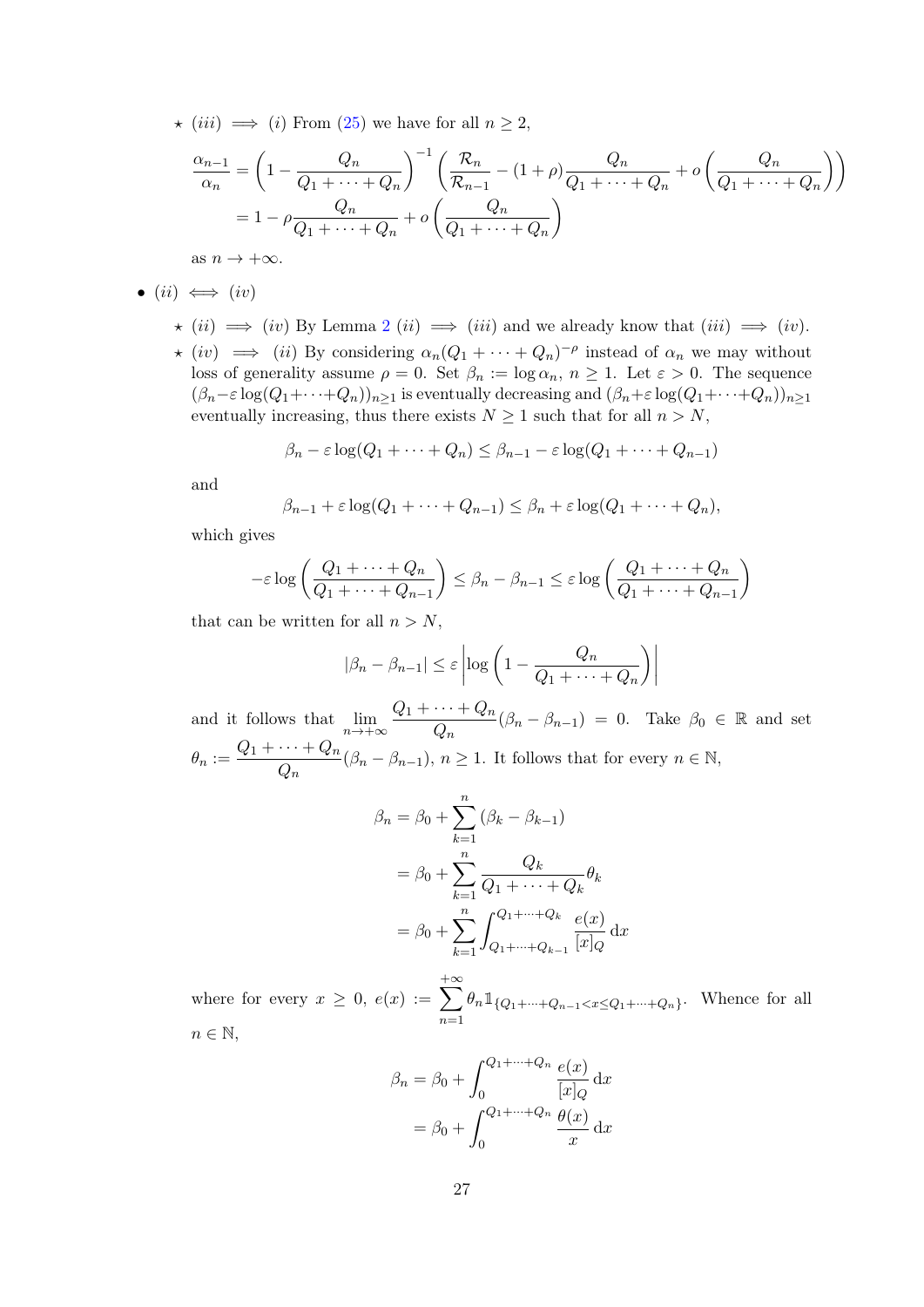with 
$$
[x]_Q := \min \{ y \in Q[\mathbb{N}^*] \mid x \le y \}
$$
 and  $\theta(x) := \frac{e(x)x}{[x]_Q} \longrightarrow 0$  where  $Q := (Q_n)_{n \ge 1}$  and  $Q[\mathbb{N}^*] := \left\{ \sum_{k=1}^n Q_k \mid n \ge 1 \right\}.$ 

### 13.4 Proof of Theorem [2](#page-8-0)

•  $(ii) \implies (iii)$ 

We proceed in four steps by proving  $(i) \implies (ii)$ ,  $(ii) \implies (iii)$ ,  $(iii) \implies (i)$  and then  $(i) \iff (iv).$ 

*Proof.* • (i)  $\implies$  (ii) Set for every  $x \geq 0$ ,

$$
f(x) := \sum_{n=1}^{+\infty} \mathbb{E}\left[\varepsilon\left(S_{\tau_n} - S_{\tau_1}\right) \middle| \mathcal{F}_n\right] \mathbb{1}_{\{Q_1 + \dots + Q_{n-1} < x \leq Q_1 + \dots + Q_n\}}
$$
\n
$$
n_Q(x) := \min\left\{n \in \mathbb{N}^* \middle| x \leq \sum_{k=1}^n Q_k\right\}
$$
\n
$$
[x]_Q := \min\left\{y \in Q[\mathbb{N}^*] \middle| x \leq y\right\} \tag{26}
$$

where  $Q := (Q_n)_{n \geq 1}$  and  $Q[\mathbb{N}^*] := \left\{ \sum_{n=1}^{\infty} \mathbb{N}^n \right\}$  $k=1$  $Q_k\bigg|\bigg|$  $n \geq 1$  $\lambda$ . By convention we will consider that a sum with no terms will evaluate to 0. Hence  $f$  is positive, locally bounded and for every  $x > 0$ ,

$$
\frac{1}{xf(x)}\int_0^x f(t) dt = \frac{[x]_Q}{x} \mathcal{R}_{n_Q(x)} - \left(\frac{[x]_Q}{x} - 1\right).
$$

Since  $[x]_Q \sim +\infty x$  and  $\lim_{x \to +\infty} n_Q(x) = +\infty$ , we have

$$
\lim_{x \to +\infty} \frac{1}{xf(x)} \int_0^x f(t) dt = \frac{1}{1+\rho},
$$

hence f varies regularly with index  $\rho$  (Theorem 1.6.1 in [\[Bingham et al., 1987\]](#page-35-1)) and may be written in the form

$$
f(x) = x^{\rho} \exp\left(\eta(x) + \int_0^x \frac{\theta(t)}{t} dt\right), \quad x \ge 0
$$

where  $\eta$  and  $\theta$  are two measurable functions such that  $\lim_{x\to+\infty}\eta(x)=\kappa\in\mathbb{R}$  and  $\lim_{x\to+\infty}\theta(x)=$ 0 (Theorem 1.3.1 in [\[Bingham et al., 1987\]](#page-35-1)). Finally for every  $n \geq 1$ ,

$$
\mathbb{E}\left[\varepsilon\left(S_{\tau_n}-S_{\tau_1}^-\right)\bigg|\mathcal{F}_n\right]=f(Q_1+\cdots+Q_n)
$$
  
=  $(Q_1+\cdots+Q_n)^{\rho}\exp\left(\eta(Q_1+\cdots+Q_n)+\int_0^{Q_1+\cdots+Q_n}\frac{\theta(u)}{u}\,du\right).$ 

 $\mathbb{E}\left[ \varepsilon \left( S_{\tau_n} - S_{\tau^-_1} \right) \right.$  $\Big)$  $\left\{ \mathcal{F}_{n}\right\} \sim_{+\infty} \lambda(Q_{1}+\cdots+Q_{n})^{\rho}\exp\bigg(\int^{Q_{1}+\cdots+Q_{n}}% \widetilde{\Phi}\left( \frac{1}{Q_{n}}\right) \cdot Q_{n}^{\frac{1}{\gamma}}(\Phi)\psi(\Phi)\bigg) \label{eq:3.14}%$ 0  $\theta(u)$  $\left(\frac{u}{u}\right)$  du  $\bigg)$ ,  $\lambda > 0$ .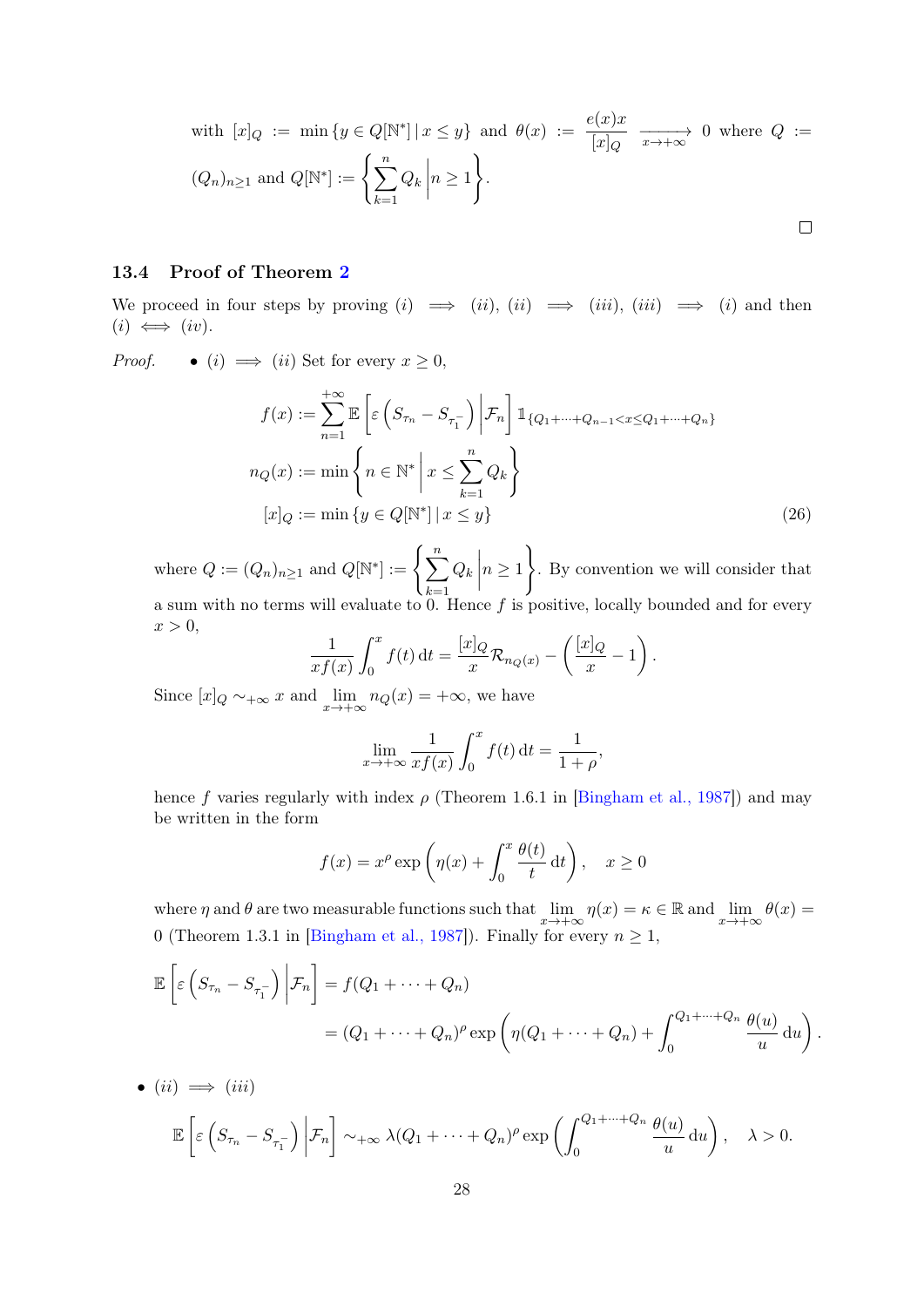Set  $\alpha_n := \lambda (Q_1 + \cdots + Q_n)^{\rho} \exp \left( \int_{Q_1 + \cdots + Q_n}^{Q_1 + \cdots + Q_n}$  $\mathbf{0}$  $\theta(u)$  $\left(\frac{u}{u}\right)$  du  $\left(n\geq 1$ . By Lemma [2](#page-20-2) we have  $\alpha_{n-1}$  $\frac{\alpha_{n-1}}{\alpha_n} = 1 - \rho \frac{Q_n}{Q_1 + \cdots}$  $\frac{Q_n}{Q_1 + \cdots + Q_n} + o\left(\frac{Q_n}{Q_1 + \cdots}\right)$  $Q_1 + \cdots + Q_n$  $\setminus$ 

as  $n \to +\infty$ .

• 
$$
(iii) \implies (i)
$$
 If  $\rho > 0$ , then

$$
\log\left(\frac{\alpha_n}{\alpha_{n-1}}\right) = \rho \frac{Q_n}{Q_1 + \dots + Q_n} + o\left(\frac{Q_n}{Q_1 + \dots + Q_n}\right) \text{ as } n \to +\infty
$$

$$
\sim_{+\infty} \rho \frac{Q_n}{Q_1 + \dots + Q_n},
$$

which implies that  $\lim_{n\to+\infty} \alpha_n = +\infty$ , whence  $\sum$  $+\infty$  $n=1$  $Q_n \alpha_n = +\infty$  and

$$
\sum_{k=1}^n Q_k \mathbb{E}\left[\varepsilon\left(S_{\tau_k} - S_{\tau_1^-}\right) \bigg| \mathcal{F}_k\right] \sim_{+\infty} \sum_{k=1}^n Q_k \alpha_k.
$$

This implies that

$$
\mathcal{R}_n \sim_{+\infty} \frac{\sum_{k=1}^n Q_k \alpha_k}{\left(\sum_{k=1}^n Q_k\right) \alpha_n} \text{ and } \lim_{n \to +\infty} \mathcal{R}_n = \frac{1}{1+\rho}
$$

by Lemma [1.](#page-20-1) Now let us take  $\rho = 0$  and set  $\theta > 0$  and  $(\alpha'_n)_{n \geq 1}$  such that for every  $n \geq 1$ ,  $\alpha'_n := (Q_1 + \cdots + Q_n)^{\theta} \alpha_n$ . We have

$$
\frac{\alpha'_{n-1}}{\alpha'_n} = 1 - \theta \frac{Q_n}{Q_1 + \dots + Q_n} + o\left(\frac{Q_n}{Q_1 + \dots + Q_n}\right) \text{ as } n \to +\infty
$$

which implies by Lemma [1](#page-20-1)

$$
\lim_{n \to +\infty} \frac{\sum_{k=1}^{n} Q_k \alpha'_k}{\left(\sum_{k=1}^{n} Q_k\right) \alpha'_n} = \frac{1}{1+\theta}
$$

for each  $\theta > 0$ . By setting  $S_n := Q_1 + \cdots + Q_n, n \ge 1$  we have

$$
\frac{\sum_{k=1}^{n} Q_k \alpha'_k}{\left(\sum_{k=1}^{n} Q_k\right) \alpha'_n} = \frac{\sum_{k=1}^{n} Q_k \left(\frac{S_k}{S_n}\right)^{\theta} \mathbb{E}\left[\varepsilon\left(S_{\tau_k} - S_{\tau_1^-}\right) \Big| \mathcal{F}_k\right]}{\left(\sum_{k=1}^{n} Q_k\right) \mathbb{E}\left[\varepsilon\left(S_{\tau_n} - S_{\tau_1^-}\right) \Big| \mathcal{F}_n\right]} \leq \mathcal{R}_n
$$

which implies that for all  $\theta > 0$ ,  $\frac{1}{1}$  $\frac{1}{1+\theta} \leq \liminf_{n \to +\infty} \mathcal{R}_n$  and  $\liminf_{n \to +\infty} \mathcal{R}_n \geq 1$ . Besides from Assumption [2](#page-5-1) we already know that lim sup  $\limsup_{n\to+\infty} \mathcal{R}_n \leq 1$  which leads to the desired result.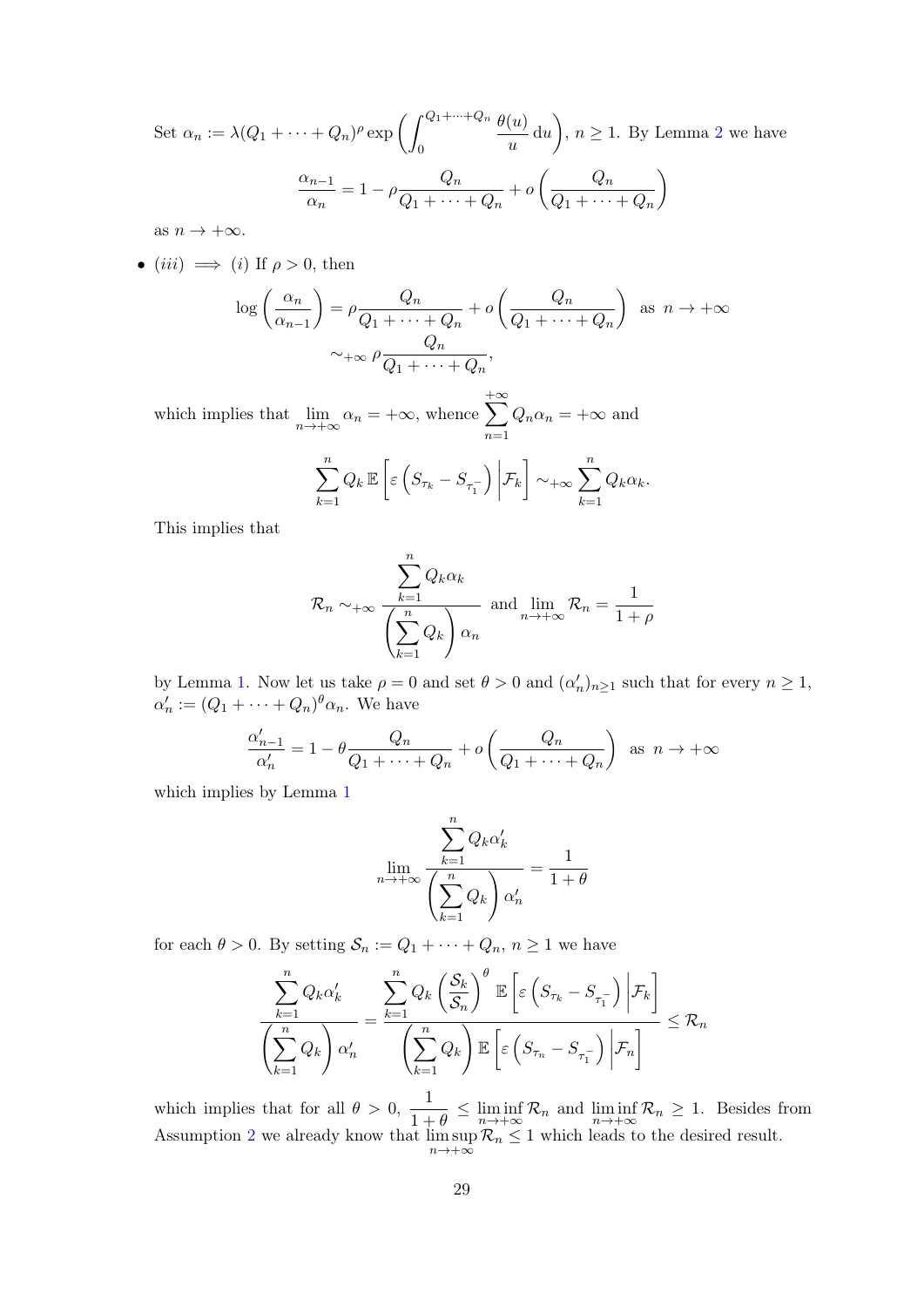• (i) 
$$
\iff
$$
 (iv) Set  $\mathcal{U}_n := \sum_{k=1}^n Q_k \mathbb{E}\left[\varepsilon\left(S_{\tau_k} - S_{\tau_1}^-\right)\bigg|\mathcal{F}_k\right], n \ge 1.$ 

 $\star$  (i)  $\implies$  (iv) For every  $n \geq 2$ ,

<span id="page-29-1"></span>
$$
\frac{Q_1 + \dots + Q_n}{Q_n} \left( 1 - \frac{\mathcal{U}_{n-1}}{\mathcal{U}_n} \right) = \frac{1}{\mathcal{R}_n}.
$$
 (27)

It follows that

<span id="page-29-0"></span>
$$
\lim_{n \to +\infty} \frac{Q_1 + \dots + Q_n}{Q_n} \left( 1 - \frac{\mathcal{U}_{n-1}}{\mathcal{U}_n} \right) = 1 + \rho
$$

and from Theorem [1](#page-6-1) there exist  $\zeta \in \mathbb{R}$  and  $\chi$  a bounded measurable function of a real variable such that for all  $n \geq 1$ ,

$$
\mathcal{U}_n = (Q_1 + \dots + Q_n)^{1+\rho} \exp\left(\zeta + \int_0^{Q_1 + \dots + Q_n} \frac{\chi(u)}{u} du\right). \tag{28}
$$

 $\star$  (iv)  $\implies$  (i) Since we have [\(28\)](#page-29-0)

$$
\lim_{n \to +\infty} \frac{Q_1 + \dots + Q_n}{Q_n} \left( 1 - \frac{\mathcal{U}_{n-1}}{\mathcal{U}_n} \right) = 1 + \rho
$$

from Lemma [2.](#page-20-2) Then from [\(27\)](#page-29-1) this implies  $\lim_{n \to +\infty} \mathcal{R}_n = \frac{1}{1+\alpha}$  $\frac{1}{1+\rho}$ .

#### $\Box$

### 13.5 Proof of Proposition [1](#page-10-3)

*Proof.* Set for all  $n \in \mathbb{N}^*$ ,

$$
\mathcal{Z}_n := \frac{\sum_{k=1}^n Q_k \alpha_k}{\left(\sum_{k=1}^n Q_k\right) \alpha_n}.
$$

It follows  $\lim_{n\to+\infty}\mathcal{Z}_n=0$  from Lemma [1.](#page-20-1) Furthermore since  $(\alpha_n)_{n\geq 1}$  is eventually increasing and  $\sum$  $+\infty$  $n=1$  $Q_n = +\infty$ , we have  $\sum_{n=1}^n$  $k=1$  $Q_k \alpha_k \sim_{+\infty} \sum_{n=1}^{n}$  $k=1$  $Q_k \mathbb{E} \left[ \varepsilon \left( S_{\tau_k} - S_{\tau^-_1} \right) \right.$  $\Big)$  $\mathcal{F}_k$  and then  $\mathcal{Z}_n \sim_{+\infty} \mathcal{R}_n$ .

#### [1](#page-9-1)3.6 Proof of Corollary 1

*Proof.* For all  $n \geq 1$ ,

$$
\langle \mathcal{I} \rangle_n = (Q_1 + \dots + Q_n)^{\rho} \exp \left( \zeta + \int_0^{Q_1 + \dots + Q_n} \frac{\chi(u)}{u} \, \mathrm{d}u \right)
$$

and

$$
\mathcal{I}_n = (Q_1 + \dots + Q_n)^{\rho} \exp \left( \eta (Q_1 + \dots + Q_n) + \int_0^{Q_1 + \dots + Q_n} \frac{\theta(u)}{u} du \right).
$$

Set

$$
\ell(x) := \exp\left(\zeta - \eta(x) + \int_0^x \frac{\chi(u) - \theta(u)}{u} du\right), \quad x \ge 0
$$

hence  $\ell$  is a slowly varying function (Theorem 1.3.1 in [\[Bingham et al., 1987\]](#page-35-1)) and we have for every  $n \geq 1$ ,  $\mathcal{R}_n = \ell(Q_1 + \cdots + Q_n)$ .  $\Box$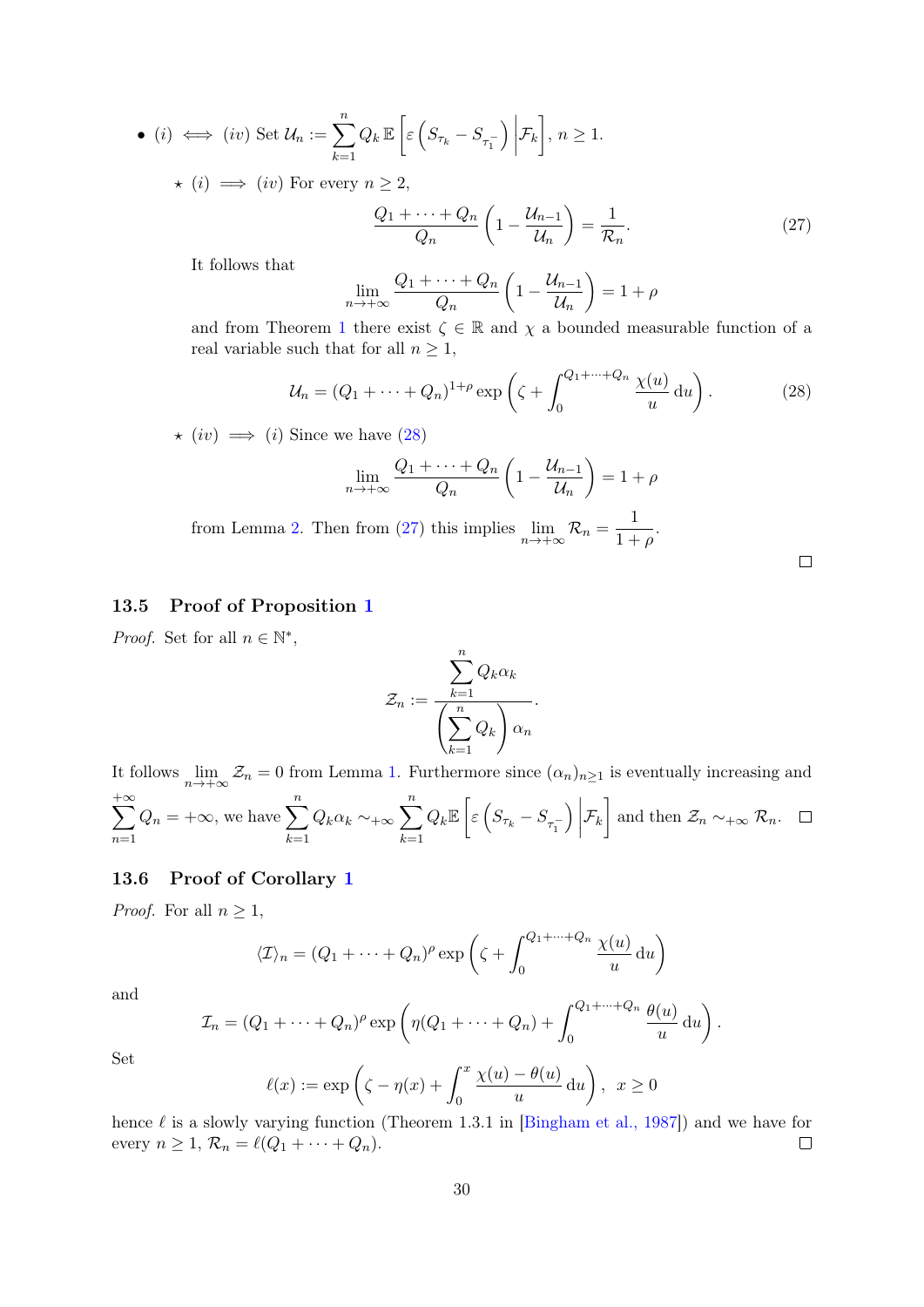### 13.7 Proof of Corollary [2](#page-9-4)

*Proof.* Set  $f(x) := x^{\rho} \exp \left( \eta(x) + \int^x \right)$ 0  $\theta(u)$  $\left(\frac{u}{u}\right)$  and  $\theta$  two bounded measurable functions of a real variable converging to a finite number and to zero as  $x$  goes to infinity. For every  $x > 0$ ,

$$
\log f(x) = \rho \log x + \eta(x) + \int_0^x \frac{\theta(u)}{u} du,
$$
  
 
$$
\phi(\log x) \text{ as } x \to +\infty
$$

hence when  $\rho > 0$ ,  $\log f(x) \sim +\infty \rho \log x$ . Since

$$
\mathbb{E}\left[\varepsilon\left(S_{\tau_n}-S_{\tau_1^-}\right)\bigg|\mathcal{F}_n\right]=f(Q_1+\cdots+Q_n)
$$

for all  $n \geq 1$  and  $\lim_{n \to +\infty} (Q_1 + \cdots + Q_n) = +\infty$ , it follows that

$$
\log \mathbb{E}\left[\varepsilon\left(S_{\tau_n}-S_{\tau_1^-}\right)\bigg|\mathcal{F}_n\right]\sim_{+\infty}\rho\log\left(Q_1+\cdots+Q_n\right).
$$

### 1[3](#page-9-0).8 Proof of Corollary 3

*Proof.* Let  $\eta$ ,  $\theta$  two bounded measurable functions of a real variable such that for all  $n \geq 1$ ,

$$
\mathbb{E}\left[\varepsilon\left(S_{\tau_n}-S_{\tau_1^-}\right)\bigg|\mathcal{F}_n\right]=f(Q_1+\cdots+Q_n)
$$

where for every  $x \geq 0$ ,

$$
f(x) = x^{\rho} \exp \left( \eta(x) + \int_0^x \frac{\theta(u)}{u} du \right),
$$

 $\lim_{x \to +\infty} \eta(x) = \kappa \in \mathbb{R}$  and  $\lim_{x \to +\infty} \theta(x) = 0$ . It follows that

$$
\lim_{n \to +\infty} \frac{\mathbb{E}\left[\varepsilon\left(S_{\tau_n} - S_{\tau_1^-}\right) \bigg| \mathcal{F}_n\right]}{\hat{\sigma}_n} = \left(\frac{Q}{V}\right)^{\rho}.
$$

13.9 Proof of Corollary [4](#page-10-0)

*Proof.* • Let  $X > 0$  such that f is concave on [X, +∞). For all  $x \geq X$ ,

$$
\frac{f(x) + f(X)}{2}(x - X) \le \int_X^x f(t) dt,
$$

which implies

<span id="page-30-0"></span>
$$
\frac{1}{2} \le \frac{\int_X^x f(t) dt}{(f(x) + f(X))(x - X)} \sim +\infty \frac{\int_X^x f(t) dt}{x f(x)} \tag{29}
$$

 $\Box$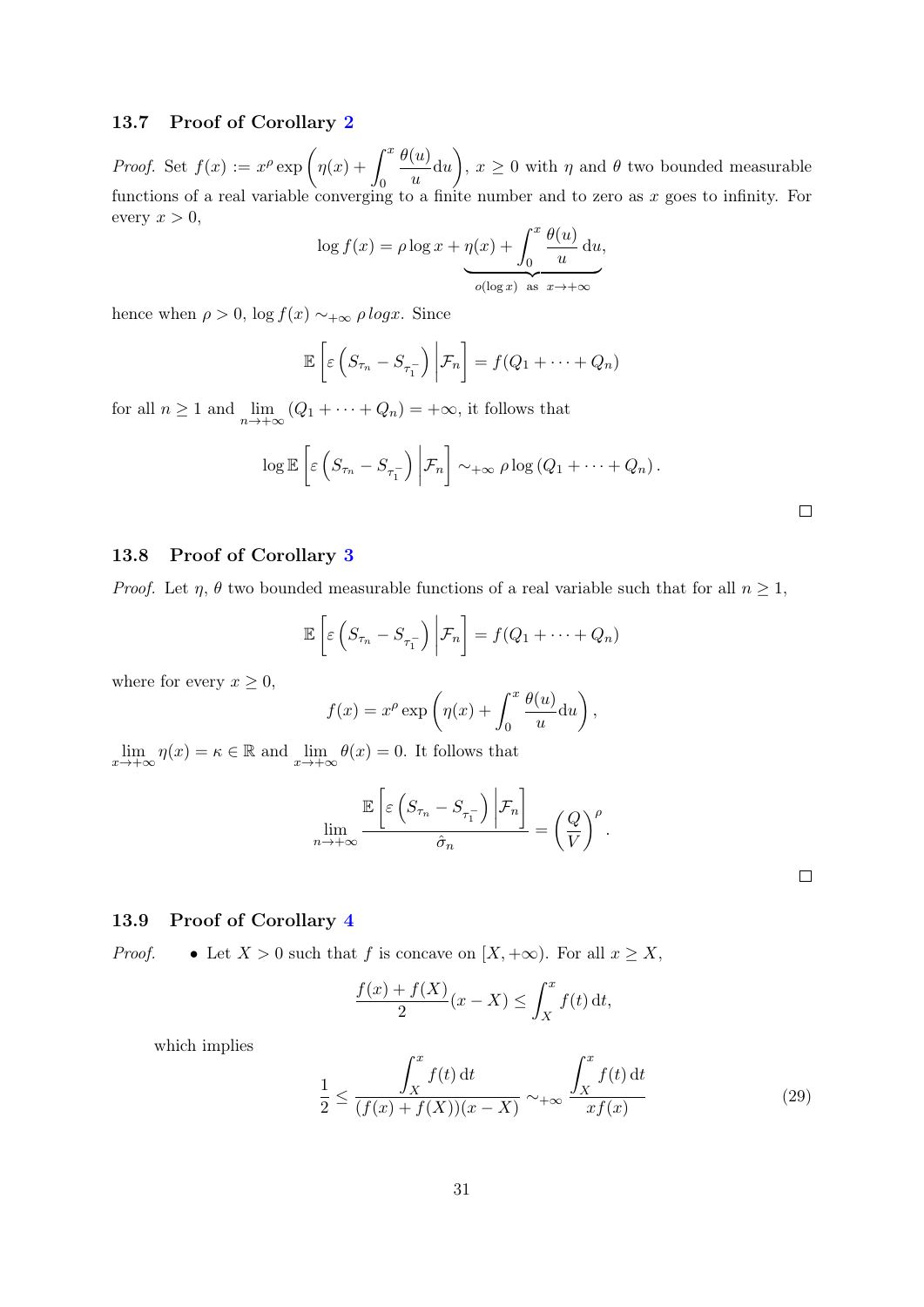since  $\lim_{x \to +\infty} f(x) = +\infty$ . Besides as

$$
\lim_{x \to +\infty} \frac{\int_X^x f(t) dt}{x f(x)} = \frac{1}{1 + \rho}
$$

(Theorem 1.5.11 in [\[Bingham et al., 1987\]](#page-35-1)), it follows that  $\frac{1}{2} \le \frac{1}{1 + \frac{1}{2}}$  $\frac{1}{1+\rho}$  and  $\rho \le 1$  from [\(29\)](#page-30-0).

• The same leads to  $\rho \geq 1$  when f is eventually convex.

#### 13.10 Proof of Theorem [3](#page-11-2)

*Proof.* Set  $\alpha_n := \mathbb{E}\left[\varepsilon \left(S_{\tau_n} - S_{\tau_1^-}\right)\right]$  $\Big)$  $\mathcal{F}_n\Big]$ ,  $n\geq 1$ .  $\mathcal L$  being the set of the limit points of a bounded sequence is compact. Furthermore

$$
0 \le \liminf_{n \to +\infty} \mathcal{R}_n \le \limsup_{n \to +\infty} \mathcal{R}_n \le 1.
$$

Now we want to show that  $\mathcal L$  is an interval. Let  $\alpha, \beta \in \mathcal L$  such that  $\alpha < \beta$ . Let  $\gamma \in (\alpha, \beta), \varepsilon > 0$ and  $N \geq 1$  such that  $\varepsilon < \min(\frac{\gamma - \alpha}{2}, \frac{\beta - \gamma}{2})$  $\frac{-\gamma}{2}$ ) and  $((Q_1 + \cdots + Q_n)\alpha_n)_{n \geq N}$  non-decreasing.

$$
\mathcal{R}_{n+1} = \frac{Q_1 + \dots + Q_n}{Q_1 + \dots + Q_{n+1}} \frac{\alpha_n}{\alpha_{n+1}} \mathcal{R}_n + \frac{Q_{n+1}}{Q_1 + \dots + Q_{n+1}} \leq \mathcal{R}_n + \frac{Q_{n+1}}{Q_1 + \dots + Q_{n+1}}.
$$

Hence there exist  $n_0 \geq N$  such that for all  $n \geq n_0$ ,  $\mathcal{R}_{n+1} - \mathcal{R}_n < \varepsilon$ ,  $n_1 \geq n_0$  such that  $\mathcal{R}_{n_1} \in (\alpha - \varepsilon, \alpha + \varepsilon)$  and  $n_2 > n_1$  such that  $\mathcal{R}_{n_2} \in (\beta - \varepsilon, \beta + \varepsilon)$ . Let

 $A := \{ n \geq n_1 \mid \mathcal{R}_n > \gamma + \varepsilon \}.$ 

Since  $n_2 \in A$ , A is a non empty subset of N and thus has a least element m. Besides  $m > n_1$ since  $\mathcal{R}_{n_1} \leq \gamma + \varepsilon$ . By definition  $\mathcal{R}_{m-1} \leq \gamma + \varepsilon$  and  $\mathcal{R}_{m-1} = \mathcal{R}_{m} - (\mathcal{R}_{m} - \mathcal{R}_{m-1}) > \gamma + \varepsilon - \varepsilon = \gamma$ with  $m \geq N$ . Hence  $\gamma \in \mathcal{L}$  and  $[\alpha, \beta] \subset \mathcal{L}$ . Thus  $\mathcal{L}$  is a compact interval given by

$$
\mathcal{L} = \left[ \liminf_{n \to +\infty} \mathcal{R}_n \,,\, \limsup_{n \to +\infty} \mathcal{R}_n \right].
$$

 $\Box$ 

#### 13.11 Proof of Proposition [2](#page-12-4)

*Proof.*  $\mathbb{P}^{\mathscr{C}}$  –a.s. the function  $x \in (0,1] \mapsto x^{\rho}$  is continuous and for every  $x \in (0,1]$ ,  $x^{\rho} \leq 1$ , hence  $\psi$  is continuous. Similarly  $\lim_{x\to 0^+} \psi(x) = \mathbb{P}^{\mathscr{C}}(\rho = 0)$  since  $\mathbb{P}^{\mathscr{C}}$  -a.s.  $\lim_{x\to 0^+} x^{\rho} = \mathbb{1}_{\{\rho = 0\}}$ .

- If  $\rho \le 1$  (resp.  $\ge 1$ )  $\mathbb{P}^{\mathscr{C}}$  -a.s., then  $x \mapsto x^{\rho}$  is concave (resp. convex)  $\mathbb{P}^{\mathscr{C}}$  -a.s. and  $\psi$  is concave (resp. convex).
- For every  $x > 0, \frac{\psi(x)}{x}$  $\frac{f(x)}{x} = \mathbb{E}^{\mathscr{C}}[x^{\rho-1}]$ . If  $\rho > 1$   $\mathbb{P}^{\mathscr{C}}$ -a.s., then for all  $x \in (0,1]$ ,  $x^{\rho-1} \leq 1$  $\mathbb{P}^{\mathscr{C}}$  – a.s. leading to  $\lim_{x\to 0^+}$  $\psi(x)$  $\frac{\partial u}{\partial x} = 0$  by the Lebesgue's dominated convergence theorem.

 $\Box$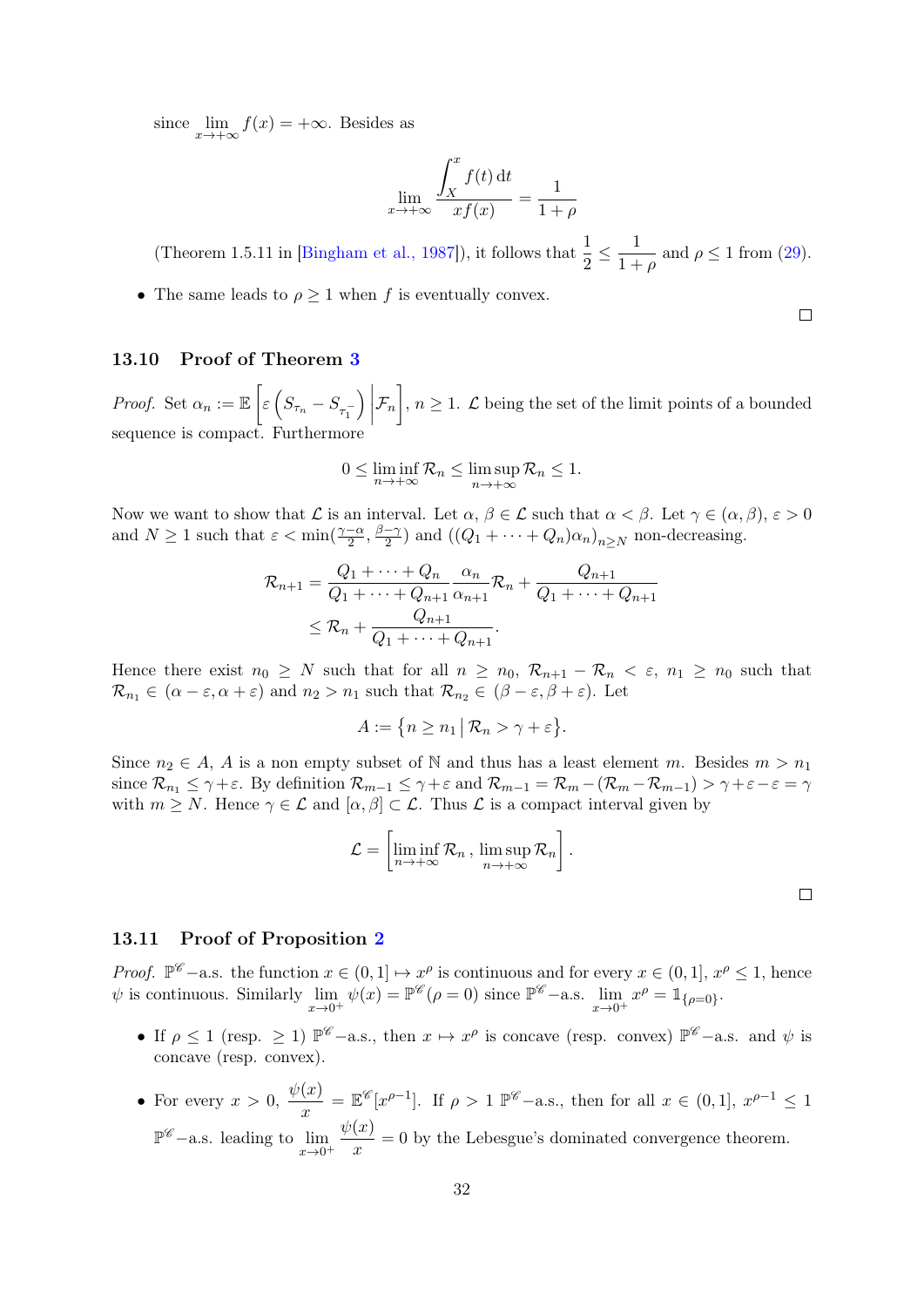• By Fatou's lemma

$$
\liminf_{x \to 0^+} \frac{\psi(x)}{x} = \liminf_{x \to 0^+} \mathbb{E}^{\mathscr{C}} \left[ x^{\rho - 1} \right] \ge \mathbb{E}^{\mathscr{C}} \left[ \liminf_{x \to 0^+} x^{\rho - 1} \right] \ge \mathbb{E}^{\mathscr{C}} \left[ \liminf_{x \to 0^+} x^{\rho - 1} \mathbb{1}_{\{0 < \rho < 1\}} \right] = +\infty,
$$

and it follows that  $\lim_{x\to 0^+}$  $\psi(x)$  $\frac{d^{(x)}}{x}$  = + $\infty$ .

•  $x \in (0,1] \mapsto x^{\rho}$  is  $\mathbb{P}^{\mathscr{C}}$  -a.s. differentiable and  $\frac{dx^{\rho}}{dx^{\rho}}$  $\frac{dx}{dx} = \rho x^{\rho-1}$ . Let  $a \in (0,1]$  and  $x \in [a,1]$ .  $\mathbb{P}^{\mathscr{C}}$  – a.s.  $\rho x^{\rho-1} \leq \rho \mathbb{1}_{\{\rho \geq 1\}} + a^{-1} \mathbb{1}_{\{\rho < 1\}}$ , thus  $\psi$  is differentiable on [a, 1] and the conclusion follows.

 $\Box$ 

### 13.12 Proof of Proposition [3](#page-15-1)

*Proof.* Let  $n \geq 1$ .

$$
\mathbb{P}^{\mathscr{C}}\left(N \ge n+1 \mid N \ge n\right) = \frac{\mathbb{P}^{\mathscr{C}}\left(N \ge n+1\right)}{\mathbb{P}^{\mathscr{C}}\left(N \ge n\right)} \sim +\infty \frac{\left(n+1\right)^{-\beta}}{n^{-\beta}} \sim +\infty \left(1+\frac{1}{n}\right)^{-\beta}.
$$

We have

$$
\mathbb{P}^{\mathscr{C}}\left(N=n\right) \leq \mathbb{P}^{\mathscr{C}}\left(nq_{-} \leq Q \leq nq_{+}\right) \leq \mathbb{P}^{\mathscr{C}}\left(n \leq N \leq \frac{q_{+}}{q_{-}}n\right) \leq \mathbb{P}^{\mathscr{C}}\left(N \geq n\right)
$$

and

$$
\mathbb{P}^{\mathscr{C}}\left(N \geq n\right) = \sum_{k \geq n} \mathbb{P}^{\mathscr{C}}\left(N = k\right)
$$

$$
\sim_{+\infty} \sum_{k \geq n} \frac{C}{k^{1+\beta}}
$$

$$
\sim_{+\infty} C \int_{n}^{+\infty} \frac{dx}{x^{1+\beta}}
$$

$$
\sim_{+\infty} \frac{C}{\beta n^{\beta}}.
$$

Hence  $\lim_{n \to +\infty} n^{1+\beta} \mathbb{P}^{\mathscr{C}}(N=n) = C > 0$  and  $\lim_{n \to +\infty} n^{\beta} \mathbb{P}^{\mathscr{C}}(N \geq n) = \frac{C}{\beta} > 0$  and we can take  $C' := \frac{C}{2}$  $\frac{C}{2}$  and  $C'' := \frac{2C}{\beta}$  $\frac{18}{\beta}$ .

## 13.13 Proof of Proposition [4](#page-15-4)

*Proof.* Set  $\Delta_n := \mathbb{P}^{\mathscr{C}}(N=n)\mathbb{E}^{\mathscr{C}}[Q^{\nu} | N=n], n \geq 1$ .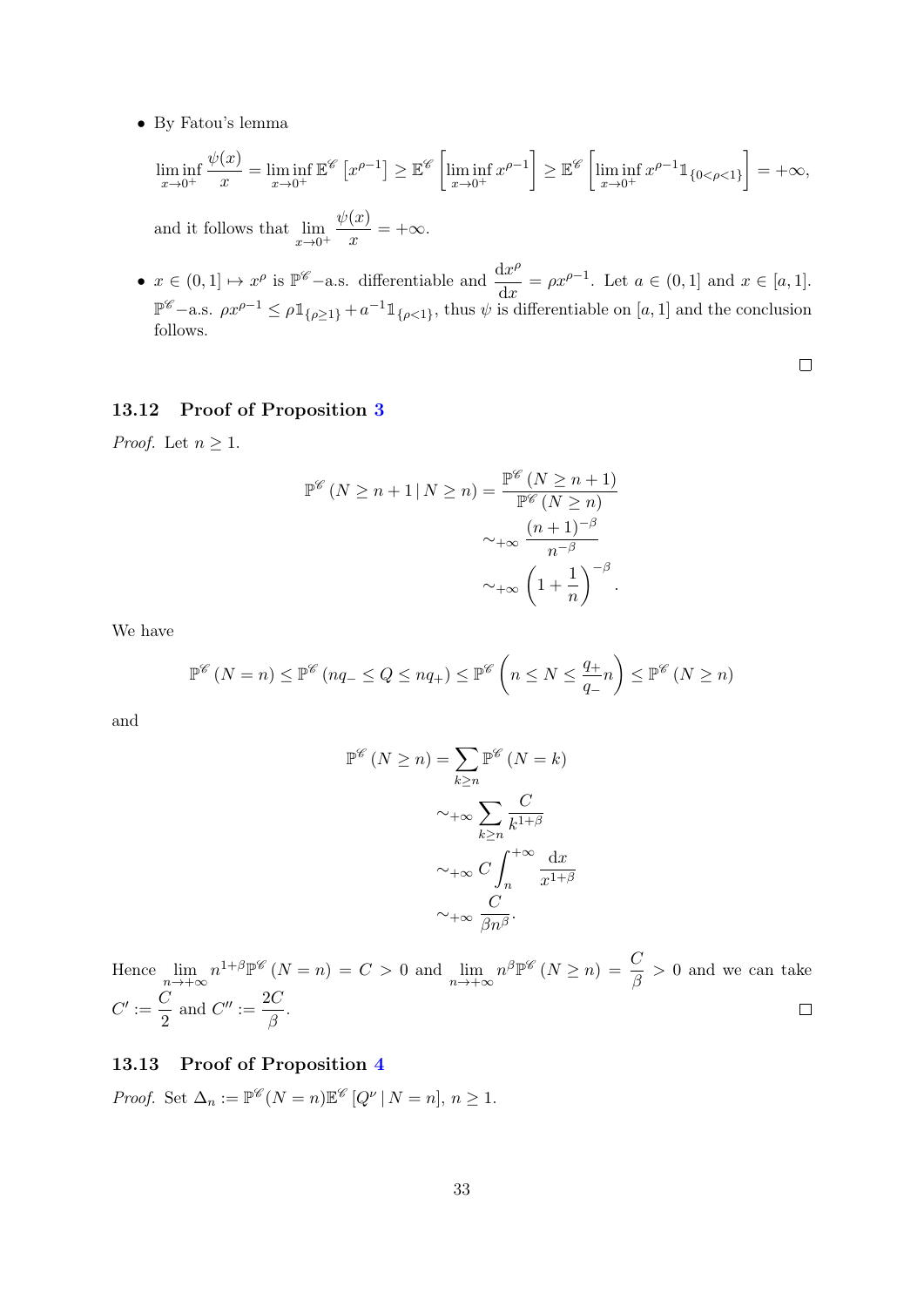• 
$$
Q_{|N} \sim \mathcal{U}\left(\left[Nq_{-}, Nq_{-} + (q_{+} - q_{-})N^{1-\gamma}\right]\right)
$$
  

$$
\mathbb{E}^{\mathscr{C}}\left[Q^{\nu}\right] = \sum_{n=1}^{+\infty} \mathbb{P}^{\mathscr{C}}\left(N = n\right) \mathbb{E}^{\mathscr{C}}\left[Q^{\nu} \mid N = n\right]
$$

$$
= \sum_{n=1}^{+\infty} \mathbb{P}^{\mathscr{C}}\left(N = n\right) \frac{\left[nq_{-} + (q_{+} - q_{-})n^{1-\gamma}\right]^{1+\nu} - (nq_{-})^{1+\nu}}{(1+\nu)(q_{+} - q_{-})n^{1-\gamma}}.
$$

Hence

$$
\Delta_n = \mathbb{P}^{\mathscr{C}}(N=n) \frac{\left[ nq_- + (q_+ - q_-)n^{1-\gamma} \right]^{1+\nu} - (nq_-)^{1+\nu}}{(1+\nu)(q_+ - q_-)n^{1-\gamma}}, \ \ n \ge 1.
$$

If  $\gamma = 0$ , then

$$
\Delta_n \sim +\infty \frac{C(q_+^{1+\nu} - q_-^{1+\nu})}{(1+\nu)(q_+ - q_-)} \frac{1}{n^{1+\beta-\nu}}.
$$

Else  $\gamma > 0$ , and it follows that for all  $n \geq 1$ ,

$$
\Delta_n = \mathbb{P}^{\mathscr{C}}(N=n) \frac{(nq_{-})^{1+\nu} \left(1 + \frac{q_{+} - q_{-}}{q_{-}n^{\gamma}}\right)^{1+\nu} - (nq_{-})^{1+\nu}}{(1+\nu)(q_{+} - q_{-})n^{1-\gamma}}
$$

$$
= \mathbb{P}^{\mathscr{C}}(N=n) \frac{q_{-}^{1+\nu}n^{1+\nu} \left[\left(1 + \frac{q_{+} - q_{-}}{q_{-}n^{\gamma}}\right)^{1+\nu} - 1\right]}{(1+\nu)(q_{+} - q_{-})n^{1-\gamma}},
$$

which gives

$$
\Delta_n \sim +\infty \frac{C}{n^{1+\beta}} \frac{q_-^{\nu} n^{1+\nu-\gamma} (1+\nu)(q_+ - q_-)}{(1+\nu)(q_+ - q_-) n^{1-\gamma}}
$$

$$
\sim +\infty \frac{Cq_-^{\nu}}{n^{1+\beta-\nu}}.
$$

In the two cases we can conclude.

•  $Q_{|N} \sim \mathcal{U}\left( \left[ Nq_+ - (q_+ - q_-)N^{1-\gamma}, Nq_+ \right] \right)$ . In that case, when  $\gamma > 0$ ,

$$
\Delta_n \sim_{+\infty} \frac{Cq_+^{\nu}}{n^{1+\beta-\nu}}
$$

and the same conclusion holds.

#### 13.14 Proof of Proposition [5](#page-16-0)

*Proof.* Set  $S_n := \sum_{k=1}^{n} Q_k$ ,  $n \in \mathbb{N}$ . For each  $k \geq 1$ ,  $\int_{S_k}^{S_k}$  $f(x) dx \leq \int_{0}^{S_k}$  $f(\mathcal{S}_k) dx$ . Hence for all  $\mathcal{S}_{k-1}$  $\mathcal{S}_{k-1}$  $_{k=1}$  $f(x) dx \leq \sum_{n=1}^{\infty}$  $n\geq 1, \int^{\mathcal{S}_n}$  $\int_0^{\mathcal{S}_n}$  $Q_k f(\mathcal{S}_k)$  and  $\mathcal{R}_n \geq \frac{1}{\mathcal{S}_k f(\mathcal{S}_k)}$  $f(x) dx$ . Furthermore f is concave  $\mathcal{S}_n f(\mathcal{S}_n)$ 0  $\mathbf 0$  $_{k=1}$  $\frac{f(x)}{2} \leq \int_0^x$ and  $f(0) = 0$ , it follows that for every  $x \geq 0$ ,  $\frac{xf(x)}{2}$  $f(t)$  dt. Whence for all  $n \geq 1$ ,  $\mathbf{0}$  $\mathcal{R}_n \geq \frac{1}{2}$  $\frac{1}{2}$  which gives  $\mathcal{R}_N \in [1/2, 1]$   $\mathbb{P}^{\mathscr{C}}$  -a.s.  $\Box$ 

 $\Box$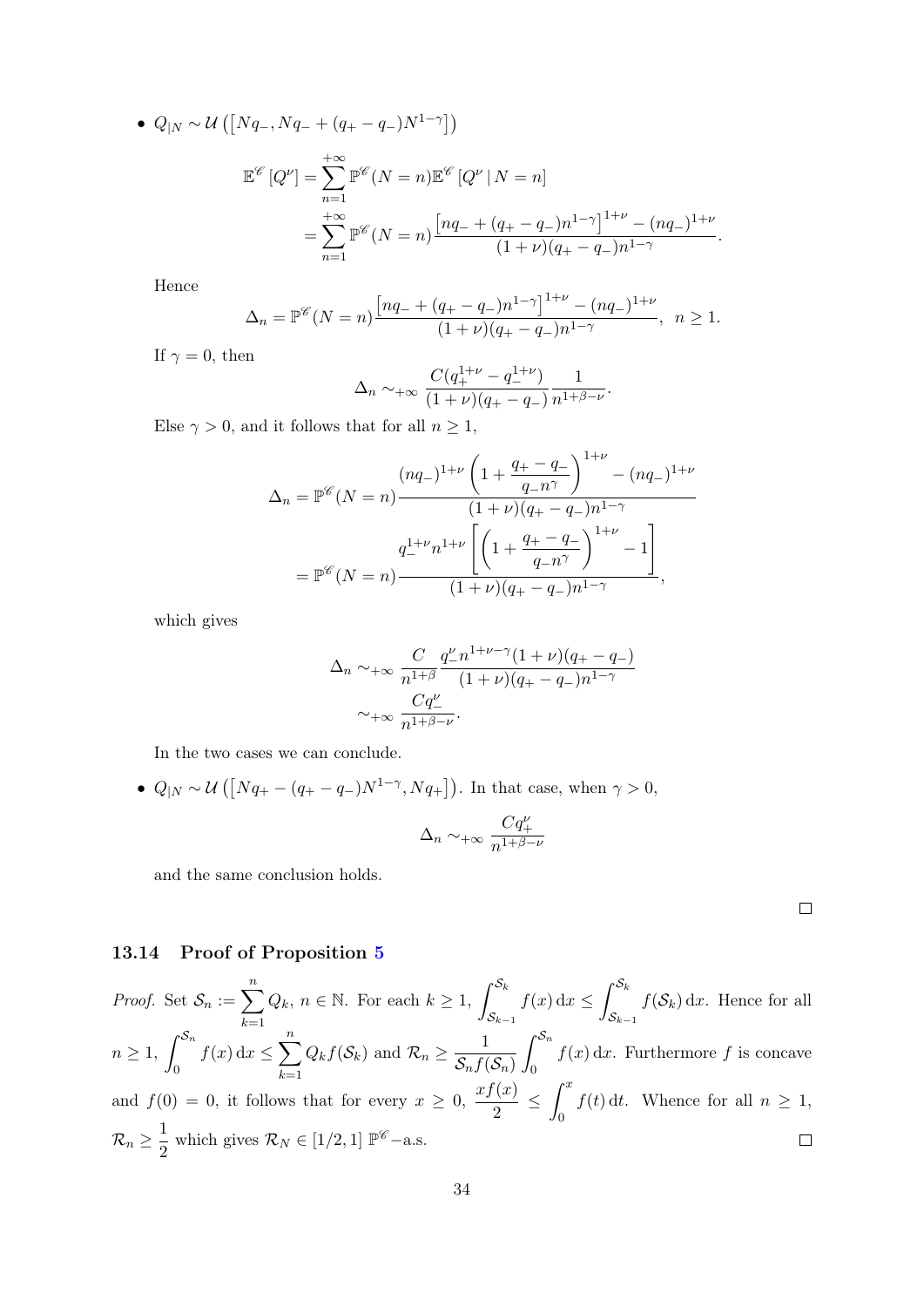## 13.15 Proof of Proposition [6](#page-17-0)

*Proof.* G is a decreasing homeomorphism onto its image, hence  $G^{-1}$  is also decreasing and  $G^{-1}(1) \leq T_N \leq G^{-1}\left(\frac{1}{2}\right)$ 2  $\frac{1}{\text{since}}$  $\frac{1}{2} \leq \mathcal{R}_N \leq 1$  and  $G^{-1}(1) = 0$ . Furthermore if G is convex we have  $G\left(\mathbb{E}^{\mathscr{C}}[T_N]\right) \leq \mathbb{E}^{\mathscr{C}}[G(T_N)]$  which gives  $\mathbb{E}^{\mathscr{C}}[T_N] \leq G^{-1}\left(\mathbb{E}^{\mathscr{C}}[R_N]\right)$  since  $G(T_N) = \mathcal{R}_N$ .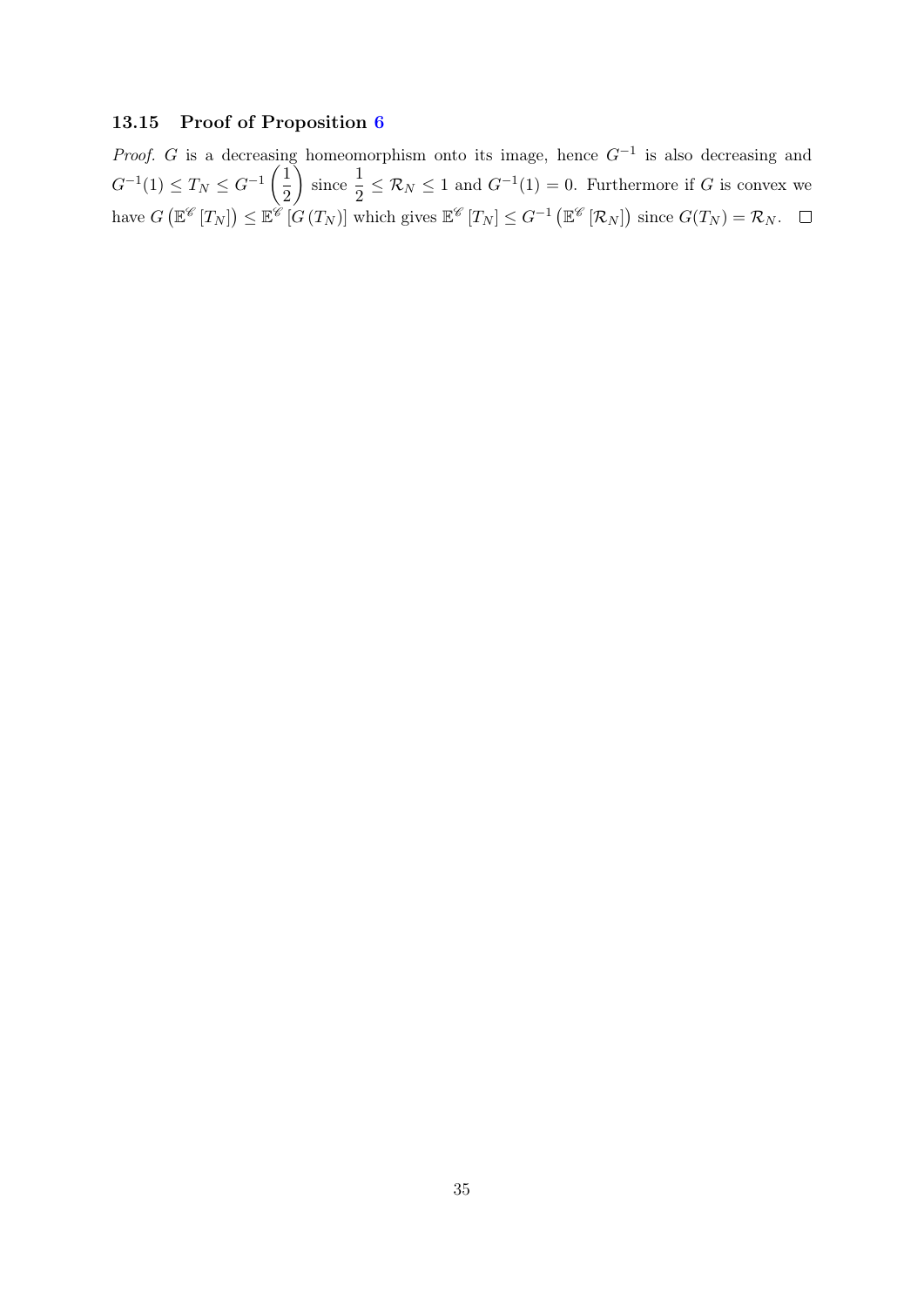## References

- <span id="page-35-10"></span>[Alfonsi et al., 2010] Alfonsi, A., Fruth, A., and Schied, A. (2010). Optimal execution strategies in limit order books with general shape functions. *Quantitative finance*,  $10(2):143-157$ .
- <span id="page-35-9"></span>[Alfonsi and Schied, 2010] Alfonsi, A. and Schied, A. (2010). Optimal trade execution and absence of price manipulations in limit order book models. SIAM Journal on Financial Mathematics, 1(1):490–522.
- <span id="page-35-11"></span>[Alfonsi et al., 2012] Alfonsi, A., Schied, A., and Slynko, A. (2012). Order book resilience, price manipulation, and the positive portfolio problem. SIAM Journal on Financial Mathematics, 3(1):511–533.
- <span id="page-35-2"></span>[Almgren et al., 2005] Almgren, R., Thum, C., Hauptmann, E., and Li, H. (2005). Direct estimation of equity market impact. Risk, 18(7):58–62.
- <span id="page-35-4"></span>[Bacry et al., 2015] Bacry, E., Iuga, A., Lasnier, M., and Lehalle, C.-A. (2015). Market impacts and the life cycle of investors orders. Market Microstructure and Liquidity, 1(02):1550009.
- <span id="page-35-14"></span>[Barberis and Thaler, 2003] Barberis, N. and Thaler, R. (2003). A survey of behavioral finance. Handbook of the Economics of Finance, 1:1053–1128.
- <span id="page-35-3"></span>[Bershova and Rakhlin, 2013] Bershova, N. and Rakhlin, D. (2013). The non-linear market impact of large trades: Evidence from buy-side order flow. Quantitative Finance,  $13(11):1759-$ 1778.
- <span id="page-35-1"></span>[Bingham et al., 1987] Bingham, N. H., Goldie, C. M., and Teugels, J. L. (1987). Regular Variation. Encyclopedia of Mathematics and its Applications. Cambridge University Press.
- <span id="page-35-15"></span>[Bouchaud, 2010] Bouchaud, J.-P. (2010). Price impact. Encyclopedia of quantitative finance.
- <span id="page-35-7"></span>[Bouchaud et al., 2018] Bouchaud, J.-P., Bonart, J., Donier, J., and Gould, M. (2018). Trades, quotes and prices: financial markets under the microscope. Cambridge University Press.
- <span id="page-35-8"></span>[Bouchaud et al., 2003] Bouchaud, J.-P., Gefen, Y., Potters, M., and Wyart, M. (2003). Fluctuations and response in financial markets: the subtle nature ofrandom'price changes. Quantitative finance, 4(2):176.
- <span id="page-35-5"></span>[Brokmann et al., 2015] Brokmann, X., Serie, E., Kockelkoren, J., and Bouchaud, J.-P. (2015). Slow decay of impact in equity markets. Market Microstructure and Liquidity, 1(02):1550007.
- <span id="page-35-6"></span>[Bucci et al., 2018] Bucci, F., Benzaquen, M., Lillo, F., and Bouchaud, J.-P. (2018). Slow decay of impact in equity markets: insights from the ancerno database. Market Microstructure and Liquidity, 4(03n04):1950006.
- <span id="page-35-12"></span>[Cartea and Jaimungal, 2016] Cartea, A. and Jaimungal, S. (2016). Incorporating order-flow into optimal execution. Mathematics and Financial Economics, 10(3):339–364.
- <span id="page-35-13"></span>[Clark, 2022] Clark, G. (2022). What were the british earnings and prices then? (new series). <http://www.measuringworth.com/ukearncpi/>. [Online; accessed 09-April-2022].
- <span id="page-35-0"></span>[Cornell, 2013] Cornell, B. (2013). What moves stock prices: Another look. The Journal of Portfolio Management, 39(3):32–38.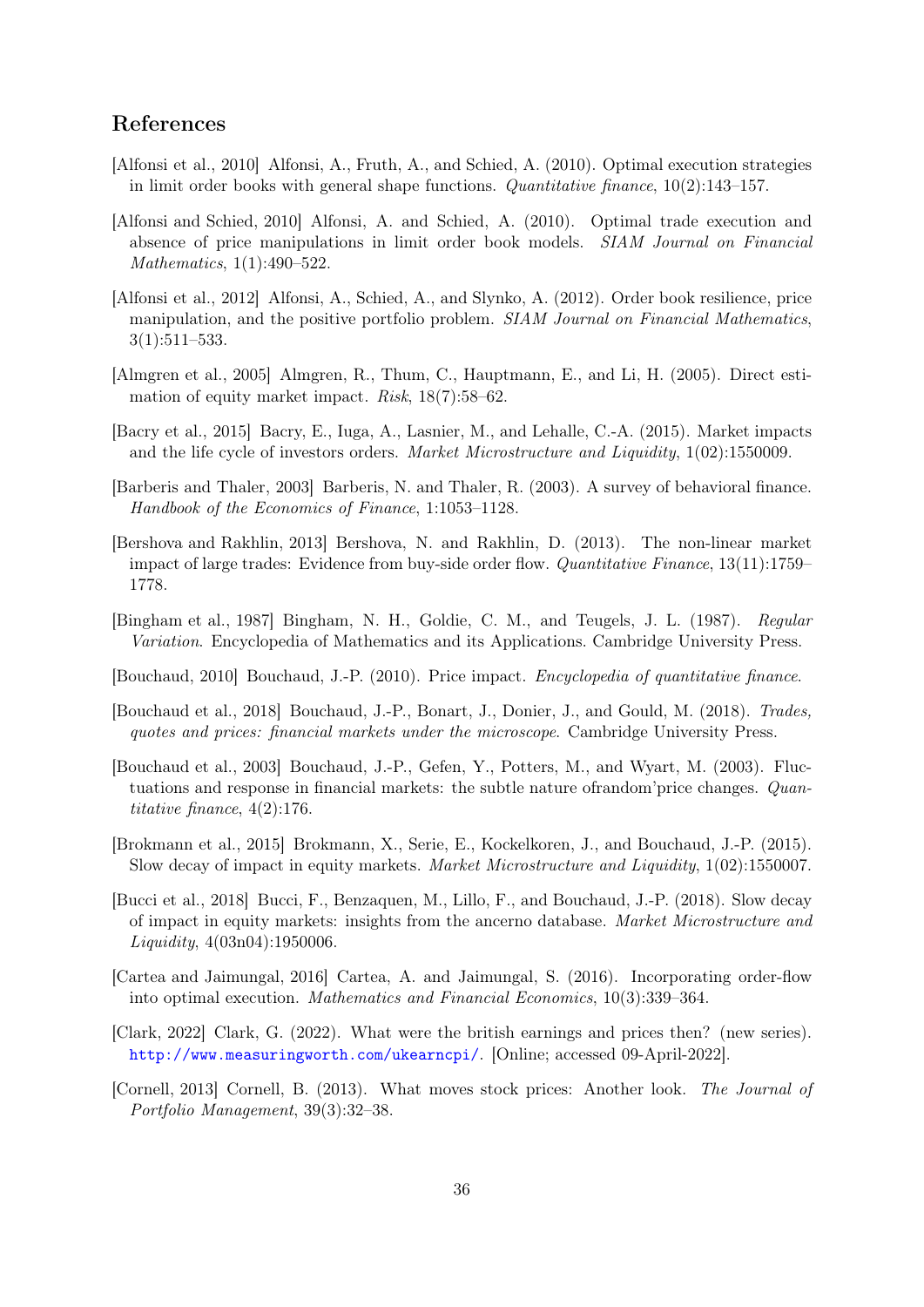- <span id="page-36-3"></span>[Cutler et al., 1989] Cutler, D. M., Poterba, J. M., and Summers, L. H. (1989). What moves stock prices? The Journal of Portfolio Management, 15(3):4–12.
- <span id="page-36-6"></span>[Donier and Bonart, 2015] Donier, J. and Bonart, J. (2015). A million metaorder analysis of market impact on the bitcoin. *Market Microstructure and Liquidity*,  $1(02):1550008$ .
- <span id="page-36-10"></span>[Donier et al., 2015] Donier, J., Bonart, J., Mastromatteo, I., and Bouchaud, J.-P. (2015). A fully consistent, minimal model for non-linear market impact. Quantitative finance, 15(7):1109–1121.
- <span id="page-36-12"></span>[Easley et al., 2015] Easley, D., de Prado, M. L., and O'Hara, M. (2015). Optimal execution horizon. Mathematical Finance, 25(3):640–672.
- <span id="page-36-14"></span>[Engle et al., 2012] Engle, R., Ferstenberg, R., and Russell, J. (2012). Measuring and modeling execution cost and risk. The Journal of Portfolio Management, 38(2):14–28.
- <span id="page-36-13"></span>[Fair, 2002] Fair, R. C. (2002). Events that shook the market. The Journal of Business, 75(4):713–731.
- <span id="page-36-11"></span>[Farmer et al., 2013] Farmer, J. D., Gerig, A., Lillo, F., and Waelbroeck, H. (2013). How efficiency shapes market impact. Quantitative Finance, 13(11):1743–1758.
- <span id="page-36-4"></span>[Gabaix et al., 2003] Gabaix, X., Gopikrishnan, P., Plerou, V., and Stanley, H. E. (2003). A theory of power-law distributions in financial market fluctuations. Nature, 423(6937):267–270.
- <span id="page-36-8"></span>[Gabaix et al., 2006] Gabaix, X., Gopikrishnan, P., Plerou, V., and Stanley, H. E. (2006). Institutional investors and stock market volatility. The Quarterly Journal of Economics, 121(2):461–504.
- <span id="page-36-2"></span>[Gabaix and Koijen, 2021] Gabaix, X. and Koijen, R. S. (2021). In search of the origins of financial fluctuations: The inelastic markets hypothesis. Technical report, National Bureau of Economic Research.
- <span id="page-36-9"></span>[Gatheral, 2010] Gatheral, J. (2010). No-dynamic-arbitrage and market impact. Quantitative finance,  $10(7)$ :749–759.
- <span id="page-36-5"></span>[Gomes and Waelbroeck, 2015] Gomes, C. and Waelbroeck, H. (2015). Is market impact a measure of the information value of trades? market response to liquidity vs. informed metaorders. Quantitative Finance, 15(5):773–793.
- <span id="page-36-7"></span>[Grinold and Kahn, 2000] Grinold, R. and Kahn, R. (2000). Active Portfolio Management: A Quantitative Approach for Producing Superior Returns and Selecting Superior Returns and Controlling Risk, Second Edition. McGraw-Hill Library of Investment and Finance. McGraw-Hill Education.
- <span id="page-36-1"></span>[Grossman et al., 1989] Grossman, S. et al. (1989). The informational role of prices. MIT Press Books, 1.
- <span id="page-36-0"></span>[Grossman and Stiglitz, 1980] Grossman, S. J. and Stiglitz, J. E. (1980). On the impossibility of informationally efficient markets. The American economic review, 70(3):393–408.
- <span id="page-36-15"></span>[Hasbrouck, 2007] Hasbrouck, J. (2007). Empirical market microstructure: The institutions, economics, and econometrics of securities trading. Oxford University Press.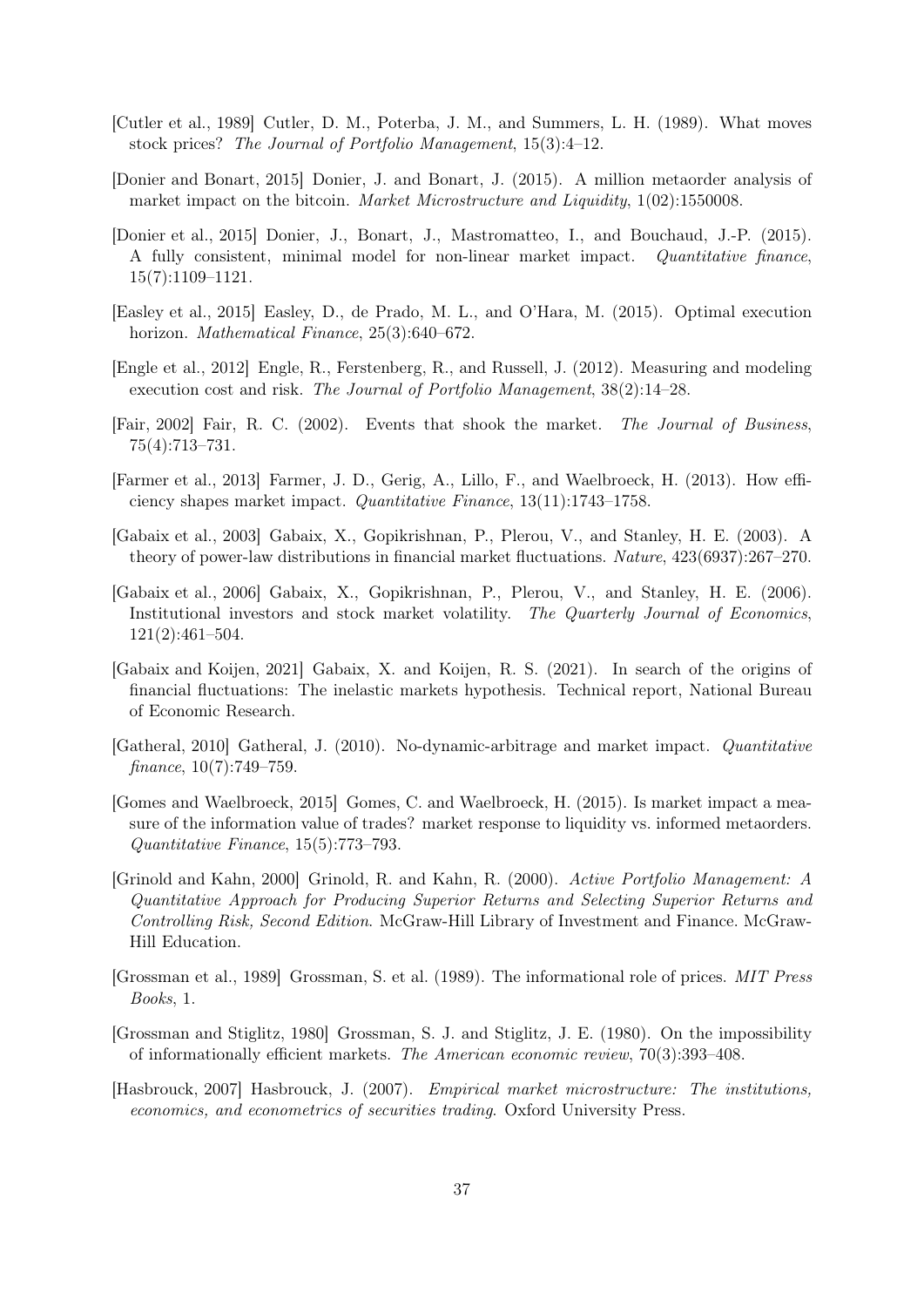- <span id="page-37-14"></span>[Hirshleifer, 2001] Hirshleifer, D. (2001). Investor psychology and asset pricing. The journal of Finance, 56(4):1533–1597.
- <span id="page-37-2"></span>[Hopman, 2007] Hopman, C. (2007). Do supply and demand drive stock prices? Quantitative Finance, 7(1):37–53.
- <span id="page-37-7"></span>[Kyle, 1985] Kyle, A. S. (1985). Continuous auctions and insider trading. Econometrica: Journal of the Econometric Society, 53(6):1315–1335.
- <span id="page-37-10"></span>[Lehalle et al., 2012] Lehalle, C.-A., Lasnier, M., Bessson, P., Harti, H., Huang, W., Joseph, N., and Massoulard, L. (2012). What does the saw-tooth pattern on us markets on 19 july 2012 tell us about the price formation process. Crédit Agricole Cheuvreux Quant Note.
- <span id="page-37-11"></span>[LeRoy and Porter, 1981] LeRoy, S. F. and Porter, R. D. (1981). The present-value relation: Tests based on implied variance bounds. Econometrica: Journal of the Econometric Society, pages 555–574.
- <span id="page-37-1"></span>[Lillo et al., 2003] Lillo, F., Farmer, J. D., and Mantegna, R. N. (2003). Master curve for priceimpact function. Nature, 421(6919):129–130.
- <span id="page-37-16"></span>[Loeb, 1983] Loeb, T. F. (1983). Trading cost: the critical link between investment information and results. Financial Analysts Journal, 39(3):39–44.
- <span id="page-37-9"></span>[Mastromatteo et al., 2014] Mastromatteo, I., Toth, B., and Bouchaud, J.-P. (2014). Agentbased models for latent liquidity and concave price impact. Physical Review E, 89(4):042805.
- <span id="page-37-4"></span>[Moro et al., 2009] Moro, E., Vicente, J., Moyano, L. G., Gerig, A., Farmer, J. D., Vaglica, G., Lillo, F., and Mantegna, R. N. (2009). Market impact and trading profile of hidden orders in stock markets. Physical Review E, 80(6):066102.
- <span id="page-37-15"></span>[Neal, 1991] Neal, L. (1991). The rise of financial capitalism: International capital markets in the age of reason. Cambridge University Press.
- <span id="page-37-8"></span>[Obizhaeva and Wang, 2013] Obizhaeva, A. A. and Wang, J. (2013). Optimal trading strategy and supply/demand dynamics. Journal of Financial Markets, 16(1):1–32.
- <span id="page-37-13"></span>[Odlyzko, 2020] Odlyzko, A. (2020). Isaac newton and the perils of the financial south sea. Physics today, 73(7):30–36.
- <span id="page-37-3"></span>[Potters and Bouchaud, 2003] Potters, M. and Bouchaud, J.-P. (2003). More statistical properties of order books and price impact. Physica A: Statistical Mechanics and its Applications, 324(1-2):133–140.
- <span id="page-37-5"></span>[Said et al., 2017] Said, E., Bel Hadj Ayed, A., Husson, A., and Abergel, F. (2017). Market impact: A systematic study of limit orders. Market Microstructure and Liquidity, 3(03n04):1850008.
- <span id="page-37-6"></span>[Said et al., 2021] Said, E., Bel Hadj Ayed, A., Thillou, D., Rabeyrin, J.-J., and Abergel, F. (2021). Market impact: A systematic study of the high frequency options market. Quantitative Finance, 21(1):69–84.
- <span id="page-37-0"></span>[Shiller, 1981] Shiller, R. J. (1981). Do stock prices move too much to be justified by subsequent changes in dividends? The American Economic Review, 71(3):421–436.

<span id="page-37-12"></span>[Shiller, 1992] Shiller, R. J. (1992). Market volatility. MIT press.